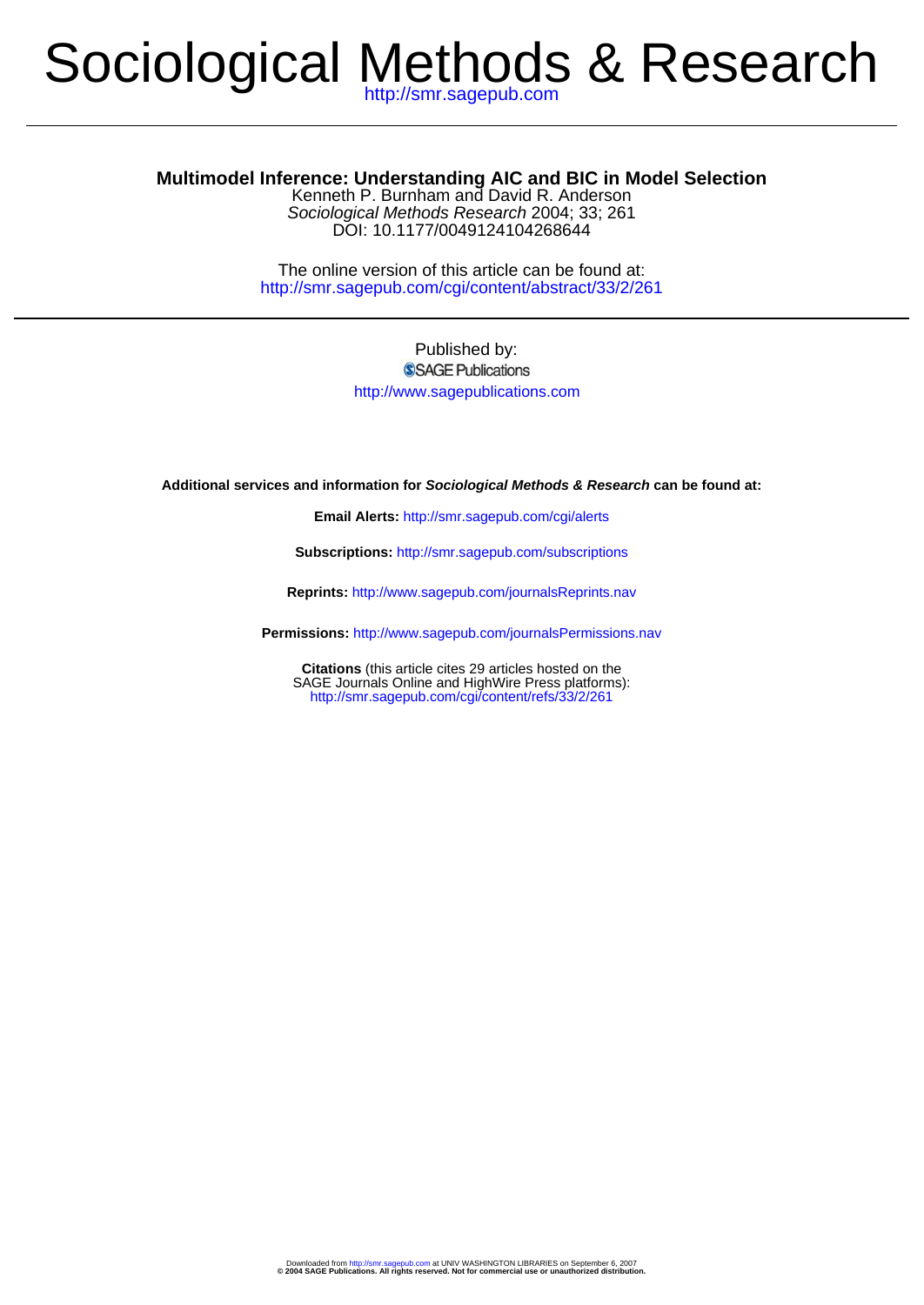# Multimodel Inference

# Understanding AIC and BIC in Model Selection

# KENNETH P. BURNHAM

DAVID R. ANDERSON *Colorado Cooperative Fish and Wildlife Research Unit (USGS-BRD)*

*The model selection literature has been generally poor at reflecting the deep foundations of the Akaike information criterion (AIC) and at making appropriate comparisons to the Bayesian information criterion (BIC). There is a clear philosophy, a sound criterion based in information theory, and a rigorous statistical foundation for AIC. AIC can be justified as Bayesian using a "savvy" prior on models that is a function of sample size and the number of model parameters. Furthermore, BIC can be derived as a non-Bayesian result. Therefore, arguments about using AIC versus BIC for model selection cannot be from a Bayes versus frequentist perspective. The philosophical context of what is assumed about reality, approximating models, and the intent of model-based inference should determine whether AIC or BIC is used. Various facets of such multimodel inference are presented here, particularly methods of model averaging.*

*Keywords: AIC; BIC; model averaging; model selection; multimodel inference*

# *1. INTRODUCTION*

For a model selection context, we assume that there are data and a set of models and that statistical inference is to be model based. Classically, it is assumed that there is a single correct (or even true) or, at least, best model, and that model suffices as the sole model for making inferences from the data. Although the identity (and parameter values) of that model is unknown, it seems to be assumed that it can be estimated—in fact, well estimated. Therefore, classical inference often involves a data-based search, over the model set, for (i.e., selection of) that single correct model (but with estimated parameters). Then inference is based on the fitted selected model as if it were the only model considered. Model selection uncertainty is

SOCIOLOGICAL METHODS & RESEARCH, Vol. 33, No. 2, November 2004 261-304 DOI: 10.1177/0049124104268644 © 2004 Sage Publications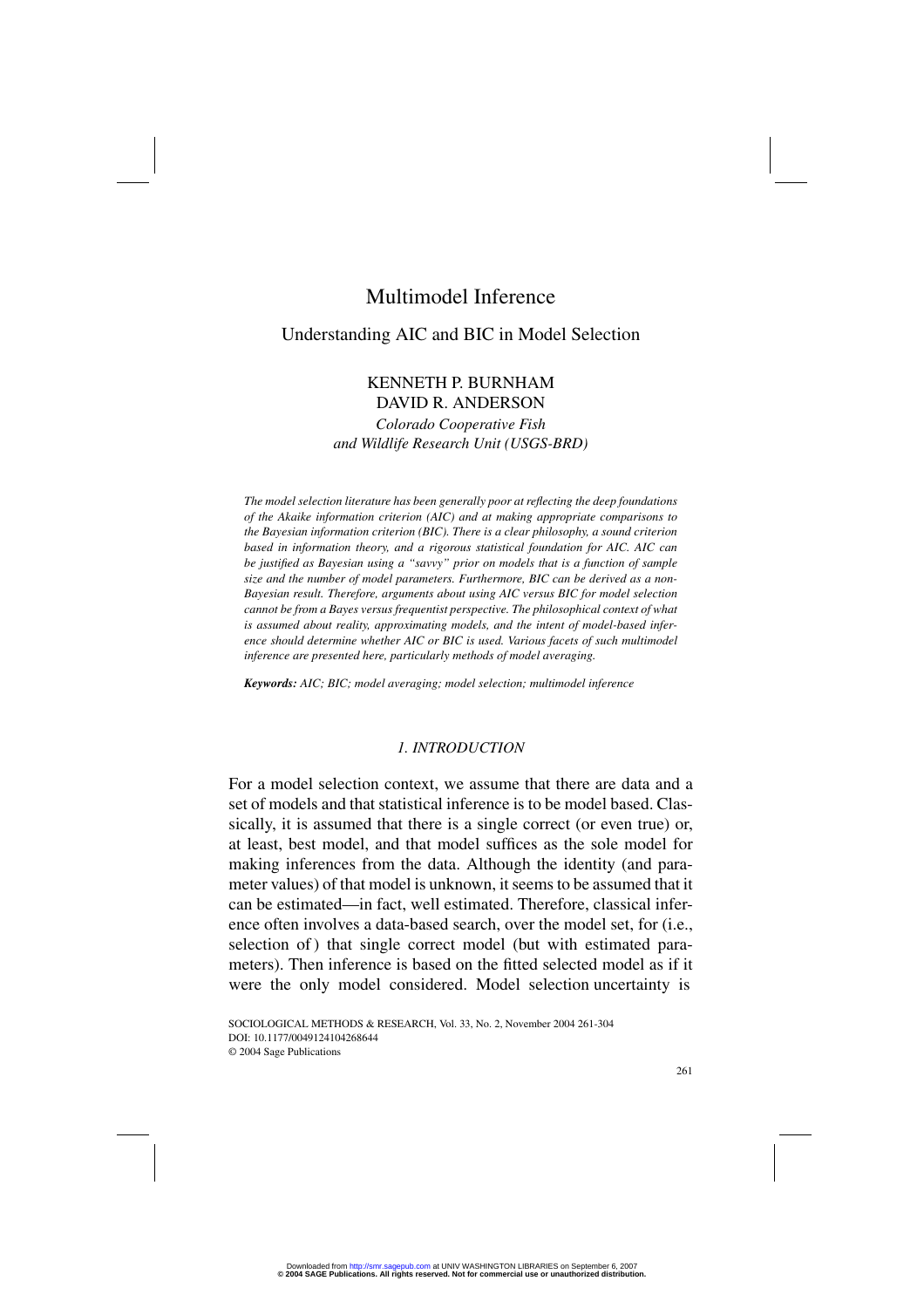ignored. This is considered justified because, after all, the single best model has been found. However, many selection methods used (e.g., classical stepwise selection) are not even based on an explicit criterion of what is a best model.

One might think the first step to improved inference under model selection would be to establish a selection criterion, such as the Akaike information criterion (AIC) or the Bayesian information criterion (BIC). However, we claim that the first step is to establish a philosophy about models and data analysis and then find a suitable model selection criterion. The key issue of such a philosophy seems to center on one issue: Are models ever true, in the sense that full reality is represented exactly by a model we can conceive and fit to the data, or are models merely approximations? Even minimally experienced practitioners of data analysis would surely say models are only approximations to full reality. Given this latter viewpoint, the issue is then really about whether the information ("truth") in the data, as extractable by the models in the set, is simple (a few big effects only) or complex (many tapering effects). Moreover, there is a fundamental issue of seeking parsimony in model fitting: What "size" of fitted model can be justified given the size of the sample, especially in the case of complex data (we believe most real data are complex)?

Model selection should be based on a well-justified criterion of what is the "best" model, and that criterion should be based on a philosophy about models and model-based statistical inference, including the fact that the data are finite and "noisy." The criterion must be estimable from the data for each fitted model, and the criterion must fit into a general statistical inference framework. Basically, this means that model selection is justified and operates within either a likelihood or Bayesian framework or within both frameworks. Moreover, this criterion must reduce to a number for each fitted model, given the data, and it must allow computation of model weights to quantify the uncertainty that each model is the target best model. Such a framework and methodology allows us to go beyond inference based on only the selected best model. Rather, we do inference based on the full set of models: multimodel inference. Very little of the extensive model selection literature goes beyond the concept of a single best model, often because it is assumed that the model set contains the true model. This is true even for major or recent publications (e.g., Linhart and Zucchini 1986; McQuarrie and Tsai 1998; Lahiri 2001).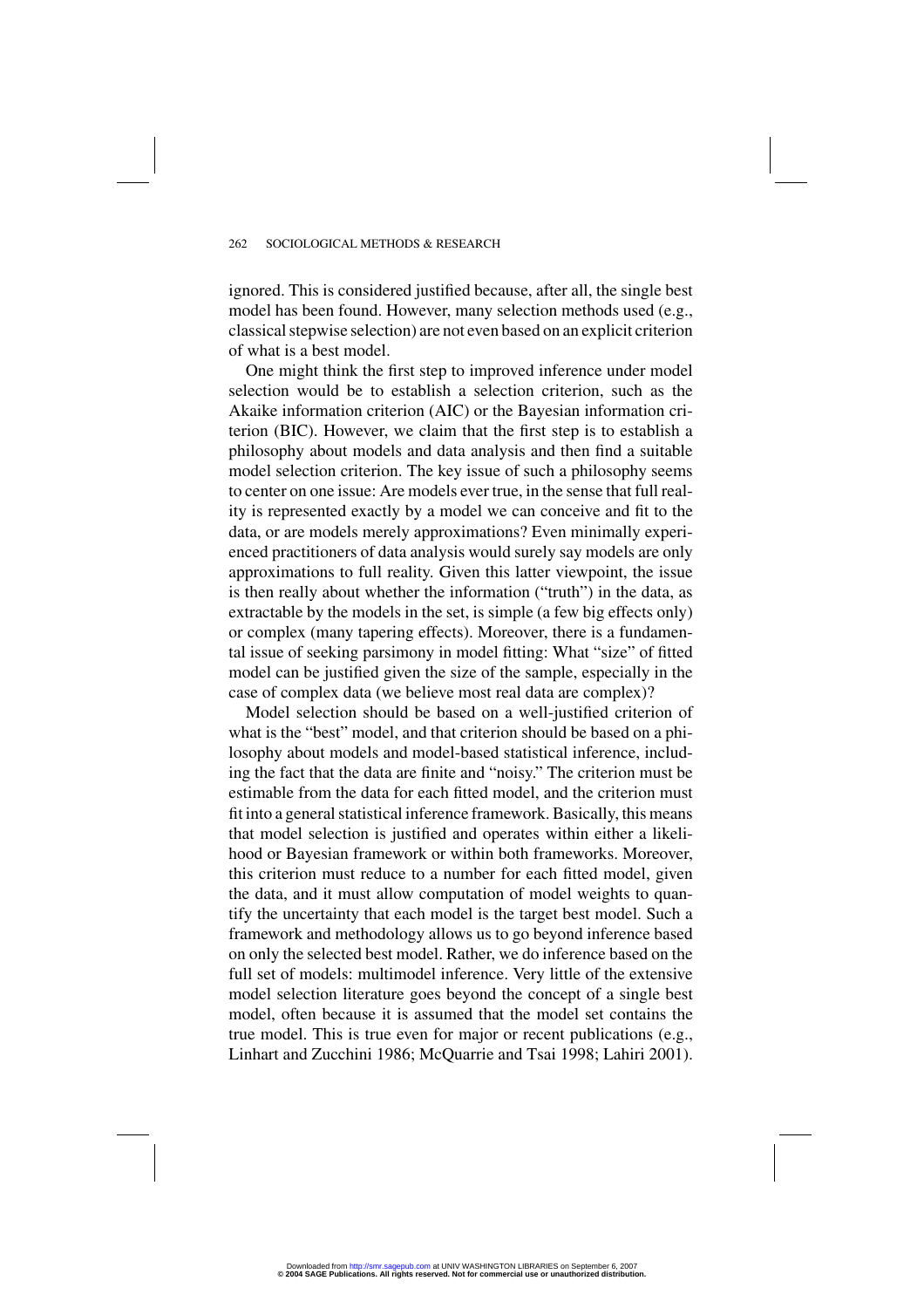#### Burnham, Anderson / MULTIMODEL INFERENCE 263

Two well-known approaches meet these conditions operationally: information-theoretic selection based on Kullback-Leibler (K-L) information loss and Bayesian model selection based on Bayes factors. AIC represents the first approach.We will let the BIC approximation to the Bayes factor represent the second approach; exact Bayesian model selection (see, e.g., Gelfand and Dey 1994) can be much more complex than BIC—too complex for our purposes here. The focus and message of our study is on the depth of the foundation underlying K-L information and AIC. Many people using, abusing, or refusing AIC do not know its foundations or its current depth of development for coping with model selection uncertainty (multimodel inference). Moreover, understanding either AIC or BIC is enhanced by contrasting them; therefore, we will provide contrasts. Another reason to include BIC here, despite AIC being our focus, is because by using the BIC approximation to the Bayes factor, we can show that AIC has a Bayesian derivation.

We will not give the mathematical derivations of AIC or BIC. Neither will we say much about the philosophy on deriving a prior set of models. Mathematical and philosophical background for our purposes is given in Burnham and Anderson (2002). There is much other relevant literature that we could direct the reader to about AIC (e.g., Akaike 1973, 1981; deLeeuw 1992) and Bayesian model selection (e.g., Gelfand and Dey 1994; Gelman et al. 1995; Raftery 1995; Kass and Raftery 1995; Key, Pericchi, and Smith 1999; Hoeting et al. 1999). For an extensive set of references, we direct the reader to Burnham and Anderson (2002) and Lahiri (2001). We do not assume the reader has read all, or much, of this literature. However, we do assume that the reader has a general familiarity with model selection, including having encountered AIC and BIC, as well as arguments pro and con about which one to use (e.g., Weakliem 1999).

Our article is organized around the following sections. Section 2 is a careful review of K-L information; parsimony; AIC as an asymptotically unbiased estimator of relative, expected K-L information;  $AIC<sub>c</sub>$  and Takeuchi's information criterion (TIC); scaling criterion values  $(\Delta_i)$ ; the discrete likelihood of model i, given the data; Akaike weights; the concept of evidence; and measures of precision that incorporate model selection uncertainty. Section 3 is a review of the basis and application of BIC. Issues surrounding the assumption of a true model, the role of sample size in model selection when a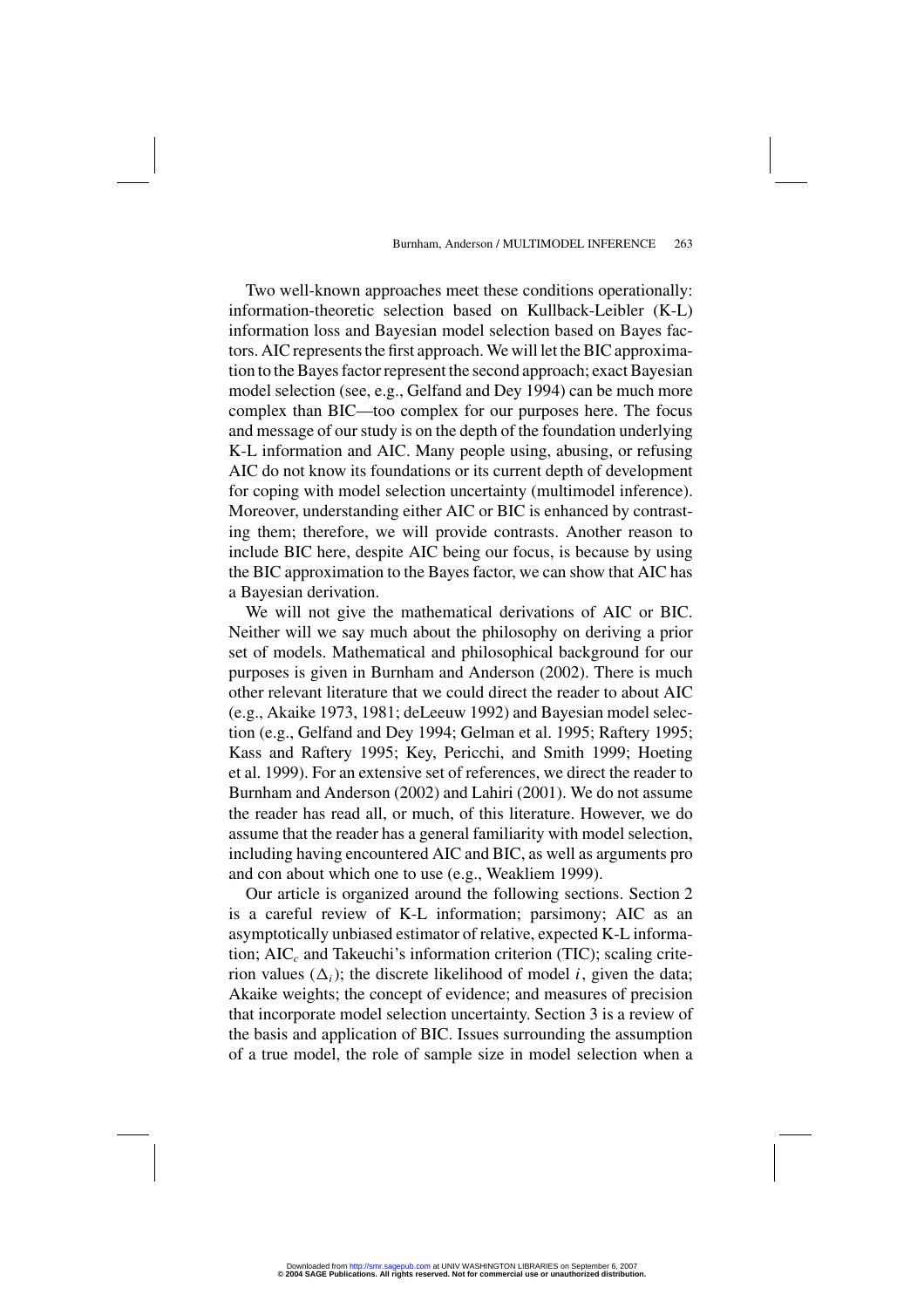true model is assumed, and real-world issues such as the existence of tapering effect sizes are reviewed. Section 4 is a derivation of AIC as a Bayesian result; this derivation hinges on the use of a "savvy" prior on models. Often, model priors attempt to be noninformative; however, this practice has hidden and important implications (it is not innocent). Section 5 introduces several philosophical issues and comparisons between AIC versus BIC. This section focuses additional attention on truth, approximating models of truth, and the careless notion of true models (mathematical models that exactly express full reality). Model selection philosophy should not be based on simple Bayesian versus non-Bayesian arguments. Section 6 compares the performance of AIC versus BIC and notes that many Monte Carlo simulations are aimed only at assessing the probability of finding the true model. This practice misses the point of statistical inference and has led to widespread misunderstandings. Section 6 also makes the case for multimodel inference procedures, rather than making inference from only the model estimated to be best. Multimodel inference often lessens the performance differences between AIC and BIC selection. Finally, Section 7 presents a discussion of the more important issues and concludes that model selection should be viewed as a way to compute model weights (posterior model probabilities), often as a step toward model averaging and other forms of multimodel inference.

# *2. AIC: AN ASYMPTOTICALLY UNBIASED ESTIMATOR OF EXPECTED K-L INFORMATION*

# *SCIENCE PHILOSOPHY AND THE INFORMATION-THEORETIC APPROACH*

Information theorists do not believe in the notion of true models. Models, by definition, are only approximations to unknown reality or truth; there are no true models that perfectly reflect full reality. George Box made the famous statement, "All models are wrong but some are useful." Furthermore, a "best model," for analysis of data, depends on sample size; smaller effects can often only be revealed as sample size increases. The amount of information in large data sets (e.g.,  $n = 3,500$ ) greatly exceeds the information in small data sets (e.g.,  $n = 22$ ). Data sets in some fields are very large (terabytes), and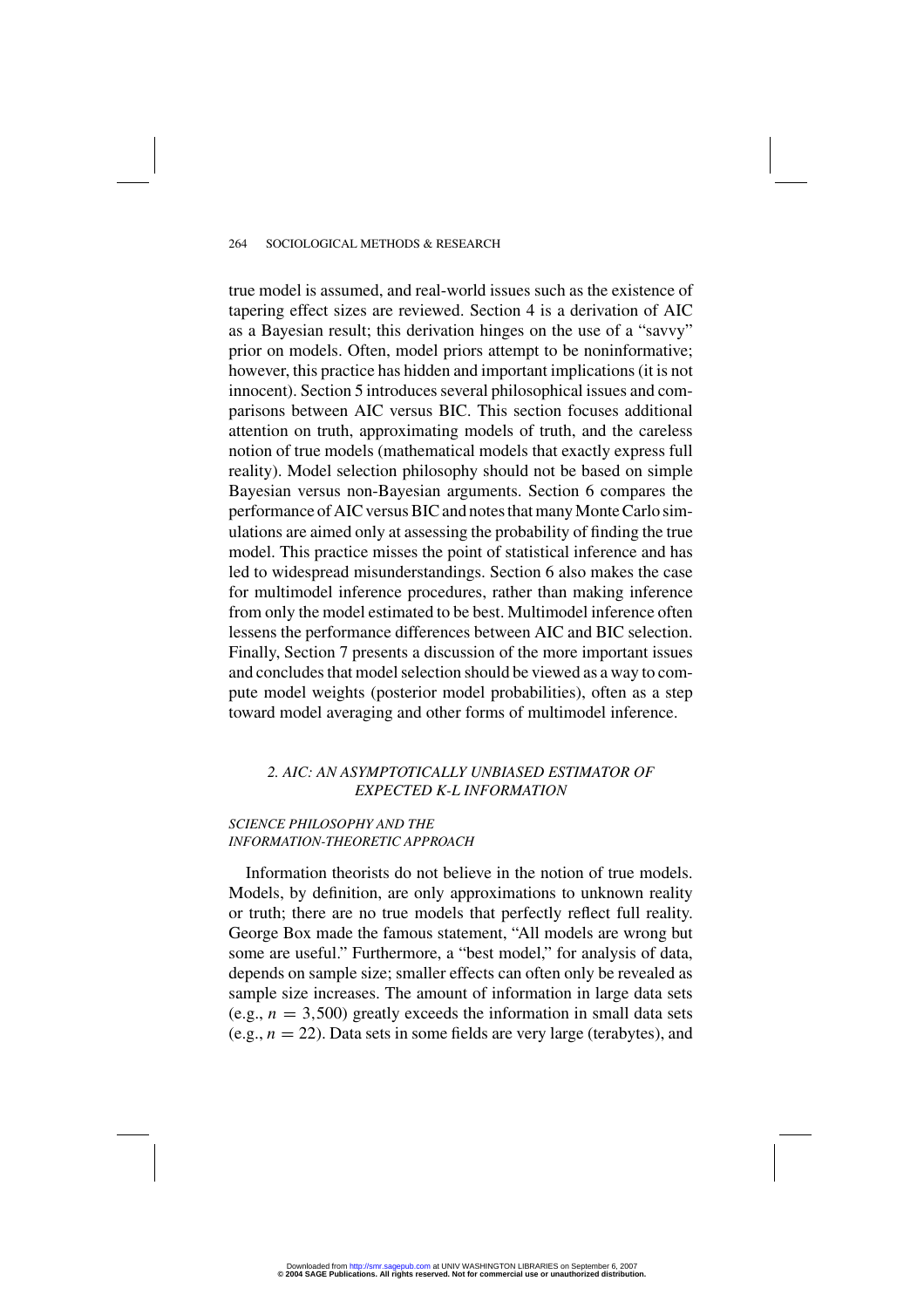good approximating models for such applications are often highly structured and parameterized compared to more typical applications in which sample size is modest. The information-theoretic paradigm rests on the assumption that good data, relevant to the issue, are available, and these have been collected in an appropriate manner (Bayesians would want this also). Three general principles guide model-based inference in the sciences.

*Simplicity and parsimony*. Occam's razor suggests, "Shave away all but what is necessary." Parsimony enjoys a featured place in scientific thinking in general and in modeling specifically (see Forster and Sober 1994; Forster 2000, 2001 for a strictly science philosophy perspective). Model selection (variable selection in regression is a special case) is a bias versus variance trade-off, and this is the statistical principle of parsimony. Inference under models with too few parameters (variables) can be biased, while with models having too many parameters (variables), there may be poor precision or identification of effects that are, in fact, spurious. These considerations call for a balance between under- and overfitted models—the so-called model selection problem (see Forster 2000, 2001).

*Multiple working hypotheses*. Chamberlin ([1890] 1965) advocated the concept of "multiple working hypotheses." Here, there is no null hypothesis; instead, there are several well-supported hypotheses (equivalently, "models") that are being entertained. The a priori "science" of the issue enters at this important stage. Relevant empirical data are then gathered and analyzed, and it is expected that the results tend to support one or more hypotheses while providing less support for other hypotheses. Repetition of this general approach leads to advances in the sciences. New or more elaborate hypotheses are added, while hypotheses with little empirical support are gradually dropped from consideration. At any one point in time, there are multiple hypotheses (models) still under consideration—the model set evolves. An important feature of this multiplicity is that the number of alternative models should be kept small; the analysis of, say, hundreds or thousands of models is not justified, except when prediction is the only objective or in the most exploratory phases of an investigation. We have seen applications in which more than a million models were fitted, even though the sample size was modest (60-200); we do not view such activities as reasonable.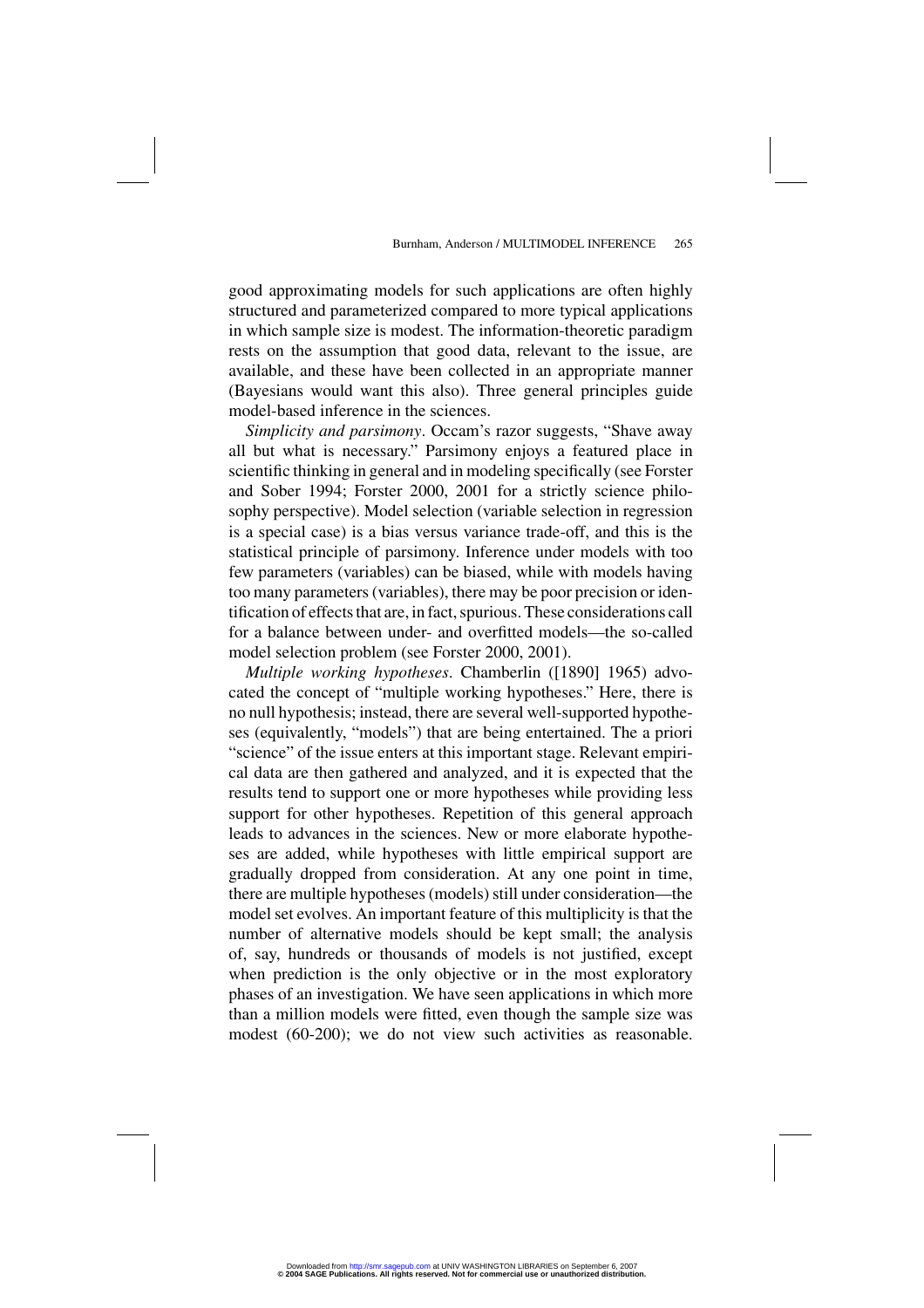Similarly, a proper analysis must consider the science context and cannot successfully be based on "just the numbers."

*Strength of evidence*. Providing quantitative information to judge the "strength of evidence" is central to science. Null hypothesis testing only provides arbitrary dichotomies (e.g., significant vs. nonsignificant), and in the all-too-often-seen case in which the null hypothesis is false on a priori grounds, the test result is superfluous. Hypothesis testing is particularly limited in model selection, and this is well documented in the statistical literature. Royall (1997) provides an interesting discussion of the likelihood-based strength-of-evidence approach in simple statistical situations.

# *KULLBACK-LEIBLER INFORMATION*

In 1951, S. Kullback and R. A. Leibler published a now-famous paper (Kullback and Leibler 1951) that quantified the meaning of "information" as related to R. A. Fisher's concept of sufficient statistics. Their celebrated result, called Kullback-Leibler information, is a fundamental quantity in the sciences and has earlier roots back to Boltzmann's concept of entropy (Boltzmann 1877). Boltzmann's entropy and the associated second law of thermodynamics represents one of the most outstanding achievements of nineteenth-century science.

We begin with the concept that  $f$  denotes full reality or truth;  $f$  has no parameters (parameters are a human concept). We use g to denote an approximating model, a probability distribution. K-L information  $I(f, g)$  is the information lost when model g is used to approximate  $f$ ; this is defined for continuous functions as the integral

$$
I(f, g) = \int f(x) \log \left( \frac{f(x)}{g(x|\theta)} \right) dx.
$$

Clearly, the best model loses the least information relative to other models in the set; this is equivalent to minimizing  $I(f, g)$  over g. Alternatively, K-L information can be conceptualized as a "distance" between full reality and a model.

Full reality  $f$  is considered to be fixed, and only g varies over a space of models indexed by  $\theta$ . Of course, full reality is not a function of sample size  $n$ ; truth does not change as  $n$  changes. No concept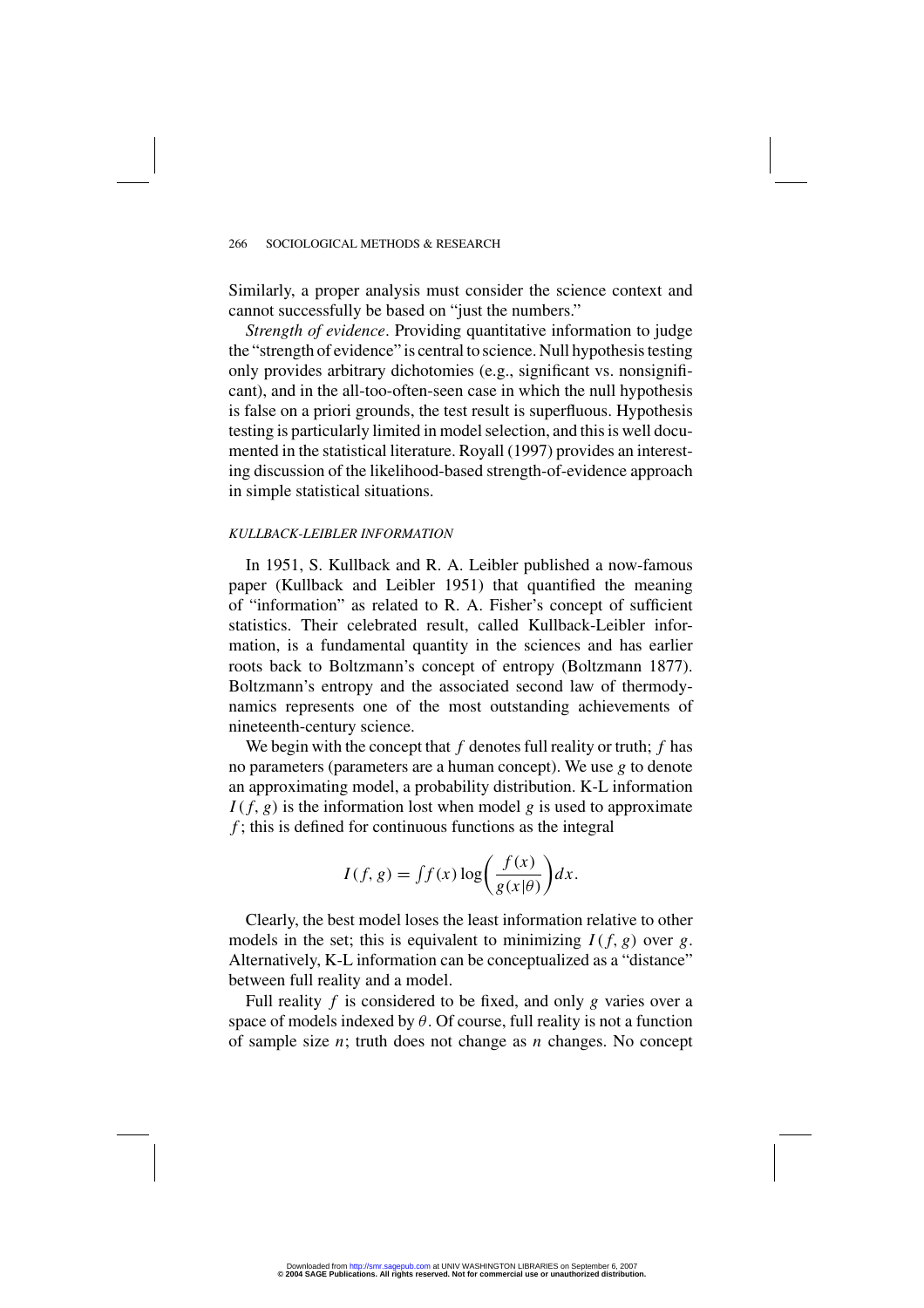of a true model is implied here, and no assumption is made that the models must be nested.

The criterion  $I(f, g)$  cannot be used directly in model selection because it requires knowledge of full truth, or reality, and the parameters  $\theta$  in the approximating models,  $g_i$  (or, more explicitly,  $g_i(x|\theta)$ ). In data analysis, the model parameters must be estimated, and there is often substantial uncertainty in this estimation. Models based on estimated parameters represent a major distinction from the case in which model parameters are known. This distinction affects how K-L information must be used as a basis for model selection and ranking and requires a change in the model selection criterion to that of minimizing expected estimated K-L information rather than minimizing known K-L information (over the set of R models considered).

K-L information can be expressed as

$$
I(f, g) = \int f(x) \log(f(x)) dx - \int f(x) \log(g(x|\theta)) dx,
$$

or

$$
I(f, g) = Ef[\log(f(x))] - Ef[\log(g(x|\theta))],
$$

where the expectations are taken with respect to truth. The quantity  $E_f$ [log( $f(x)$ )] is a constant (say, C) across models. Hence,

$$
I(f, g) = C - E_f[\log(g(x|\theta))],
$$

where

$$
C = \int f(x) \log(f(x)) dx
$$

does not depend on the data or the model. Thus, only relative expected K-L information,  $E_f[log(g(x|\theta))]$ , needs to be estimated for each model in the set.

# *AKAIKE'S INFORMATION CRITERION (AIC)*

Akaike (1973, 1974, 1985, 1994) showed that the critical issue for getting a rigorous model selection criterion based on K-L information was to estimate

$$
E_{y}E_{x}[\log(g(x|\hat{\theta}(y)))],
$$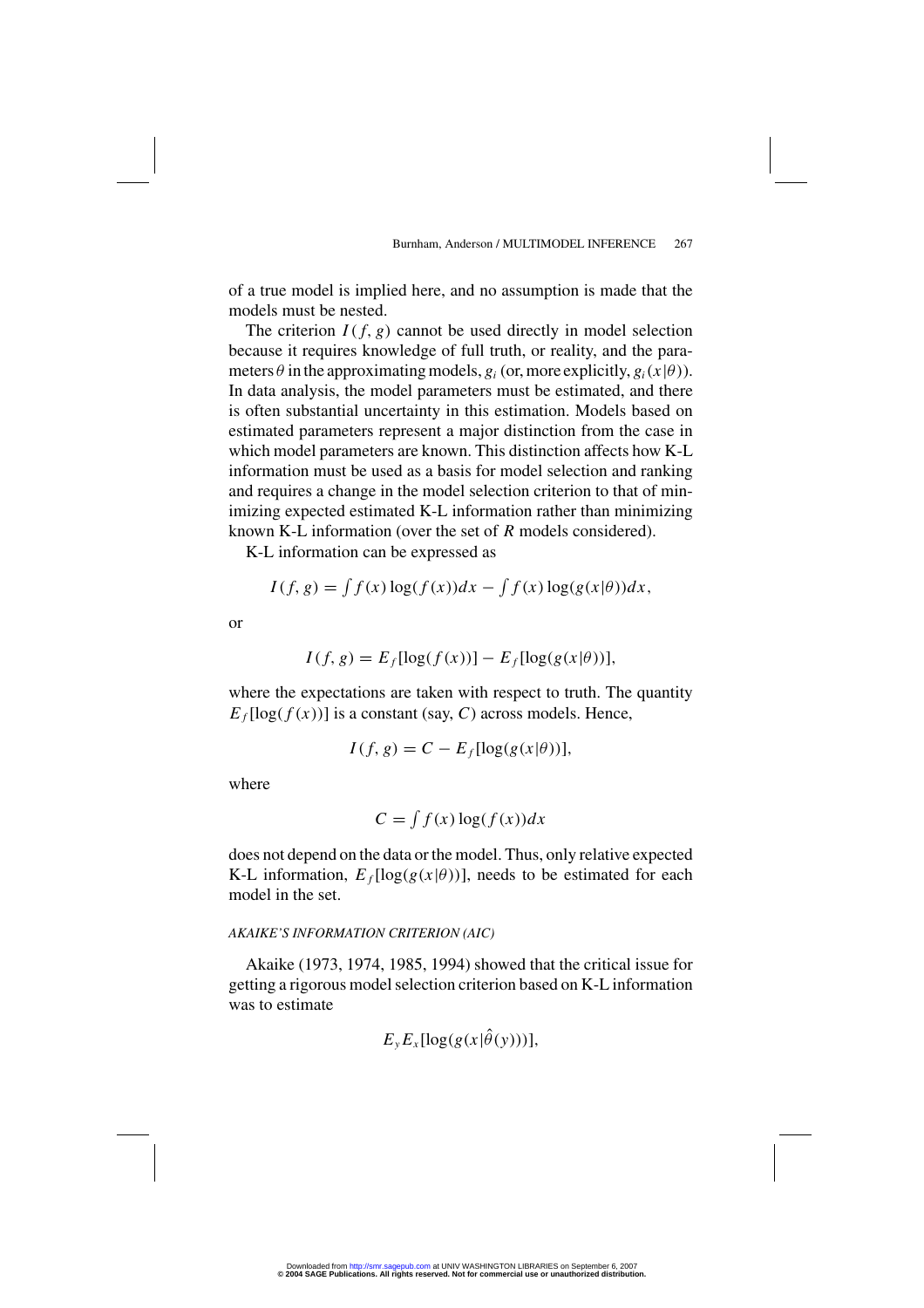where the inner part is just  $E_f[log(g(x|\theta))]$ , with  $\theta$  replaced by the maximum likelihood estimator (MLE) of  $\theta$  based on the assumed model g and data y. Although only y denotes data, it is convenient to conceptualize both  $x$  and  $y$  as independent random samples from the same distribution. Both statistical expectations are taken with respect to truth  $(f)$ . This double expectation is the target of all model selection approaches based on K-L information (e.g., AIC, AIC<sub>c</sub>, and TIC).

Akaike (1973, 1974) found a formal relationship between K-L information (a dominant paradigm in information and coding theory) and likelihood theory (the dominant paradigm in statistics) (see deLeeuw 1992). He found that the maximized log-likelihood value was a biased estimate of  $E_y E_x [\log(g(x|\hat{\theta}(y)))]$ , but this bias was approximately equal to  $K$ , the number of estimable parameters in the approximating model,  $g$  (for details, see Burnham and Anderson 2002, chap. 7). This is an asymptotic result of fundamental importance. Thus, an approximately unbiased estimator of  $E_yE_x[log(g(x|\hat{\theta}(y)))]$  for large samples and "good" models is  $log(\mathcal{L}(\hat{\theta} | \text{data})) - K$ . This result is equivalent to

$$
\log(\mathcal{L}(\hat{\theta}|\text{data})) - K = C - \hat{E}_{\hat{\theta}}[I(f, \hat{g})],
$$

where  $\hat{g} = g(\cdot|\hat{\theta})$ .

This finding makes it possible to combine estimation (i.e., maximum likelihood or least squares) and model selection under a unified optimization framework. Akaike found an estimator of expected, relative K-L information based on the maximized log-likelihood function, corrected for asymptotic bias:

relative 
$$
\hat{E}(K-L) = \log(\mathcal{L}(\hat{\theta}|\text{data})) - K.
$$

 $K$  is the asymptotic bias correction term and is in no way arbitrary (as is sometimes erroneously stated in the literature). Akaike (1973, 1974) multiplied this simple but profound result by –2 (for "historical reasons"), and this became Akaike's information criterion:

$$
AIC = -2\log(\mathcal{L}(\hat{\theta}|\text{data})) + 2K.
$$

In the special case of least squares (LS) estimation with normally distributed errors, AIC can be expressed as

$$
AIC = n \log(\hat{\sigma}^2) + 2K,
$$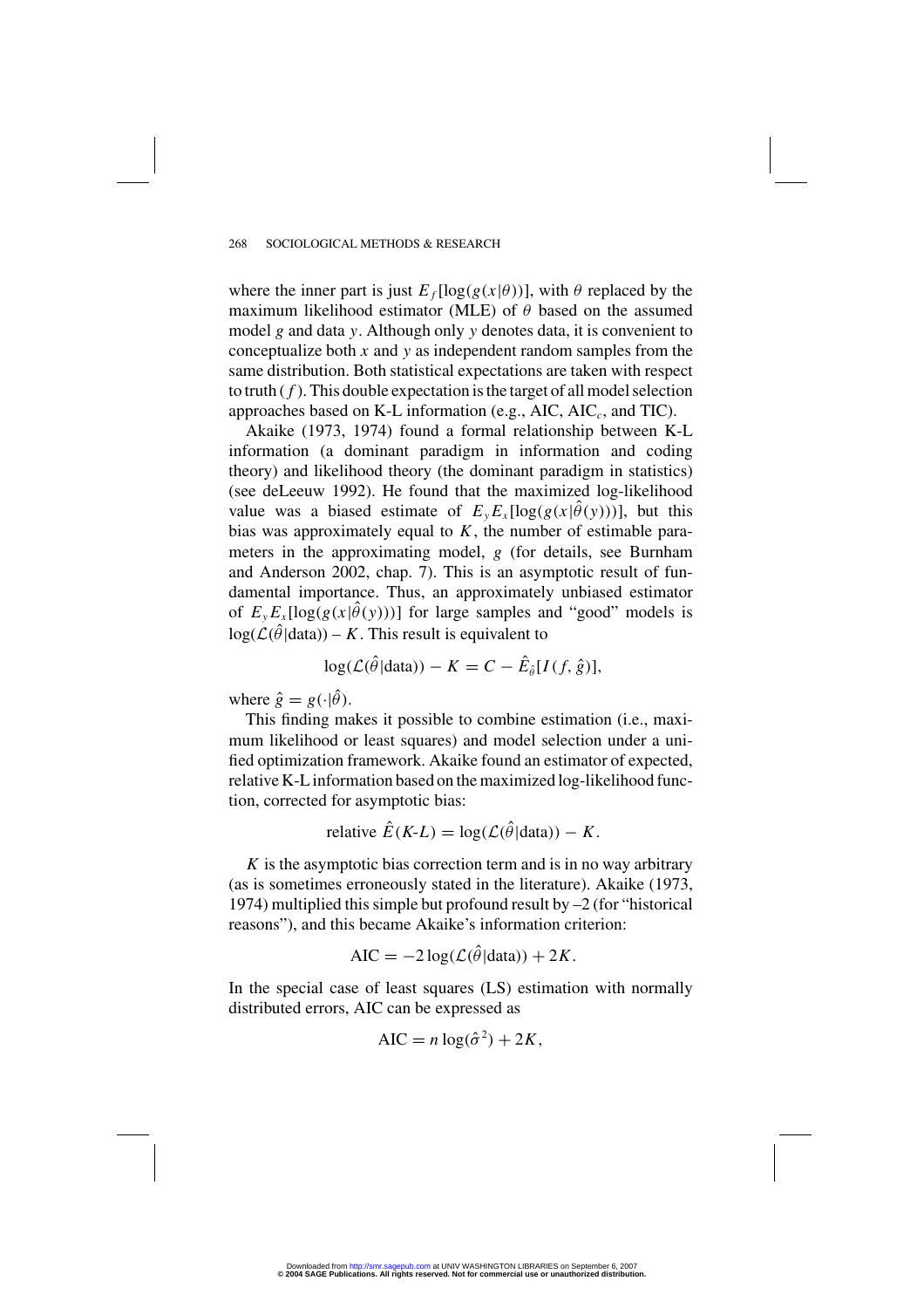where

$$
\hat{\sigma}^2 = \frac{\sum (\hat{\epsilon}_i)^2}{n},
$$

and the  $\hat{\epsilon}_i$  are the estimated residuals from the fitted model. In this case,  $K$  must be the total number of parameters in the model, including the intercept and  $\sigma^2$ . Thus, AIC is easy to compute from the results of LS estimation in the case of linear models or from the results of a likelihood-based analysis in general (Edwards 1992; Azzalini 1996).

Akaike's procedures are now called information theoretic because they are based on K-L information (see Akaike 1983, 1992, 1994; Parzen, Tanabe, and Kitagawa 1998). It is common to find literature that seems to deal only with AIC as one of many types of criteria, without any apparent understanding that AIC is an estimate of something much more fundamental: K-L information.

Assuming a set of a priori candidate models has been defined and is well supported by the underlying science, then AIC is computed for each of the approximating models in the set (i.e.,  $g_i$ ,  $i = 1, 2, \ldots, R$ ). Using AIC, the models are then easily ranked from best to worst based on the empirical data at hand. This is a simple, compelling concept, based on deep theoretical foundations (i.e., entropy, K-L information, and likelihood theory). Assuming independence of the sample variates, AIC model selection has certain cross-validation properties (Stone 1974, 1977).

It seems worth noting here that the large sample approximates the expected value of AIC (for a "good" model), inasmuch as this result is not given in Burnham and Anderson (2002). The MLE  $\hat{\theta}(y)$  converges, as *n* gets large, to the  $\theta$ <sub>*c*</sub> that minimizes K-L information loss for model g. Large-sample expected AIC converges to

$$
E(\text{AIC}) = -2C + 2I(f, g(\cdot|\theta_o)) + K.
$$

### *IMPORTANT REFINEMENTS: EXTENDED CRITERIA*

Akaike's approach allowed model selection to be firmly based on a fundamental theory and allowed further theoretical work. When K is large relative to sample size *n* (which includes when *n* is small, for any  $K$ ), there is a small-sample (second-order bias correction)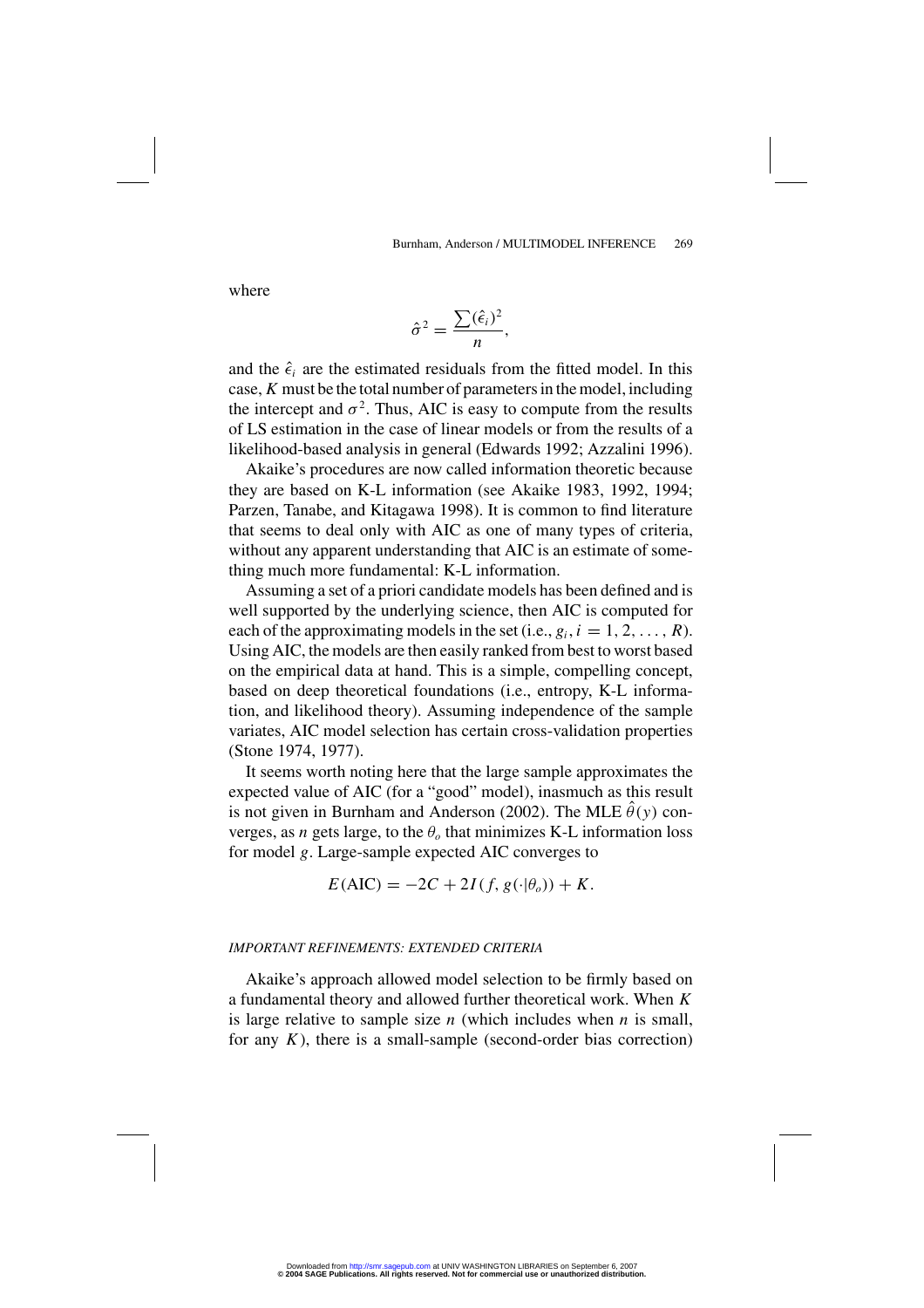version called  $AIC<sub>c</sub>$ ,

$$
AIC_c = -2\log(\mathcal{L}(\hat{\theta})) + 2K + \frac{2K(K+1)}{n - K - 1}
$$

(see Sugiura 1978; Hurvich and Tsai 1989, 1995), and this should be used unless  $n/K >$  about 40 for the model with the largest value of  $K$ . A pervasive mistake in the model selection literature is the use of AIC when  $AIC<sub>c</sub>$  really should be used. Because  $AIC<sub>c</sub>$  converges to AIC, as *n* gets large, in practice,  $AIC_c$  should be used. People often conclude that AIC overfits because they failed to use the second-order criterion,  $AIC<sub>c</sub>$ .

Takeuchi (1976) derived an asymptotically unbiased estimator of relative, expected K-L information that applies in general without assuming that model  $g$  is true (i.e., without the special conditions underlying Akaike's derivation of AIC). His method (TIC) requires quite large sample sizes to reliably estimate the bias adjustment term, which is the trace of the product of two  $K$ -by- $K$  matrices (i.e., tr[ $J(\theta_o)I(\theta_o)^{-1}$ ]; details in Burnham and Anderson 2002:65-66, 362-74). TIC represents an important conceptual advance and further justifies AIC. In many cases, the complicated bias adjustment term is approximately equal to  $K$ , and this result gives further credence to using AIC and  $AIC<sub>c</sub>$  in practice. In a sense, AIC is a parsimonious approach to TIC. The large-sample expected value of TIC is  $E(TIC) = -2C + 2I(f, g(\cdot|\theta_o)) + \text{tr}[J(\theta_o)I(\theta_o)^{-1}].$ 

Investigators working in applied data analysis have several powerful methods for ranking models and making inferences from empirical data to the population or process of interest. In practice, one need not assume that the "true model" is in the set of candidates (although this is sometimes mistakenly stated in the technical literature on AIC). These information criteria are estimates of relative, expected K-L information and are an extension of Fisher's likelihood theory (Akaike 1992). AIC and  $AIC<sub>c</sub>$  are easy to compute and quite effective in a very wide variety of applications.

# $\Delta_i$  *VALUES*

The individual AIC values are not interpretable as they contain arbitrary constants and are much affected by sample size (we have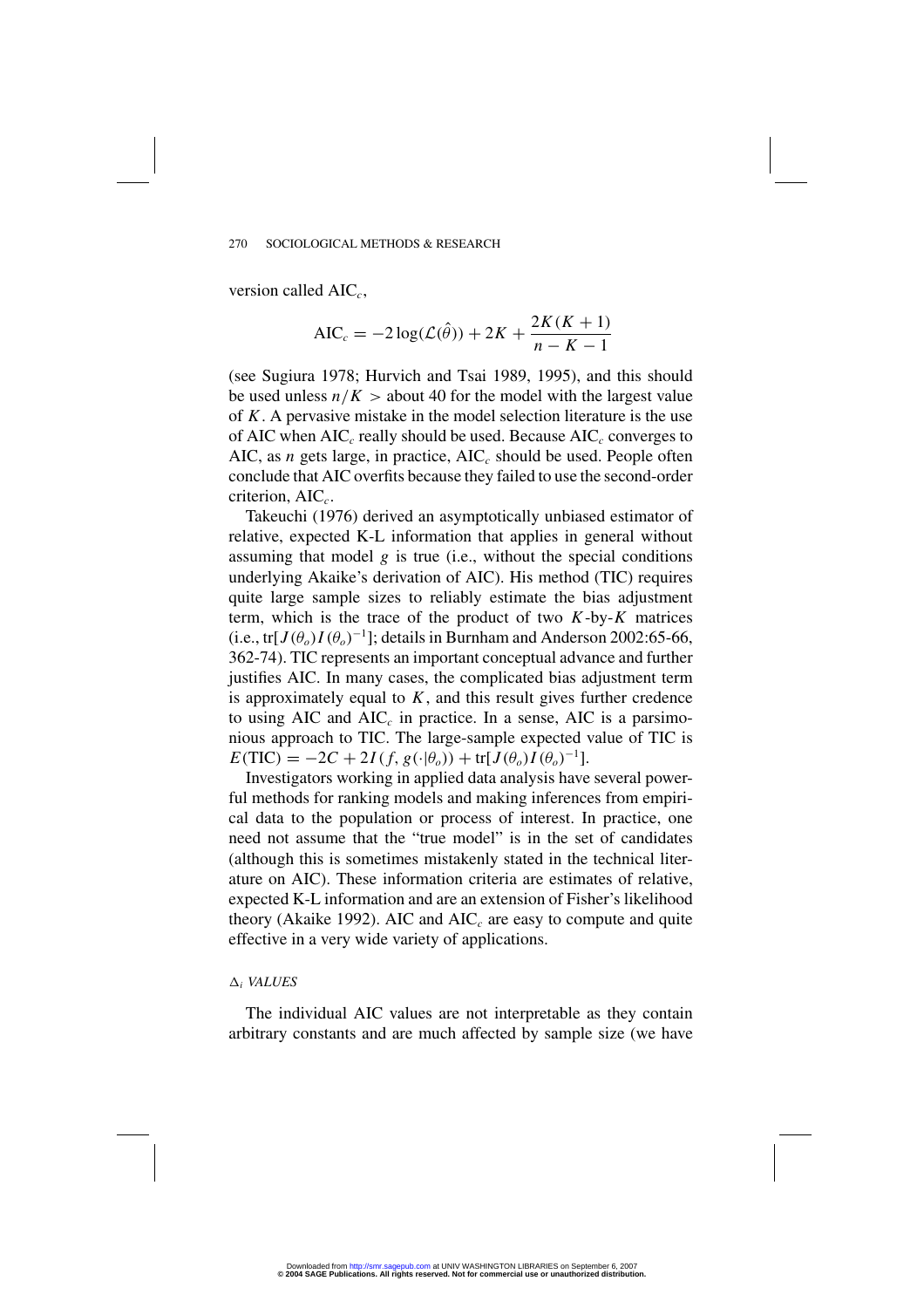seen AIC values ranging from –600 to 340,000). Here it is imperative to rescale AIC or  $AIC<sub>c</sub>$  to

$$
\Delta_i = AIC_i - AIC_{min},
$$

where  $AIC_{min}$  is the minimum of the R different  $AIC_i$  values (i.e., the minimum is at  $i = \min$ ). This transformation forces the best model to have  $\Delta = 0$ , while the rest of the models have positive values. The constant representing  $E_f[log(f(x))]$  is eliminated from these  $\Delta_i$  values. Hence,  $\Delta_i$  is the information loss experienced if we are using fitted model  $g_i$  rather than the best model,  $g_{min}$ , for inference. These  $\Delta_i$  allow meaningful interpretation without the unknown scaling constants and sample size issues that enter into AIC values.

The  $\Delta_i$  are easy to interpret and allow a quick strength-of-evidence comparison and ranking of candidate hypotheses or models. The larger the  $\Delta_i$ , the less plausible is fitted model i as being the best approximating model in the candidate set. It is generally important to know which model (hypothesis) is second best (the ranking), as well as some measure of its standing with respect to the best model. Some simple rules of thumb are often useful in assessing the relative merits of models in the set: Models having  $\Delta_i \leq 2$  have substantial support (evidence), those in which  $4 \leq \Delta_i \leq 7$  have considerably less support, and models having  $\Delta_i > 10$  have essentially no support. These rough guidelines have similar counterparts in the Bayesian literature (Raftery 1996).

Naive users often question the importance of a  $\Delta_i = 10$  when the two AIC values might be, for example, 280,000 and 280,010. The difference of 10 here might seem trivial. In fact, large AIC values contain large scaling constants, while the  $\Delta_i$  are free of such constants. Only these differences in AIC are interpretable as to the strength of evidence.

### *LIKELIHOOD OF A MODEL GIVEN THE DATA*

The simple transformation exp( $-\Delta_i/2$ ), for  $i = 1, 2, ..., R$ , provides the likelihood of the model (Akaike 1981) given the data:  $\mathcal{L}(g_i|data)$ . (Recall that Akaike defined his AIC after multiplying through by –2; otherwise,  $\mathcal{L}(g_i|data) = \exp(\Delta_i)$  would have been the case, with  $\Delta$  redefined in the obvious way). This is a likelihood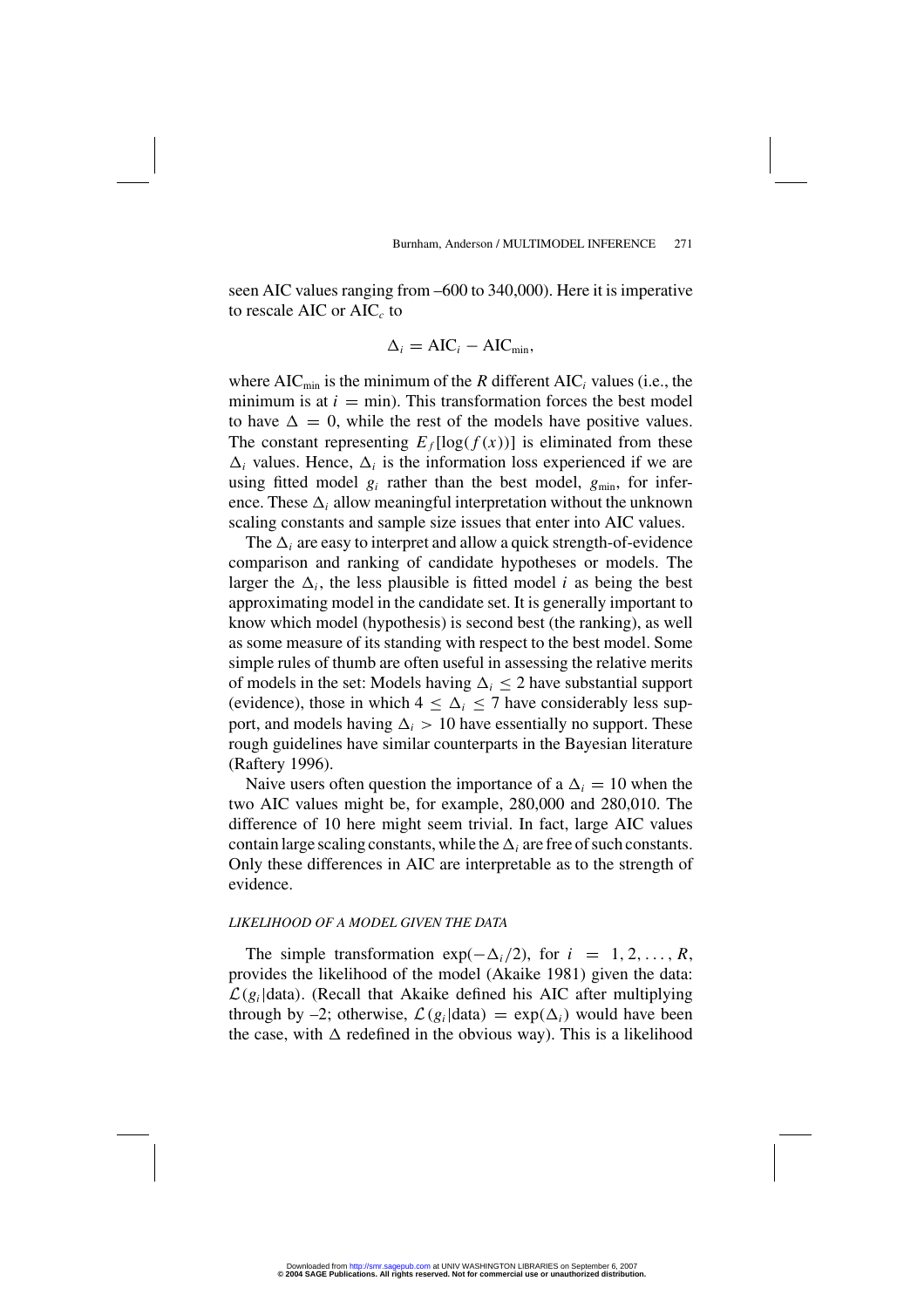function over the model set in the sense that  $\mathcal{L}(\theta | \text{data}, g_i)$  is the likelihood over the parameter space (for model  $g_i$ ) of the parameter  $\theta$ , given the data  $(x)$  and the model  $(g<sub>i</sub>)$ .

The relative likelihood of model *i* versus model *j* is  $\mathcal{L}(g_i|data)$  $\mathcal{L}(g_i | \text{data})$ ; this is termed the *evidence ratio*, and it does not depend on any of the other models under consideration. Without loss of generality, we may assume that model  $g_i$  is more likely than  $g_i$ . Then, if this evidence ratio is large (e.g.,  $> 150$  is quite large), model  $g_i$  is a poor model relative to model  $g_i$ , based on the data.

### *AKAIKE WEIGHTS,* wi

It is convenient to normalize the model likelihoods such that they sum to 1 and treat them as probabilities; hence, we use

$$
w_i = \frac{\exp(-\Delta_i/2)}{\sum_{r=1}^R \exp(-\Delta_r/2)}.
$$

The  $w_i$ , called Akaike weights, are useful as the "weight of evidence" in favor of model  $g_i(\cdot|\theta)$  as being the actual K-L best model in the set (in this context, a model, g, is considered a "parameter"). The ratios  $w_i/w_j$  are identical to the original likelihood ratios,  $\mathcal{L}(g_i|data)/\mathcal{L}(g_j|data)$ , and so they are invariant to the model set, but the  $w_i$  values depend on the full model set because they sum to 1. However,  $w_i$ ,  $i = 1, \ldots, R$  are useful in additional ways. For example, the  $w_i$  are interpreted as the probability that model i is, in fact, the K-L best model for the data (strictly under K-L information theory, this is a heuristic interpretation, but it is justified by a Bayesian interpretation of AIC; see below). This latter inference about model selection uncertainty is conditional on both the data and the full set of a priori models considered.

# *UNCONDITIONAL ESTIMATES OF PRECISION, A TYPE OF MULTIMODEL INFERENCE*

Typically, estimates of sampling variance are conditional on a given model as if there were no uncertainty about which model to use (Breiman called this a "quiet scandal"; Breiman 1992). When model selection has been done, there is a variance component due to model selection uncertainty that should be incorporated into estimates of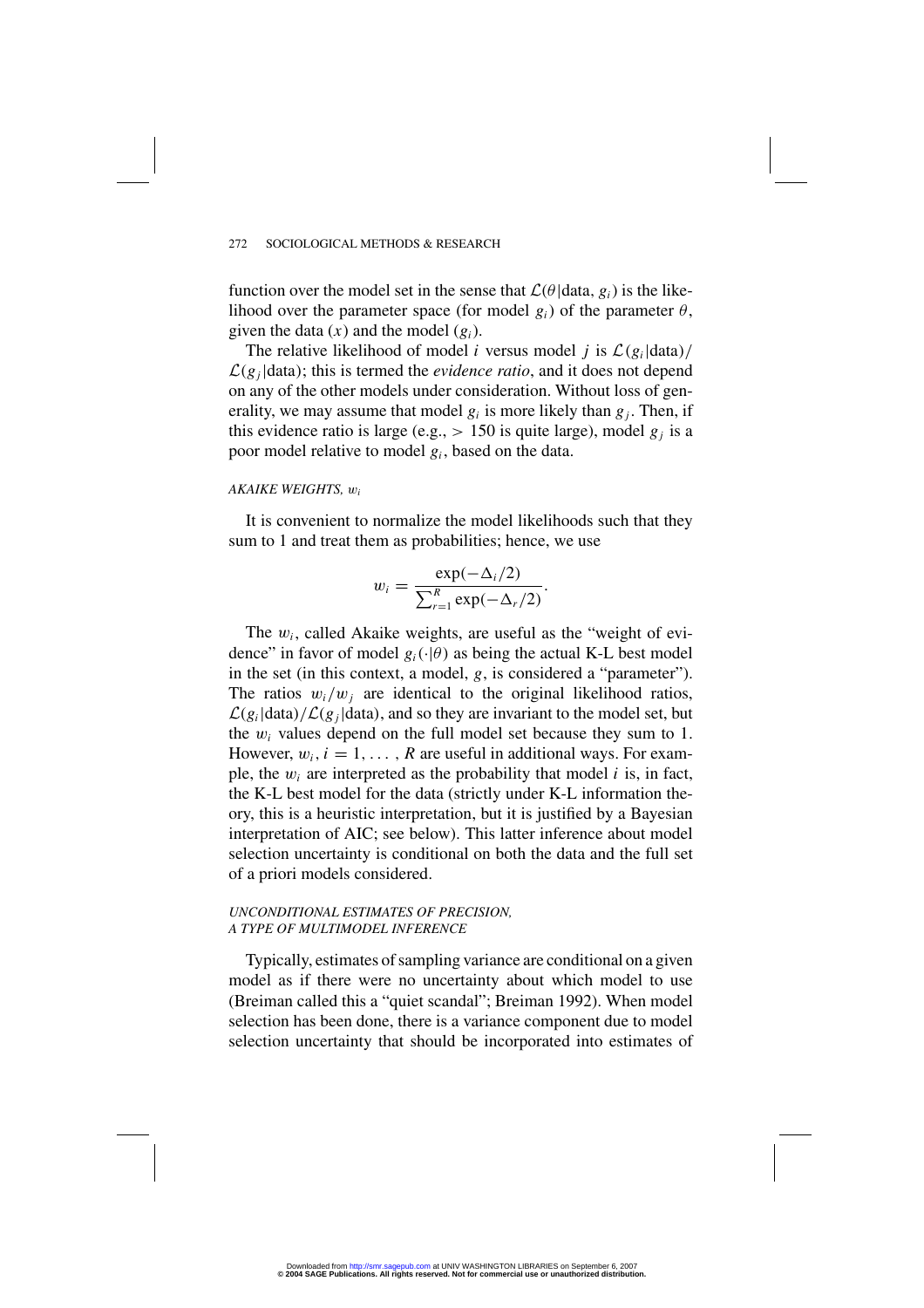precision. That is, one needs estimates that are "unconditional" on the selected model. A simple estimator of the unconditional variance for the maximum likelihood estimator  $\hat{\theta}$  from the selected (best) model is

$$
\widehat{\text{var}}(\widehat{\widehat{\theta}}) = \left[ \sum_{i=1}^{R} w_i [\widehat{\text{var}}(\widehat{\theta}_i | g_i) + (\widehat{\theta}_i - \widehat{\widehat{\theta}})^2]^{1/2} \right]^2, \quad (1)
$$

where

$$
\hat{\hat{\theta}} = \sum_{i=1}^R w_i \hat{\theta}_i,
$$

and  $\hat{\hat{\theta}}$  represents a form of "model averaging." The notation  $\hat{\theta}_i$  here means that the parameter  $\theta$  is estimated based on model  $g_i$ , but  $\theta$ is a parameter in common to all  *models (even if its value is 0 in* model k, so then we use  $\hat{\theta}_k = 0$ ). This estimator, from Buckland, Burnham, and Augustin (1997), includes a term for the conditional sampling variance, given model  $g_i$  (denoted as  $\widehat{\text{var}}(\hat{\theta}_i|g_i)$  here), and a variance component for model selection uncertainty,  $(\hat{\theta}_i - \hat{\bar{\theta}})^2$ . These variance components are multiplied by the Akaike weights, which reflect the relative support, or evidence, for model *i*. Burnham and Anderson (2002:206-43) provide a number of Monte Carlo results on achieved confidence interval coverage when information-theoretic approaches are used in some moderately challenging data sets. For the most part, achieved confidence interval coverage is near the nominal level. Model averaging arises naturally when the unconditional variance is derived.

# *OTHER FORMS OF MULTIMODEL INFERENCE*

Rather than base inferences on a single, selected best model from an a priori set of models, inference can be based on the entire set of models. Such inferences can be made if a parameter, say  $\theta$ , is in common over all models (as  $\theta_i$  in model  $g_i$ ) or if the goal is prediction. Then, by using the weighted average for that parameter across models (i.e.,  $\hat{\hat{\theta}} = \sum w_i \hat{\theta}_i$ ), we are basing point inference on the entire set of models. This approach has both practical and philosophical advantages. When a model-averaged estimator can be used, it often has a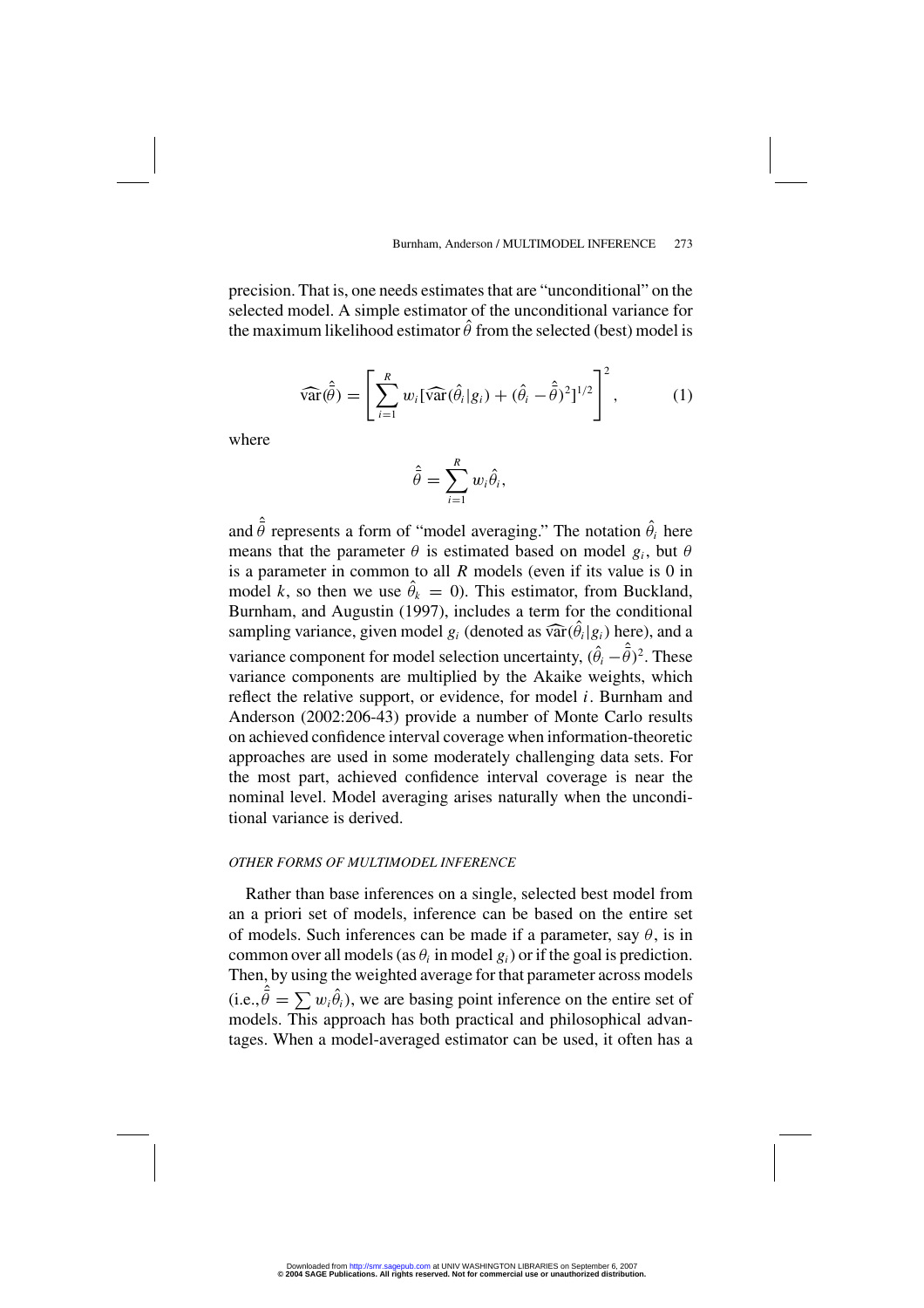more honest measure of precision and reduced bias compared to the estimator from just the selected best model (Burnham and Anderson 2002, chaps. 4–6). In all-subsets regression, we can consider that the regression coefficient (parameter)  $\beta_p$  for predictor  $x_p$  is in all the models, but for some models,  $\beta_p = 0$  ( $x_p$  is not in those models). In this situation, if model averaging is done over all the models, the resultant estimator  $\tilde{\beta}_p$  has less model selection bias than  $\hat{\beta}_p$  taken from the selected best model (Burnham and Anderson 2002:151-3, 248-55).

Assessment of the relative importance of variables has often been based only on the best model (e.g., often selected using a stepwise testing procedure). Variables in that best model are considered "important," while excluded variables are considered not important. This is too simplistic. Importance of a variable can be refined by making inference from all the models in the candidate set (see Burnham and Anderson 2002, chaps. 4–6). Akaike weights are summed for all models containing predictor variable  $x_j$ ,  $j = 1, \ldots, R$ ; denote these sums as  $w_{+}(i)$ . The predictor variable with the largest predictor weight,  $w_{+}(i)$ , is estimated to be the most important; the variable with the smallest sum is estimated to be the least important predictor. This procedure is superior to making inferences concerning the relative importance of variables based only on the best model. This is particularly important when the second or third best model is nearly as well supported as the best model or when all models have nearly equal support. (There are "design" considerations about the set of models to consider when a goal is assessing variable importance. We do not discuss these considerations here—the key issue is one of balance of models with and without each variable.)

### *SUMMARY*

At a conceptual level, reasonable data and a good model allow a separation of "information" and "noise." Here, *information* relates to the structure of relationships, estimates of model parameters, and components of variance. *Noise*, then, refers to the residuals: variation left unexplained. We want an approximating model that minimizes information loss,  $I(f, g)$ , and properly separates noise (noninformation or entropy) from structural information. In a very important sense,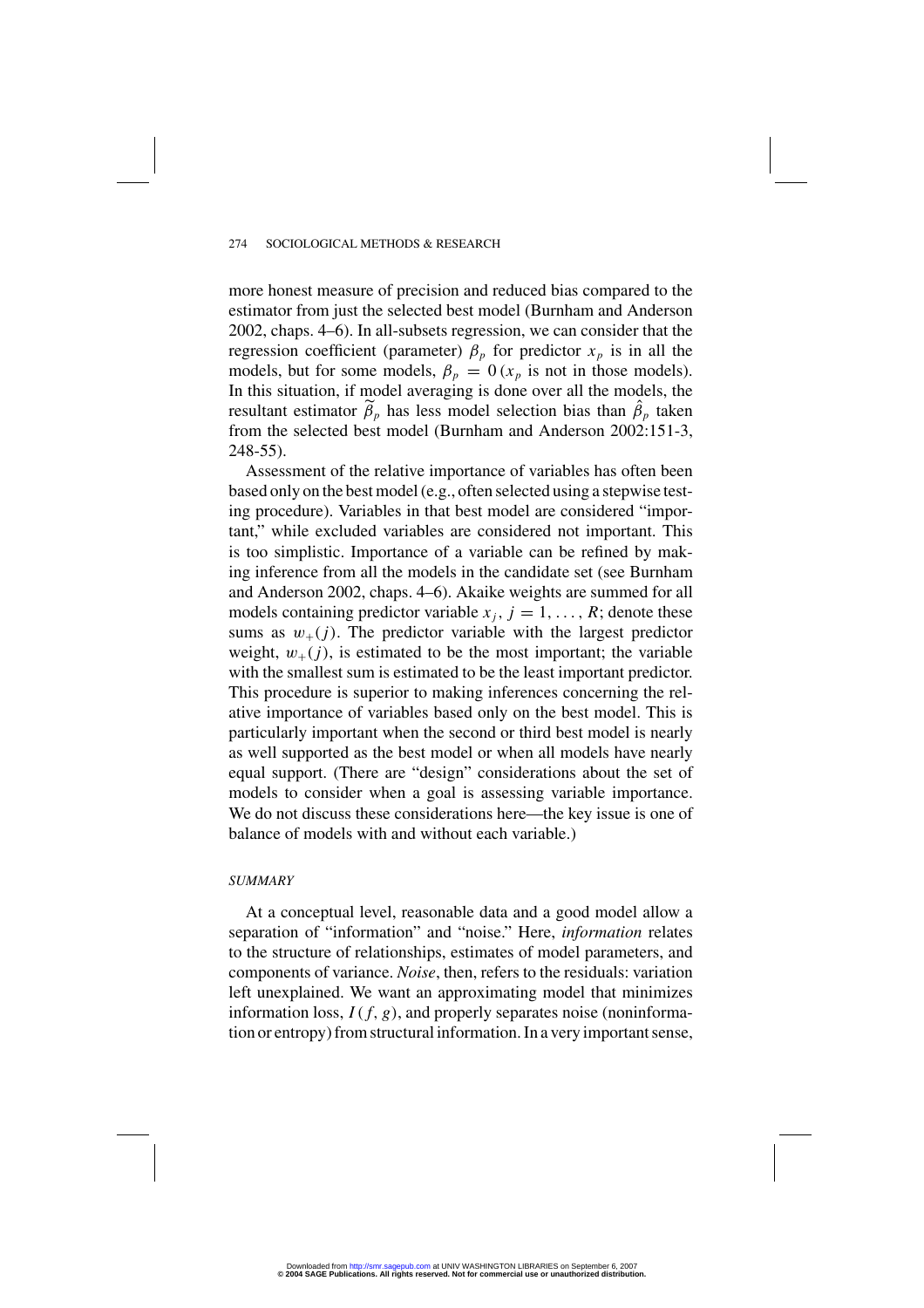we are not trying to model the data; instead, we are trying to model the information in the data.

Information-theoretic methods are relatively simple to understand and practical to employ across a very large class of empirical situations and scientific disciplines. The methods are easy to compute by hand if necessary, assuming one has the parameter estimates, the conditional variances  $\widehat{\text{var}}(\hat{\theta}_i|g_i)$ , and the maximized log-likelihood values for each of the R candidate models from standard statistical software. Researchers can easily understand the heuristics and application of the information-theoretic methods; we believe it is very important that people understand the methods they employ. Information-theoretic approaches should not be used unthinkingly; a good set of a priori models is essential, and this involves professional judgment and integration of the science of the issue into the model set.

### *3. UNDERSTANDING BIC*

Schwarz (1978) derived the Bayesian information criterion as

$$
BIC = -2\ln(\mathcal{L}) + K\log(n).
$$

As usually used, one computes the BIC for each model and selects the model with the smallest criterion value. BIC is a misnomer as it is not related to information theory. As with  $\Delta AIC_i$ , we define  $\Delta BIC_i$  as the difference of BIC for model  $g_i$  and the minimum BIC value. More complete usage entails computing posterior model probabilities,  $p_i$ , as

$$
p_i = \Pr\{g_i | \text{data}\} = \frac{\exp(-\frac{1}{2}\Delta \text{BIC}_i)}{\sum_{r=1}^R \exp(-\frac{1}{2}\Delta \text{BIC}_r)}
$$

(Raftery 1995). The above posterior model probabilities are based on assuming that prior model probabilities are all  $1/R$ . Most applications of BIC use it in a frequentist spirit and hence ignore issues of prior and posterior model probabilities.

The model selection literature, as a whole, is confusing as regards the following issues about BIC (and about Bayesian model selection in general):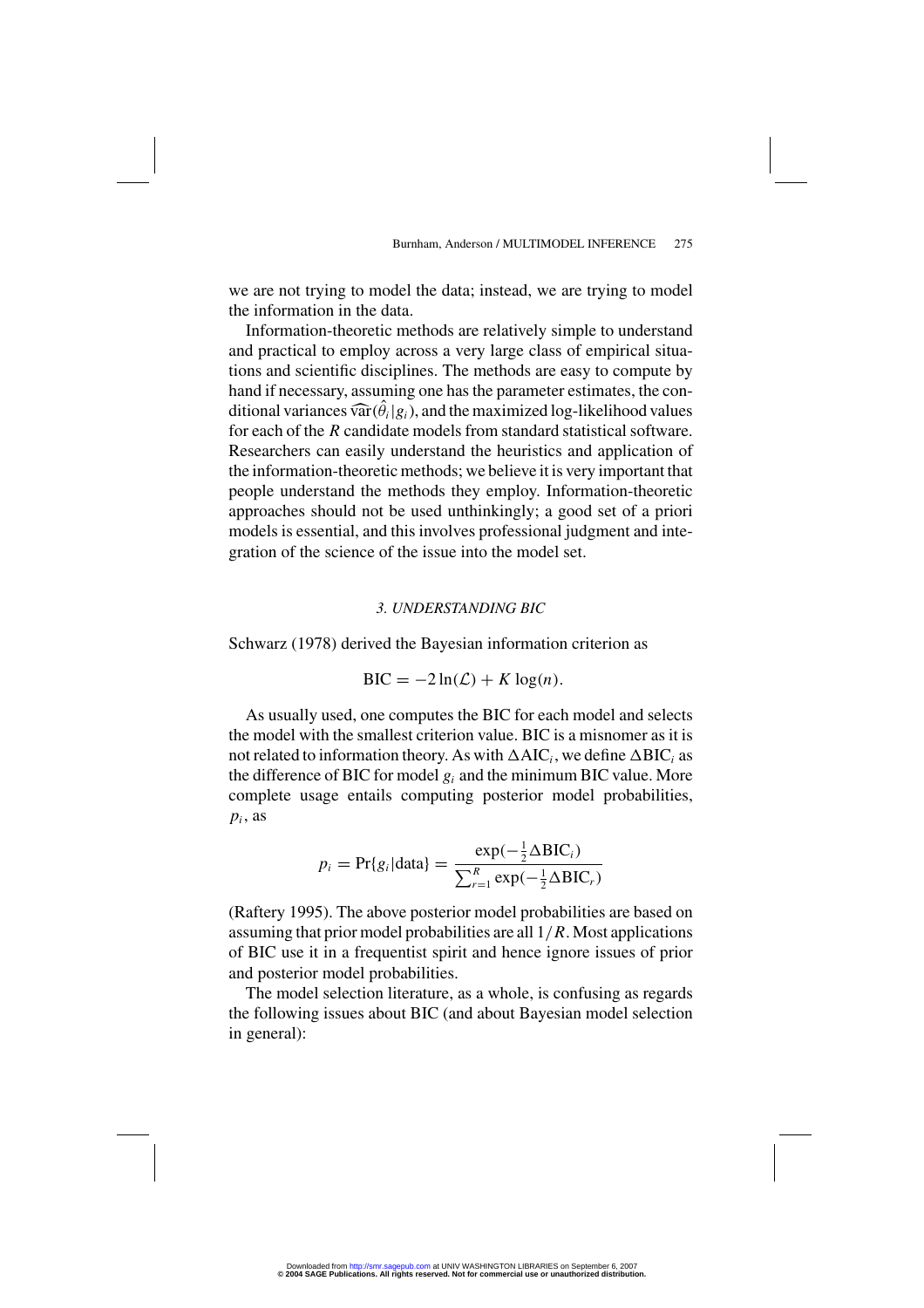- 1. Does the derivation of BIC assume the existence of a true model, or, more narrowly, is the true model assumed to be in the model set when using BIC? (Schwarz's derivation specified these conditions.)
- 2. What do the "model probabilities" mean? That is, how should we interpret them vis-à-vis a "true" model?

Mathematically (we emphasize *mathematical* here), for an iid sample and a fixed set of models, there is a model—say, model  $g_t$ —with posterior probability  $p_t$  such that as  $n \to \infty$ , then  $p_t \to 1$  and all other  $p_r \to 0$ . In this sense, there is a clear target model that BIC "seeks" to select.

3. Does the above result mean model  $g_t$  must be the true model?

The answers to questions 1 and 3 are simple: no. That is, BIC (as the basis for an approximation to a certain Bayesian integral) can be derived without assuming that the model underlying the derivation is true (see, e.g., Cavanaugh and Neath 1999; Burnham and Anderson 2002:293-5). Certainly, in applying BIC, the model set need not contain the (nonexistent) true model representing full reality. Moreover, the convergence in probability of the BIC-selected model to a target model (under the idealization of an iid sample) does not logically mean that that target model must be the true data-generating distribution.

The answer to question 2 involves characterizing the target model to which the BIC-selected model converges. That model can be characterized in terms of the values of the K-L discrepancy and  $K$  for the set of models. For model  $g_r$ , the K-L "distance" of the model from the truth is denoted  $I(f, g_r)$ . Often,  $g_r \equiv g_r(x|\theta)$  would denote a parametric family of models for  $\theta \in \Theta$ , with  $\Theta$  being a  $K_r$ -dimensional space. However, we take  $g_r$  generally to denote the specific family member for the unique  $\theta_o \in \Theta$ , which makes  $g_r$ , in the family of models, closest to the truth in K-L distance. For the family of models  $g_r(x|\theta), \theta \in \Theta$ , as  $n \to \infty$  (with iid data), the MLE, and the Bayesian point estimator of  $\theta$  converge to  $\theta_o$ . Thus, asymptotically, we can characterize the particular model that  $g_r$  represents:  $g_r \equiv g_r(x|\theta_o)$ (for details, see Burnham and Anderson 2002 and references cited therein). Also, we have the set of corresponding minimized K-L distances:  $\{I(f, g_r), r = 1, ..., R\}$ . For an iid sample, we can represent these distances as  $I(f, g_r) = nI_1(f, g_r)$ , where the  $I_1(f, g_r)$  do not

**© 2004 SAGE Publications. All rights reserved. Not for commercial use or unauthorized distribution.** Downloaded from<http://smr.sagepub.com>at UNIV WASHINGTON LIBRARIES on September 6, 2007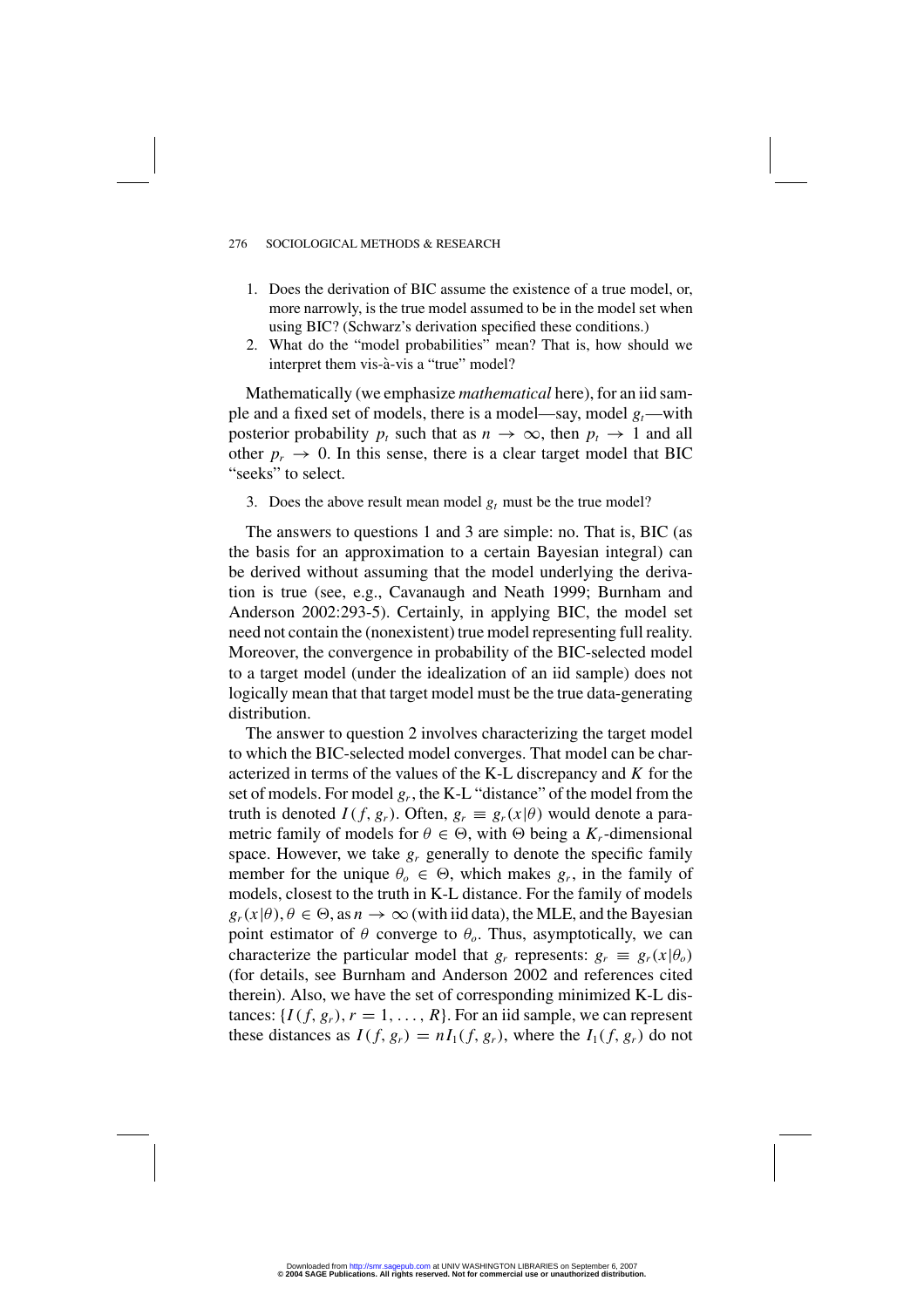depend on sample size (they are for  $n = 1$ ). The point of this representation is to emphasize that the effect of increasing sample size is to scale up these distances.

We may assume, without loss of generality, that these models are indexed worst  $(g_1)$  to best  $(g_R)$  in terms of their K-L distance and dimension  $K_r$ ; hence,  $I(f, g_1) \geq I(f, g_2) \geq \cdots \geq I(f, g_R)$ . Figures 1 through 3 show three hypothetical scenarios of how these ordered distances might appear for  $R = 12$  models, for unspecified n (since n serves merely to scale the y-axis). Let  $Q$  be the tail-end subset of the so-ordered models, defined by  $\{g_r, r \geq t, 1 \leq t \leq t\}$  $R|I(f, g_{t-1}) > I(f, g_t) = \cdots = I(f, g_R)$ . Set Q exists because  $t = R$  (and  $t = 1$ ) is allowed, in which case the K-L best model (of the R models) is unique. For the case when subset  $O$  contains more than one model (i.e.,  $1 \le t < R$ ), then all of the models in this subset have the same K-L distance. Therefore, we further assume that models  $g_t$  to  $g_R$  are ordered such that  $K_t < K_{t+1} \leq \cdots \leq K_R$  (in principle,  $K_t = K_{t+1}$  could occur).

Thus, model  $g_t$  is the most parsimonious model of the subset of models that are tied for the K-L best model. In this scenario (iid sample, fixed model set,  $n \to \infty$ ), the BIC-selected model converges with probability 1 to model  $g_t$ , and  $p_t$  converges to 1. However, unless  $I(f, g_t) = 0$ , model  $g_t$  is not identical to f (nominally considered as truth), so we call it a quasi-true model. The only truth here is that in this model set, models  $g_{t+1}$  to  $g_R$  provide no improvement over model  $g_t$ —they are unnecessarily general (independent of sample size). The quasi-true model in the set of  $R$  models is the most parsimonious model that is closest to the truth in K-L information loss (model 12 in Figures 1 and 3, model 4 in Figure 2).

Thus, the Bayesian posterior model probability  $p_r$  is the inferred probability that model  $g_r$  is the quasi-true model in the model set. For a "very large" sample size, model  $g_t$  is the best model to use for inference. However, for small or moderate sample sizes obtained in practice, the model selected by BIC may be much more parsimonious than model  $g_t$ , especially if the quasi-true model is the most general model,  $g_R$ , as in Figure 1. The concern for realistic sample sizes, then, is that the BIC-selected model may be underfit at the given  $n$ . The model selected by BIC approaches the BIC target model from below, as  $n$  increases, in terms of the ordering we imposed on the model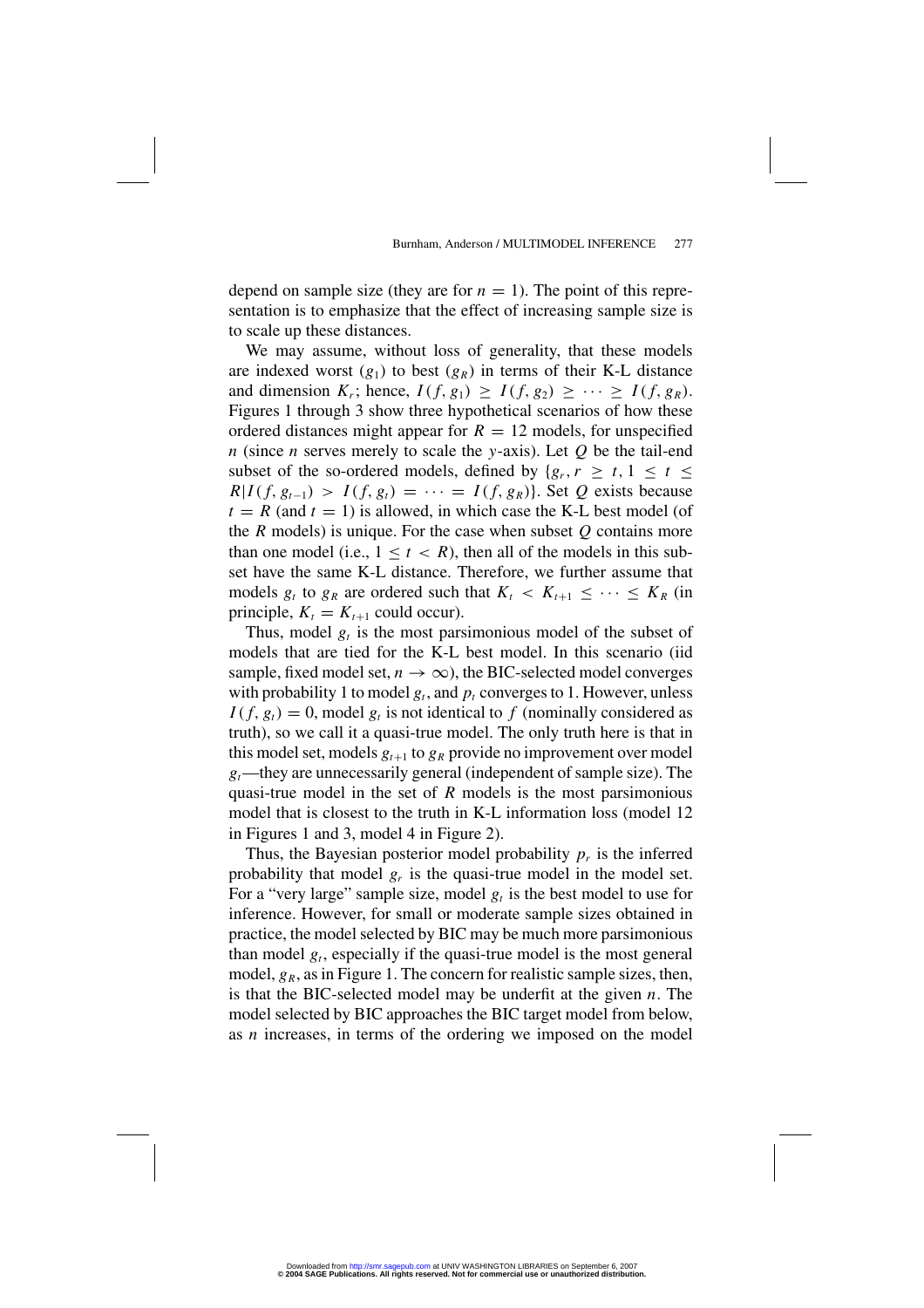

**Figure 1:** Values of Kullback-Leibler (K-L) Information Loss,  $I(f, g_r(\cdot|\theta_o)) \equiv nI_1$ (*f*, *g<sup>r</sup>* (·|*θo*))**, Illustrated Under Tapering Effects for 12 Models Ordered by Decreasing K-L Information**

NOTE: Sample size  $n$ , and hence the y-axis is left unspecified; this scenario favors Akaike information criterion (AIC)–based model selection.

set. This selected model can be quite far from the BIC theoretical target model at sample sizes seen in practice when tapering effects are present (Figure 1). The situation in which BIC performs well is that shown in Figure 2, with suitably large  $n$ .

Moreover, the BIC target model does not depend on sample size  $n$ . However, we know that the number of parameters we can expect to reliably estimate from finite data does depend on  $n$ . In particular, if the set of ordered (large to small) K-L distances shows tapering effects (Figure 1), then a best model for making inference from the data may well be a more parsimonious model than the BIC target model  $(g_{12})$ in Figure 1), such as the best expected estimated K-L model, which is the AIC target model. As noted above, the target model for AIC is the model that minimizes  $E_f[I(f, g_r(\cdot|\hat{\theta}))], r = 1, ..., R$ . This target model is specific for the sample size at hand; hence, AIC seeks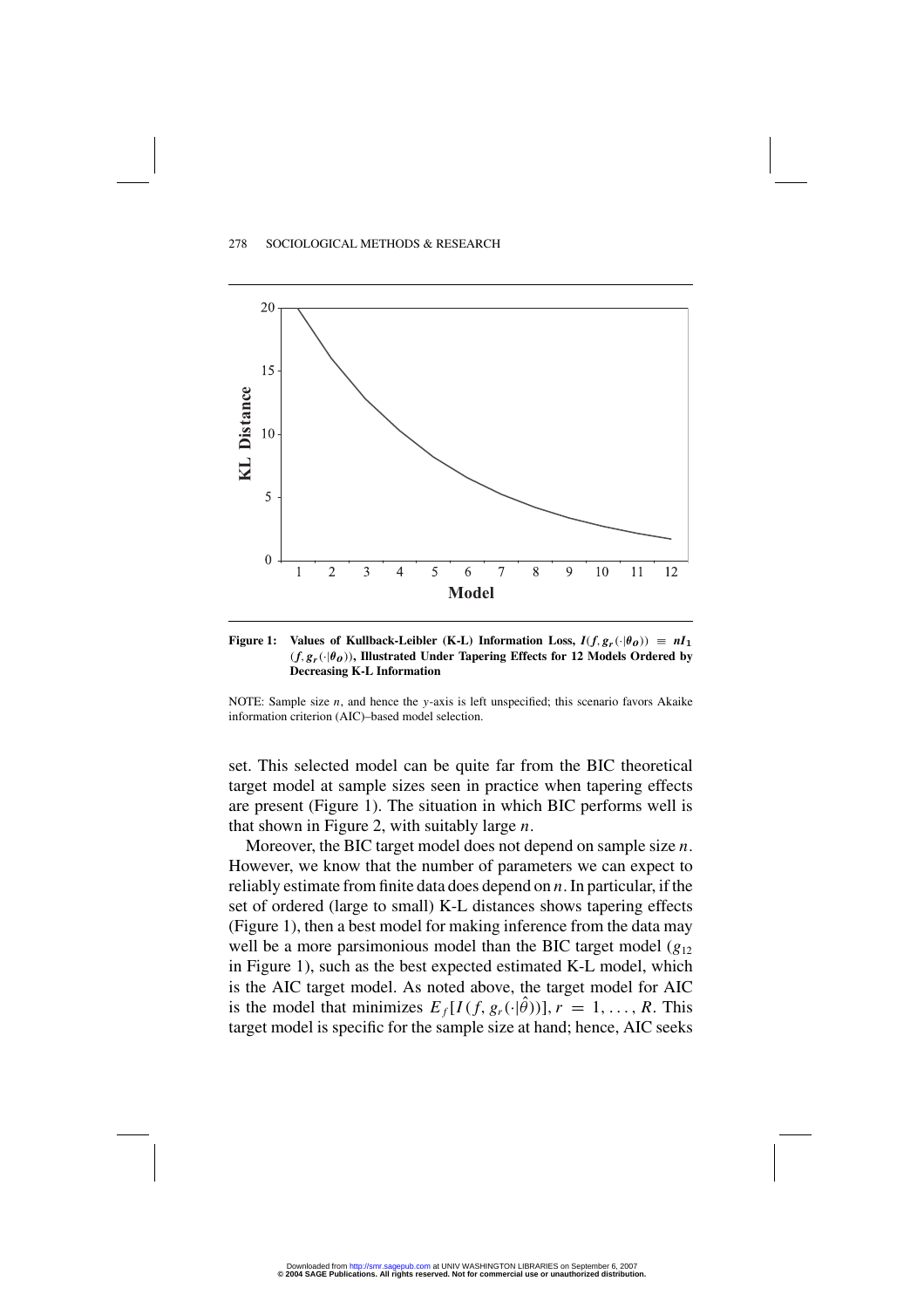### Burnham, Anderson / MULTIMODEL INFERENCE 279



**Figure 2:** Values of Kullback-Leibler (K-L) Information Loss,  $I(f, g_r(\cdot|\theta_0)) \equiv nI_1$ (*f*, *g<sup>r</sup>* (·|*θo*))**, Illustrated When Models 1 (Simplest) to 12 (Most General) Are Nested With Only a Few Big Effects**

NOTE: Model 4 is a quasi-true model, and Models 5 to 12 are too general. Sample size n, and hence the y-axis is left unspecified; this scenario favors Bayesian information criterion (BIC)– based model selection.

a best model as its target, where *best* is heuristically a bias-variance trade-off (not a quasi-true model).

In reality, one can only assert that BIC model selection is asymptotically consistent for the (generally) unique quasi-true model in the set of models. But that BIC-selected model can be quite biased at not-large  $n$  as an estimator of its target model. Also, from an inference point of view, observing that  $p_t$  is nearly 1 does not justify an inference that model  $g_t$  is truth (such a statistical inference requires an a priori certainty that the true model is in the model set). This issue is intimately related to the fact that only differences such as  $I(f, g_r) - I(f, g_t)$  are estimable from data (these K-L differences are closely related to AIC<sub>r</sub> – AIC<sub>t</sub> differences, hence to the  $\Delta$ ). Hence, with model selection, the effect is that sometimes people are erroneously lulled into thinking (assuming) that  $I(f, g_t)$  is 0 and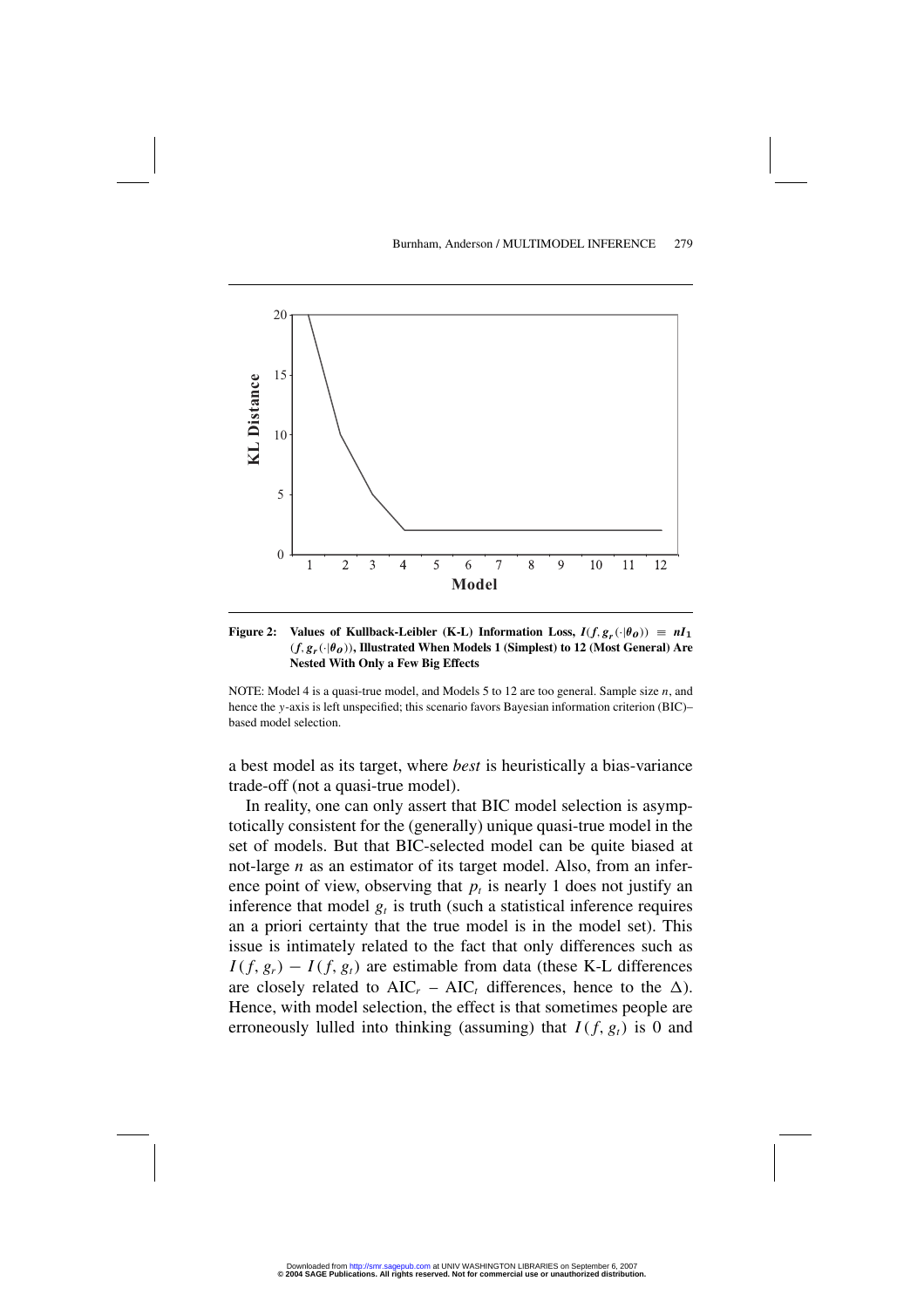hence thinking that they have found (the model for) full reality. These fitted models sometimes have seven or fewer parameters; surely, full reality cannot be so simple in the life sciences, economics, medicine, and the social sciences.

# *4. AIC AS A BAYESIAN RESULT*

BIC model selection arises in the context of a large-sample approximation to the Bayes factor, conjoined with assuming equal priors on models. The BIC statistic can be used more generally with any set of model priors. Let  $q_i$  be the prior probability placed on model  $g_i$ . Then the Bayesian posterior model probability is approximated as

$$
Pr{g_i|data} = \frac{\exp(-\frac{1}{2}\Delta BIC_i)q_i}{\sum_{r=1}^{R}\exp(-\frac{1}{2}\Delta BIC_r)q_r}
$$

(this posterior actually depends on not just the data but also on the model set and the prior distribution on those models). Akaike weights can be easily obtained by using the model prior  $q_i$  as proportional to

$$
\exp\left(\frac{1}{2}\Delta\text{BIC}_i\right)\cdot\exp\left(-\frac{1}{2}\Delta\text{AIC}_i\right).
$$

Clearly,

$$
\exp\left(-\frac{1}{2}\Delta\text{BIC}_i\right) \cdot \exp\left(\frac{1}{2}\Delta\text{BIC}_i\right) \cdot \exp\left(-\frac{1}{2}\Delta\text{AIC}_i\right)
$$

$$
= \exp\left(-\frac{1}{2}\Delta\text{AIC}_i\right).
$$

Hence, with the implied prior probability distribution on models, we get

$$
p_i = \Pr\{g_i | \text{data}\} = \frac{\exp(-\frac{1}{2}\Delta \text{BIC}_i)q_i}{\sum_{r=1}^R \exp(-\frac{1}{2}\Delta \text{BIC}_r)q_r}
$$

$$
= \frac{\exp(-\frac{1}{2}\Delta \text{AIC}_i)}{\sum_{r=1}^R \exp(-\frac{1}{2}\Delta \text{AIC}_r)} = w_i,
$$

which is the Akaike weight for model  $g_i$ .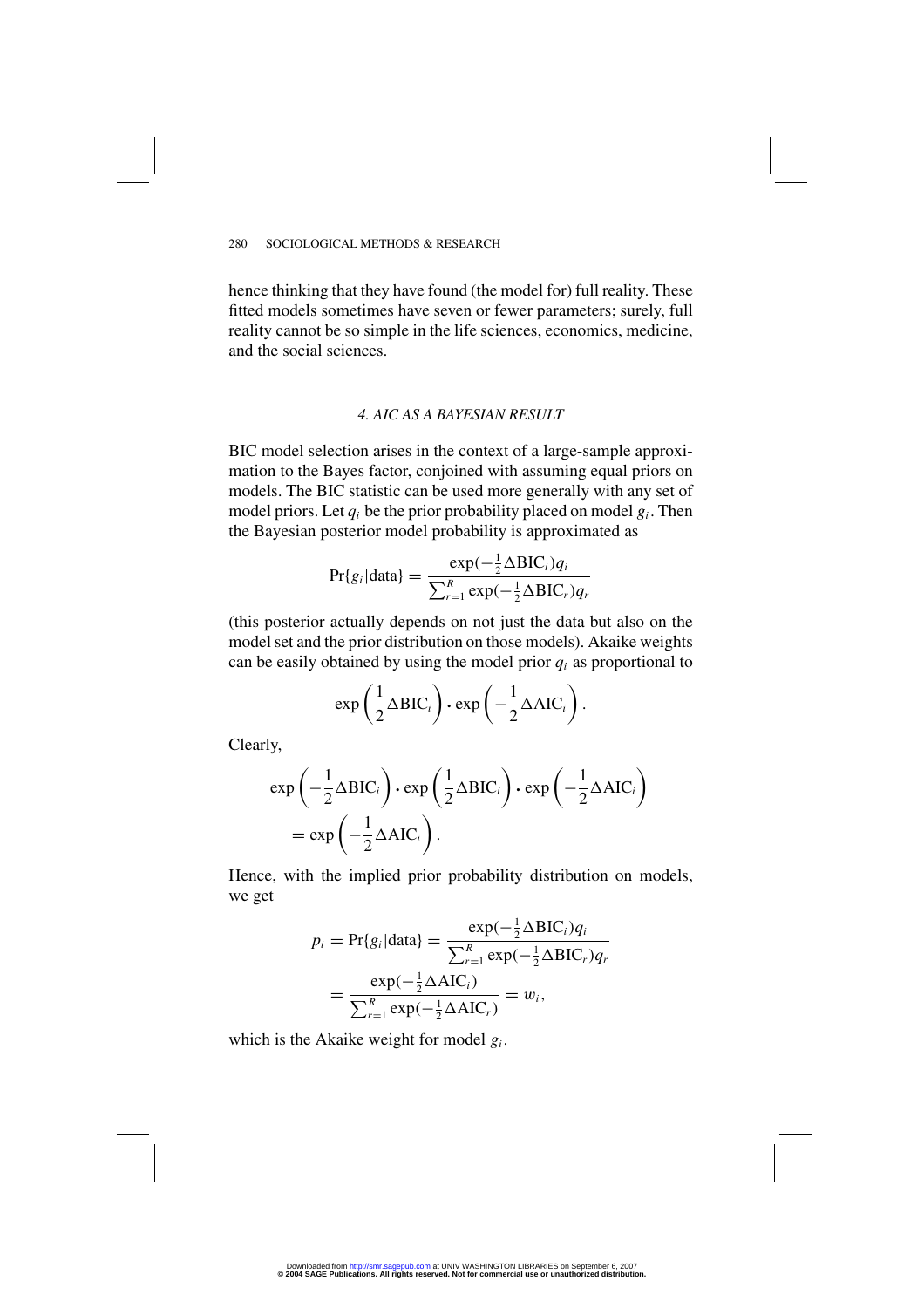This prior probability on models can be expressed in a simple form as

$$
q_i = C \cdot \exp\left(\frac{1}{2}K_i \log(n) - K_i\right),\tag{2}
$$

where

$$
C = \frac{1}{\sum_{r=1}^{R} \exp(\frac{1}{2}K_r \log(n) - K_r)}.
$$
 (3)

Thus, formally, the Akaike weights from AIC are (for large samples) Bayesian posterior model probabilities for this model prior (more details are in Burnham and Anderson 2002:302-5).

Given a model  $g(x|\theta)$ , the prior distribution on  $\theta$  will not and should not depend on sample size. This is very reasonable. Probably following from this line of reasoning, traditional Bayesian thinking about the prior distribution on models has been that  $q_r$ ,  $r = 1, \ldots, R$ would also not depend on n or  $K_r$ . This approach is neither necessary nor reasonable. There is limited information in a sample, so the more parameters one estimates, the poorer the average precision becomes for these estimates. Hence, in considering the prior distribution  $q$ on models, we must consider the context of what we are assuming about the information in the data, as regards parameter estimation, and the models as approximations to some conceptual underlying "fulltruth" generating distribution. While  $q_r = 1/R$  seems reasonable and innocent, it is not always reasonable and is never innocent; that is, it implies that the target model is truth rather than a best approximating model, given that parameters are to be estimated. This is an important and unexpected result.

It is useful to think in terms of effects, for individual parameters, as  $|\theta|/se(\theta)$ . The standard error depends on sample size; hence, effect size depends on sample size. We would assume for such effects that few or none are truly zero in the context of analysis of real data from complex observational, quasi-experimental, or experimental studies (i.e., Figure 1 applies). In the information-theoretic spirit, we assume meaningful, informative data and thoughtfully selected predictors and models (not all studies meet these ideals). We assume tapering effects: Some may be big (values such as 10 or 5), but some are only 2, 1, 0.5, or less. We assume we can only estimate  $n/m$  parameters reliably;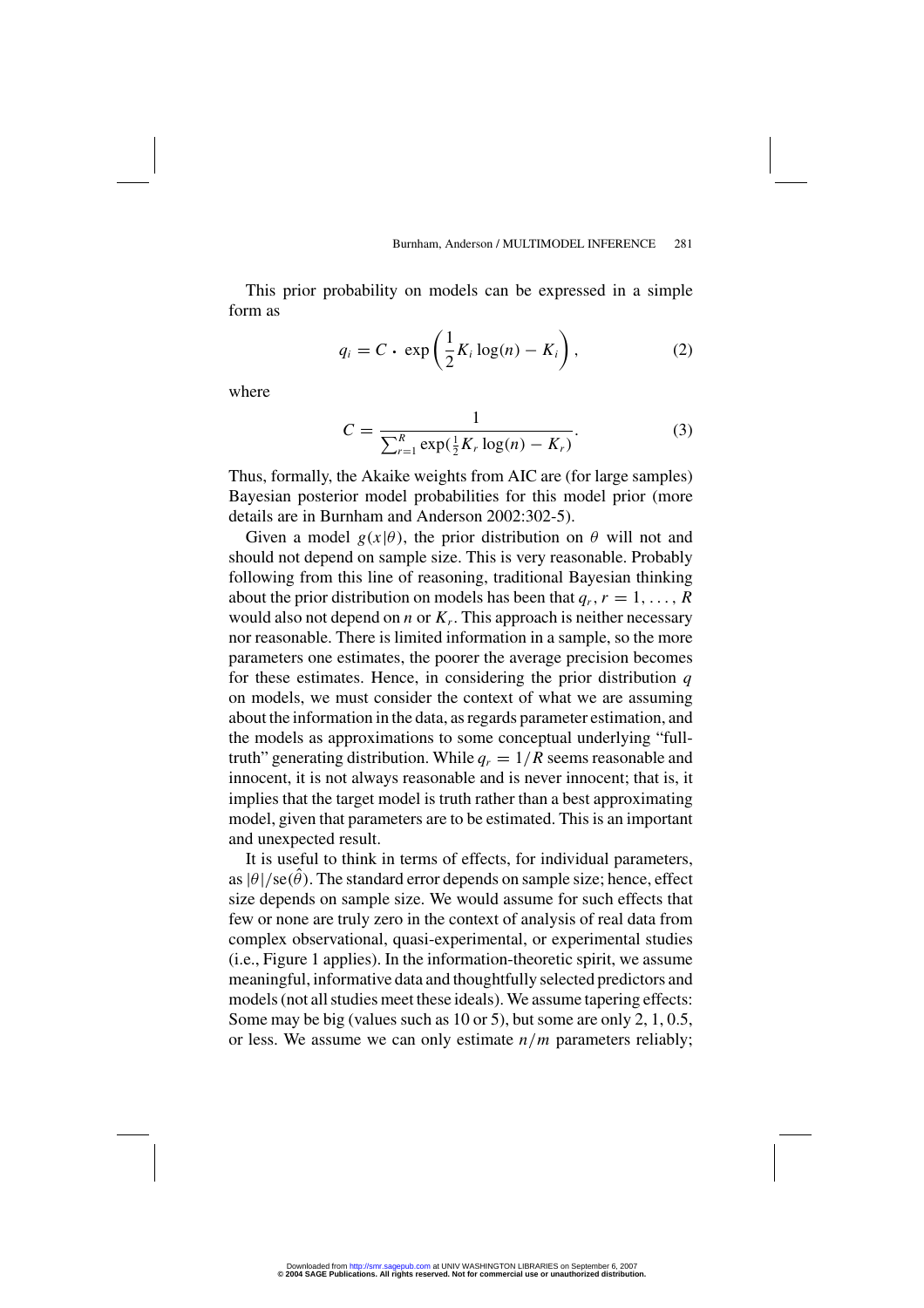m might be 20 or as small as 10 (but surely,  $m \gg 1$  and  $m \ll 100$ ). (In contrast, in the scenario in which BIC performs better than AIC, it is assumed that there are a few big effects defining the quasi-true model, which is itself nested in several or many overly general models; i.e., Figure 2 applies).

These concepts imply that the size  $(i.e., K)$  of the appropriate model to fit the data should logically depend on  $n$ . This idea is not foreign to the statistical literature. For example, Lehman (1990:160) attributes to R. A. Fisher the quote, "More or less elaborate forms will be suitable according to the volume of the data." Using the notation  $k_0$  for the optimal K, Lehman (1990) goes on to say, "The value of  $k_0$  will tend to increase as the number of observations increases and its determination thus constitutes implementation of Fisher's suggestion" (p. 162). Williams (2001) states, "We CANNOT ignore the degree of resolution of the experiment when choosing our prior" (p. 235).

These ideas have led to a model prior wherein conceptually,  $q_r$  should depend on n and  $K_r$ . Such a prior (class of priors, actually) is called a *savvy prior*. A savvy (definition: shrewdly informed) prior is logical under the information-theoretic model selection paradigm. We will call the savvy prior on models given by

$$
q_i = C \cdot \exp\left(\frac{1}{2}K_i \log(n) - K_i\right)
$$

(formula 3b gives C) the K-L model prior. It is unique in terms of producing the AIC as approximately a Bayesian procedure (approximate only because BIC is an approximation).

Alternative savvy priors might be based on distributions such as a modified Poisson (i.e., applied to only  $K_r$ ,  $r = 1, \ldots, R$ ), with expected K set to be  $n/10$ . We looked at this idea in an all-subsets selection context and found that the K-L model prior produces a more spread-out (higher entropy) prior as compared to such a Poisson-based savvy prior when both produced the same  $E(K)$ . We are not wanting to start a cottage industry of seeking a best savvy prior because modelaveraged inference seems very robust to model weights when those weights are well founded (as is the case for Akaike weights).

The full implications of being able to interpret AIC as a Bayesian result have not been determined and are an issue outside the scope of this study. It is, however, worth mentioning that the model-averaged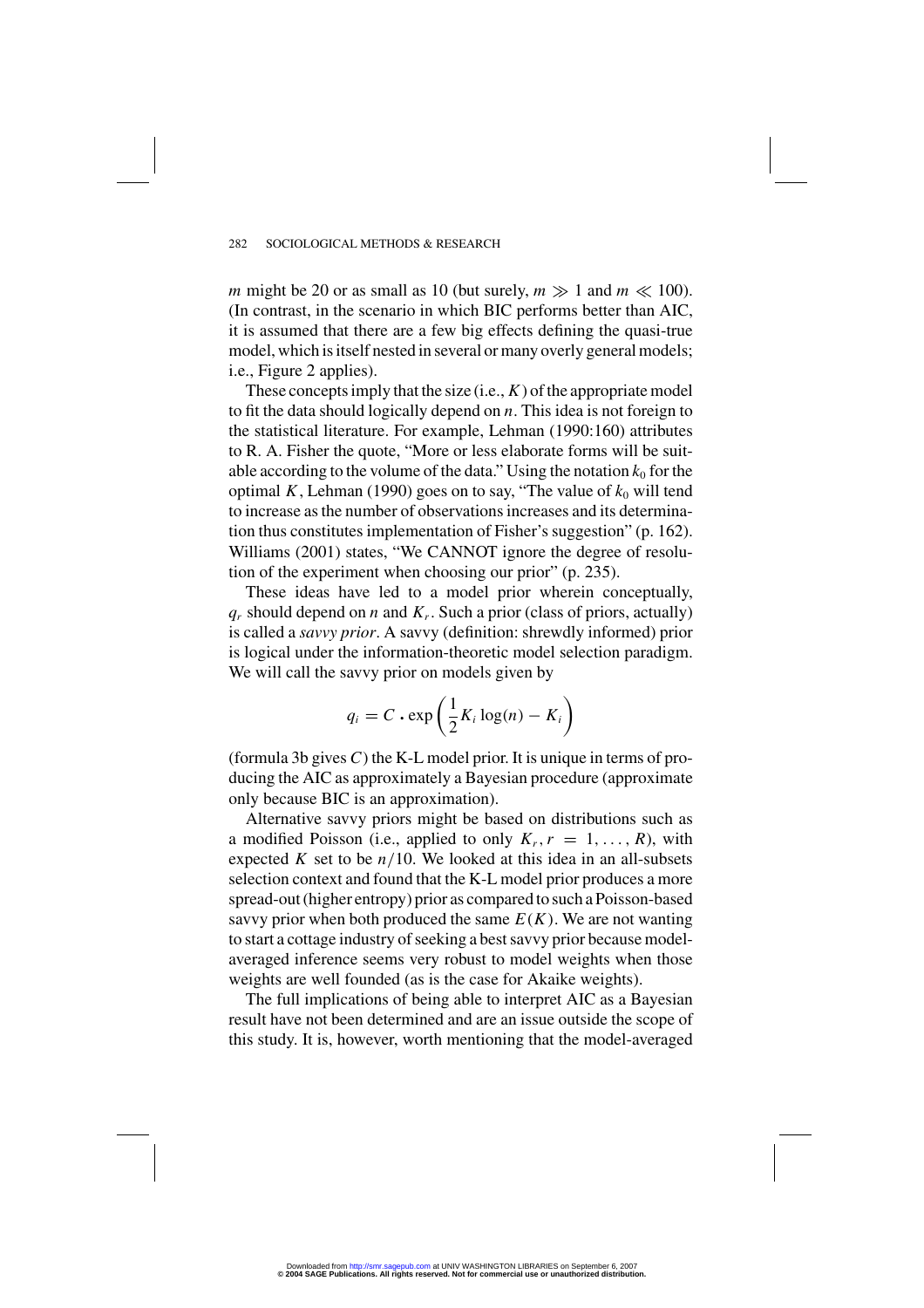Bayesian posterior is a mixture distribution of each model-specific posterior distribution, with weights being the posterior model probabilities. Therefore, for any model-averaged parameter estimator, particularly for model-averaged prediction, alternative variance and covariance formulas are

$$
\widehat{\text{var}}(\widehat{\widehat{\theta}}) = \sum_{i=1}^{R} w_i [\widehat{\text{var}}(\widehat{\theta}_i | g_i) + (\widehat{\theta}_i - \widehat{\widehat{\theta}})^2], \tag{4}
$$

$$
\widehat{\text{cov}}(\hat{\vec{\theta}}, \hat{\vec{\tau}}) = \sum_{i=1}^{R} w_i [\widehat{\text{cov}}(\hat{\theta}_i, \hat{\tau}_i | g_i) + (\hat{\theta}_i - \hat{\vec{\theta}})(\hat{\tau}_i - \hat{\vec{\tau}})]. \tag{5}
$$

The formula given in Burnham and Anderson (2002:163-4) for such an unconditional covariance is ad hoc; hence, we now recommend the above covariance formula. We have rerun many simulations and examples from Burnham and Anderson (1998) using variance formula (4) and found that its performance is almost identical to that of the original unconditional variance formula (1) (see also Burnham and Anderson 2002:344-5). Our pragmatic thought is that it may well be desirable to use formula (4) rather than (1), but it is not necessary, except when covariances (formula 5) are also computed.

# *5. RATIONAL CHOICE OF AIC OR BIC*

### *FREQUENTIST VERSUS BAYESIAN IS NOT THE ISSUE*

The model selection literature contains, de facto, a long-running debate about using AIC or BIC. Much of the purely mathematical or Bayesian literature recommends BIC. We maintain that almost all the arguments for the use of BIC rather than AIC, with real data, are flawed and hence contribute more to confusion than to understanding. This assertion by itself is not an argument for AIC or against BIC because there are clearly defined contexts in which each method outperforms the other (Figure 1 or 2 for AIC or BIC, respectively).

For some people, BIC is strongly preferred because it is a Bayesian procedure, and they think AIC is non-Bayesian. However, AIC model selection is just as much a Bayesian procedure as is BIC selection. The difference is in the prior distribution placed on the model set.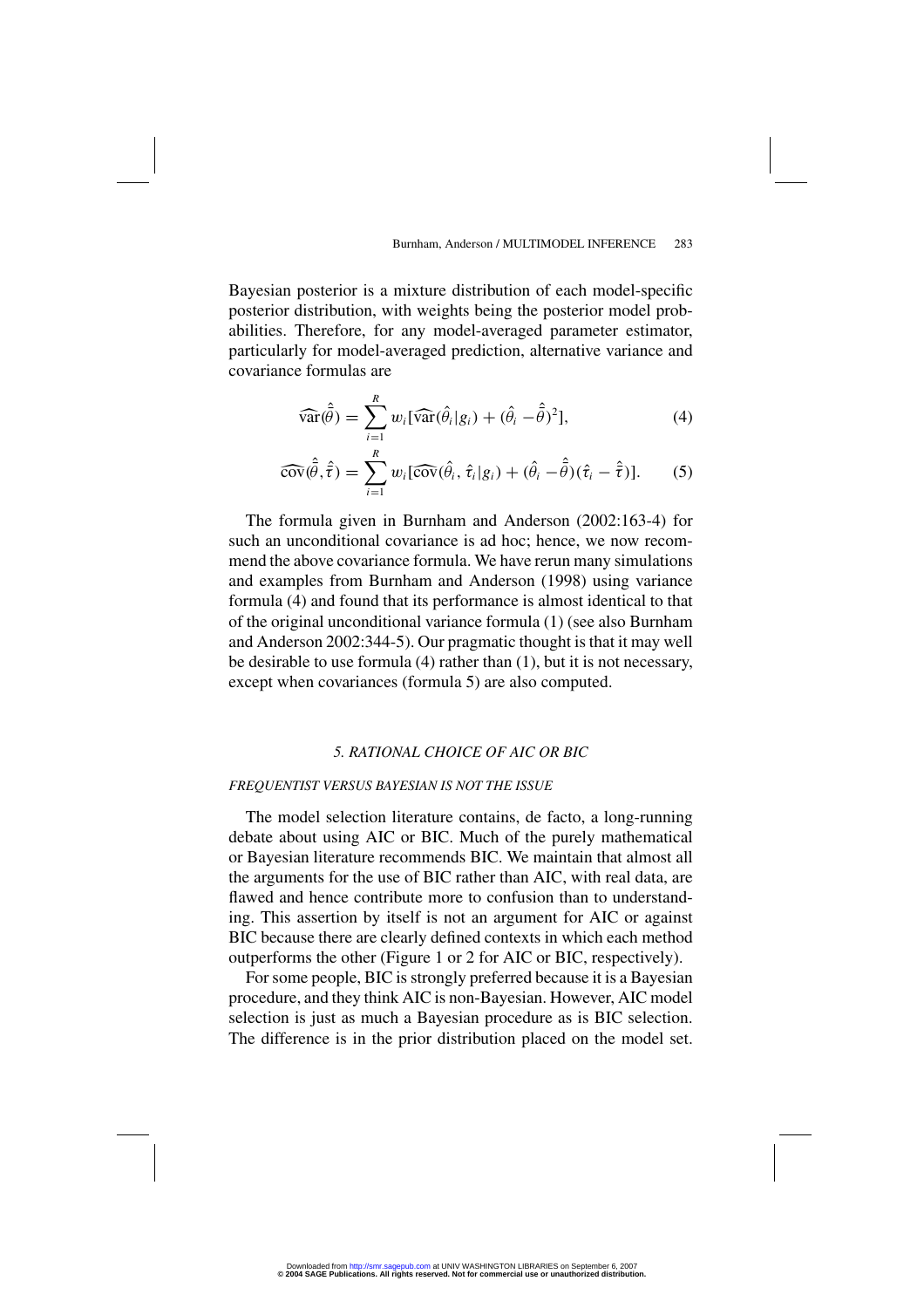Hence, for a Bayesian procedure, the argument about BIC versus AIC must reduce to one about priors on the models.

Alternatively, both AIC and BIC can be argued for or derived under a non-Bayesian approach. We have given above the arguments for AIC. When BIC is so derived, it is usually motivated by the mathematical context of nested models, including a true model simpler than the most general model in the set. This corresponds to the context of Figure 2, except with the added (but not needed) assumption that  $I(f, g_t) = 0$ . Moreover, the goal is taken to be the selection of this true model, with probability 1 as  $n \to \infty$  (asymptotic consistency or sometimes dimension consistency).

Given that AIC and BIC model selection can both be derived as either frequentist or Bayesian procedures, one cannot argue for or against either of them on the basis that it is or is not Bayesian or non-Bayesian. What fundamentally distinguishes AIC versus BIC model selection is their different philosophies, including the exact nature of their target models and the conditions under which one outperforms the other for performance measures such as predictive mean square error. Thus, we maintain that comparison, hence selection for use, of AIC versus BIC must be based on comparing measures of their performance under conditions realistic of applications. (A now-rare version of Bayesian philosophy would deny the validity of such hypothetical frequentist comparisons as a basis for justifying inference methodology. We regard such nihilism as being outside of the evidential spirit of science; we demand evidence.)

# *DIFFERENT PHILOSOPHIES AND TARGET MODELS*

We have given the different philosophies and contexts in which the AIC or BIC model selection criteria arise and can be expected to perform well. Here we explicitly contrast these underpinnings in terms of K-L distances for the model set  $\{g_r(x|\theta_o), r = 1, \ldots, R\}$ , with reference to Figures 1, 2, and 3, which represent  $I(f, g_r)$  =  $nI_1(f, g_r)$ . Sample size *n* is left unspecified, except that it is large relative to  $K_R$ , the largest value of  $K_r$ , yet of a practical size (e.g.,  $K_R = 15$  and  $n = 200$ ).

Given that the model parameters must be estimated so that parsimony is an important consideration, then just by looking at Figure 1,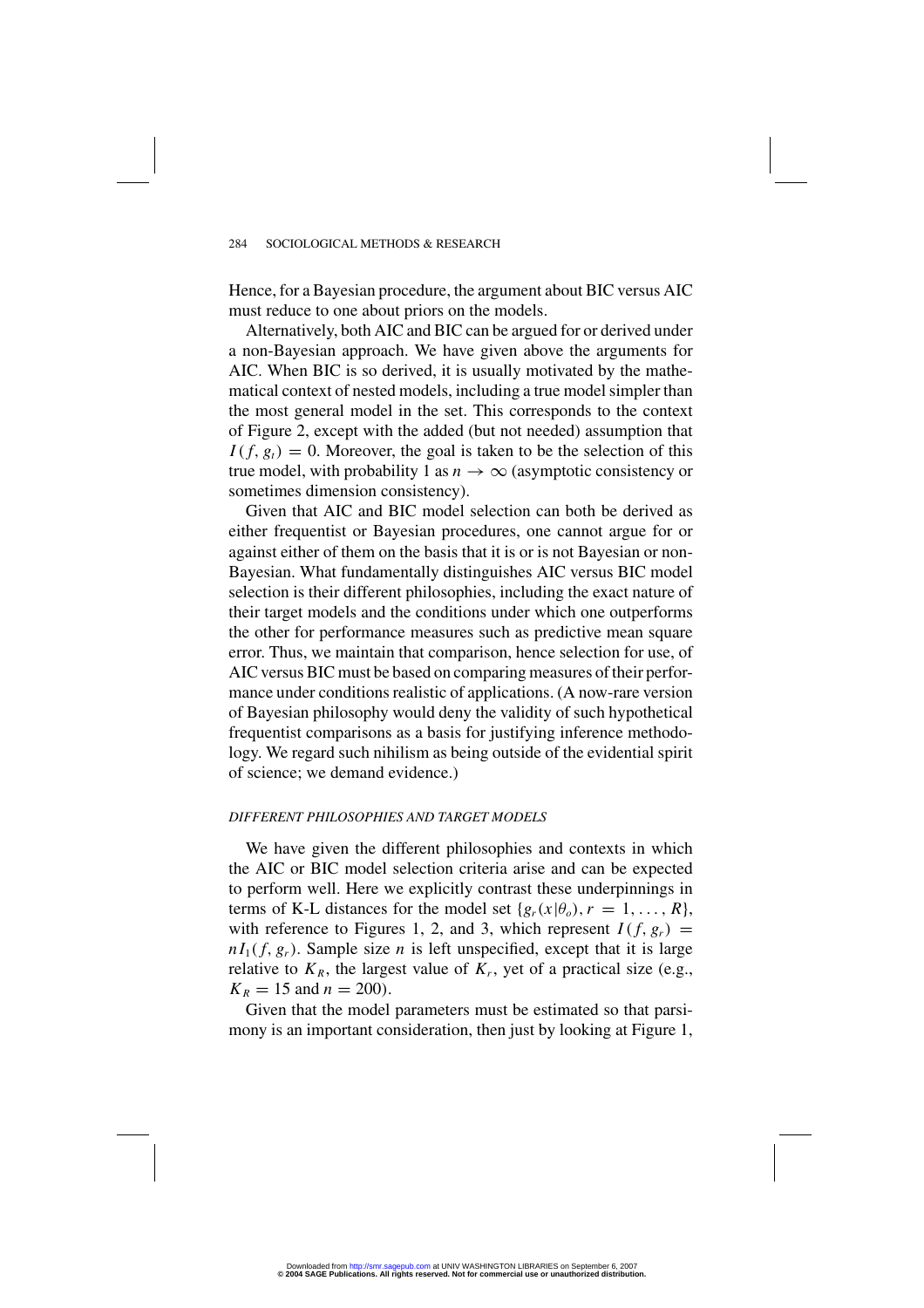we cannot say what is the best model to use for inference as a model fitted to the data. Model 12, as  $g_{12}(x|\theta_o)$  (i.e., at  $\theta$  being the K-L distance-minimizing parameter value in  $\Theta$  for this class of models), is the best theoretical model, but  $g_{12}(x|\hat{\theta})$  may not be the best model for inference. Model 12 is the target model for BIC but not for AIC. The target model for AIC will depend on  $n$  and could be, for example, Model 7 (there would be an  $n$  for which this would be true).

Despite that the target of BIC is a more general model than the target model for AIC, the model most often selected here by BIC will be less general than Model 7 unless  $n$  is very large. It might be Model 5 or 6. It is known (from numerous papers and simulations in the literature) that in the tapering-effects context (Figure 1), AIC performs better than BIC. If this is the context of one's real data analysis, then AIC should be used.

A very different scenario is given by Figure 2, wherein there are a few big effects, all captured by Model 4 (i.e.,  $g_4(x|\theta_0)$ ), and Models 5 to 12 do not improve at all on Model 4. This scenario generally corresponds with Model 4 being nested in Models 5 to 12, often as part of a full sequence of nested models,  $g_i \subset g_{i+1}$ . The obvious target model for selection is Model 4; Models 1 to 3 are too restrictive, and models in the class of Models 5 to 12 contain unneeded parameters (such parameters are actually zero). Scenarios such as that in Figure 2 are often used in simulation evaluations of model selection, despite that they seem unrealistic for most real data, so conclusions do not logically extend to the Figure 1 (or Figure 3) scenario.

Under the Figure 2 scenario and for sufficiently large  $n$ , BIC often selects Model 4 and does not select more general models (but may select less general models). AIC will select Model 4 much of the time, will tend not to select less general models, but will sometimes select more general models and do so even if  $n$  is large. It is this scenario that motivates the model selection literature to conclude that BIC is consistent and AIC is not consistent. We maintain that this conclusion is for an unrealistic scenario with respect to a lot of real data as regards the pattern of the K-L distances. Also ignored in this conclusion is the issue that for real data, the model set itself should change as sample size increases by orders of magnitude. Also, inferentially, such "consistency" can only imply a quasi-true model, not truth as such.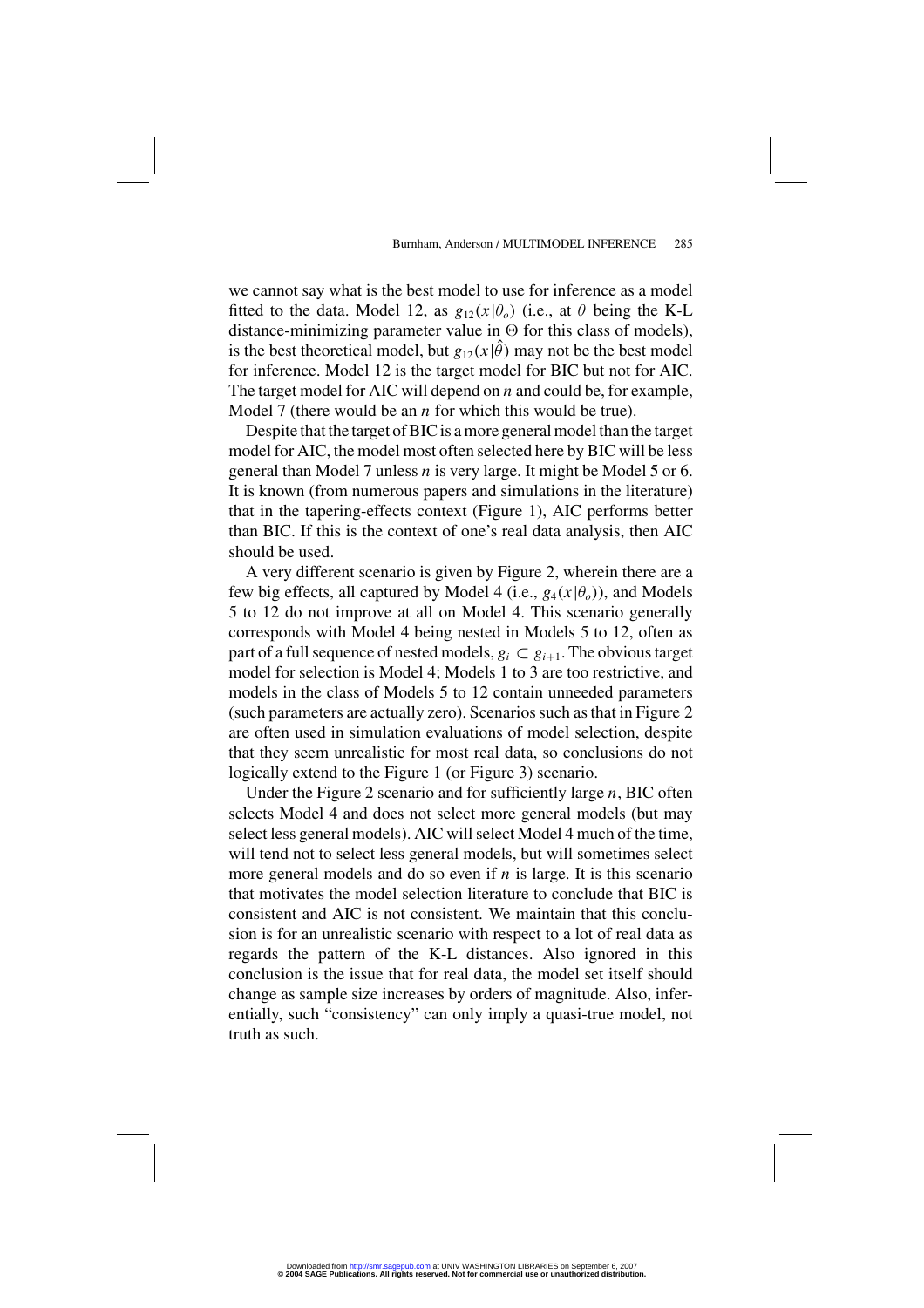

**Figure 3: Values of Kullback-Leibler (K-L) Information Loss,**  $I(f, g_r(\cdot|\theta_0)) \equiv nI_1$  $(f, g_r(\cdot|\theta_0))$ , Illustrated When Models 1 (Simplest) to 12 (Most General) Are **Nested With a Few Big Effects (Model 4), Then Much Smaller Tapering Effects (Models 5-12)**

NOTE: Whether the Bayesian information criterion (BIC) or the Akaike information criterion (AIC) is favored depends on sample size.

That reality could be as depicted in Figure 2 seems strained, but it could be as depicted in Figure 3 (as well as Figure 1). The latter scenario might occur and presents a problematic case for theoretical analysis. Simulation seems needed there and, in general, to evaluate model selection performance under realistic scenarios. For Figure 3, the target model for BIC is also Model 12, but Model 4 would likely be a better choice at moderate to even large sample sizes.

# *FULL REALITY AND TAPERING EFFECTS*

Often, the context of data analysis with a focus on model selection is one of many covariates and predictive factors  $(x)$ . The conceptual truth underlying the data is about what is the marginal truth just for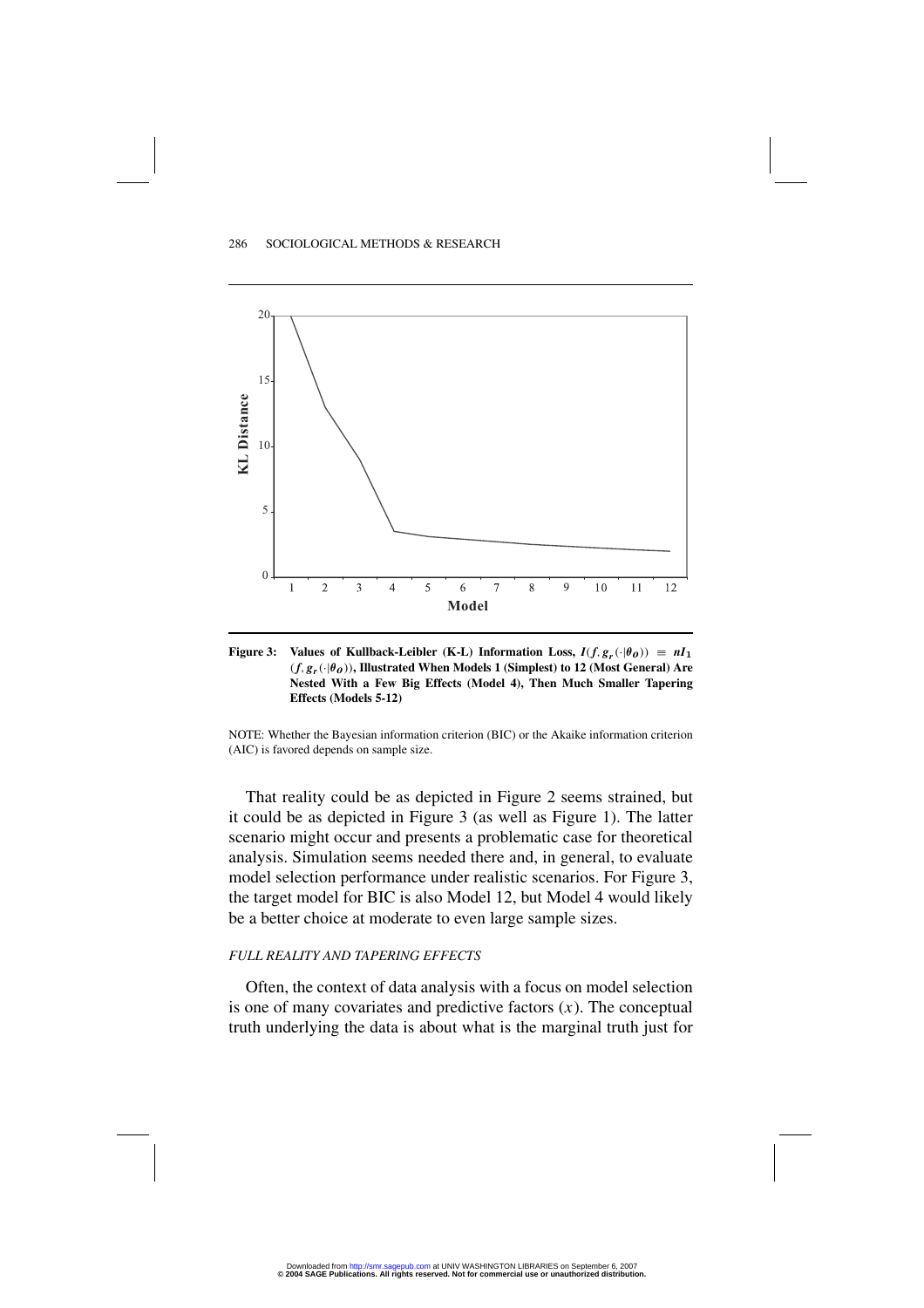this context and these measured factors. If this truth, conceptually as  $f(y|x)$ , implies that  $E(y|x)$  has tapering effects, then any fitted good model will need tapering effects. In the context of a linear model, and for an unknown (to us) ordering of the predictors, then for  $E(y|x) = \beta_0 + \beta_1 x_1 + \cdots + \beta_p x_p$ , our models will have  $|\beta_1/\text{se}(\hat{\beta}_1)| > |\beta_2/\text{se}(\hat{\beta}_2)| > \cdots > |\beta_p/\text{se}(\hat{\beta}_p)| > 0$  ( $\beta$  here is the K-L best parameter value, given truth  $f$  and model g). It is possible that  $|\beta_p/\text{se}(\hat{\beta}_p)|$  would be very small (almost zero) relative to  $|\beta_1/\text{se}(\hat{\beta}_1)|$ . For nested models, appropriately ordered, such tapering effects would lead to graphs such as Figure 1 or 3 for either the K-L values or the actual  $|\hat{\beta}_r/\text{se}(\hat{\beta}_r)|$ .

Whereas tapering effects for full reality are expected to require tapering effects in models and hence a context in which AIC selection is called for, in principle, full reality could be simple, in some sense, and yet our model set might require tapering effects. The effects (tapering or not) that matter as regards whether AIC (Figure 1) or BIC (Figure 2) model selection is the method of choice are the K-L values  $I(f, g_r(\cdot|\beta_o))$ ,  $r = 1, \ldots, R$ , not what is implicit in truth itself. Thus, if the type of models g in our model set are a poor approximation to truth  $f$ , we can expect tapering effects for the corresponding K-L values. For example, consider the target model  $E(y|x) = 17 + (0.3(x_1x_2)^{0.5}) + \exp(-0.5(x_3(x_4)^2))$ . However, if our candidate models are all linear in the predictors (with main effects, interactions, quadratic effects, etc.), we will have tapering effects in the model set, and AIC is the method of choice. Our conclusion is that we nearly always face some tapering effect sizes; these are revealed as sample size increases.

# *6. ON PERFORMANCE COMPARISONS OF AIC AND BIC*

There are now ample and diverse theories for AIC- and BIC-based model selection and multimodel inference, such as model averaging (as opposed to the traditional "use only the selected best model for inference"). Also, it is clear that there are different conditions under which AIC or BIC should outperform the other one in measures such as estimated mean square error. Moreover, performance evaluations and comparisons should be for actual sample sizes seen in practice,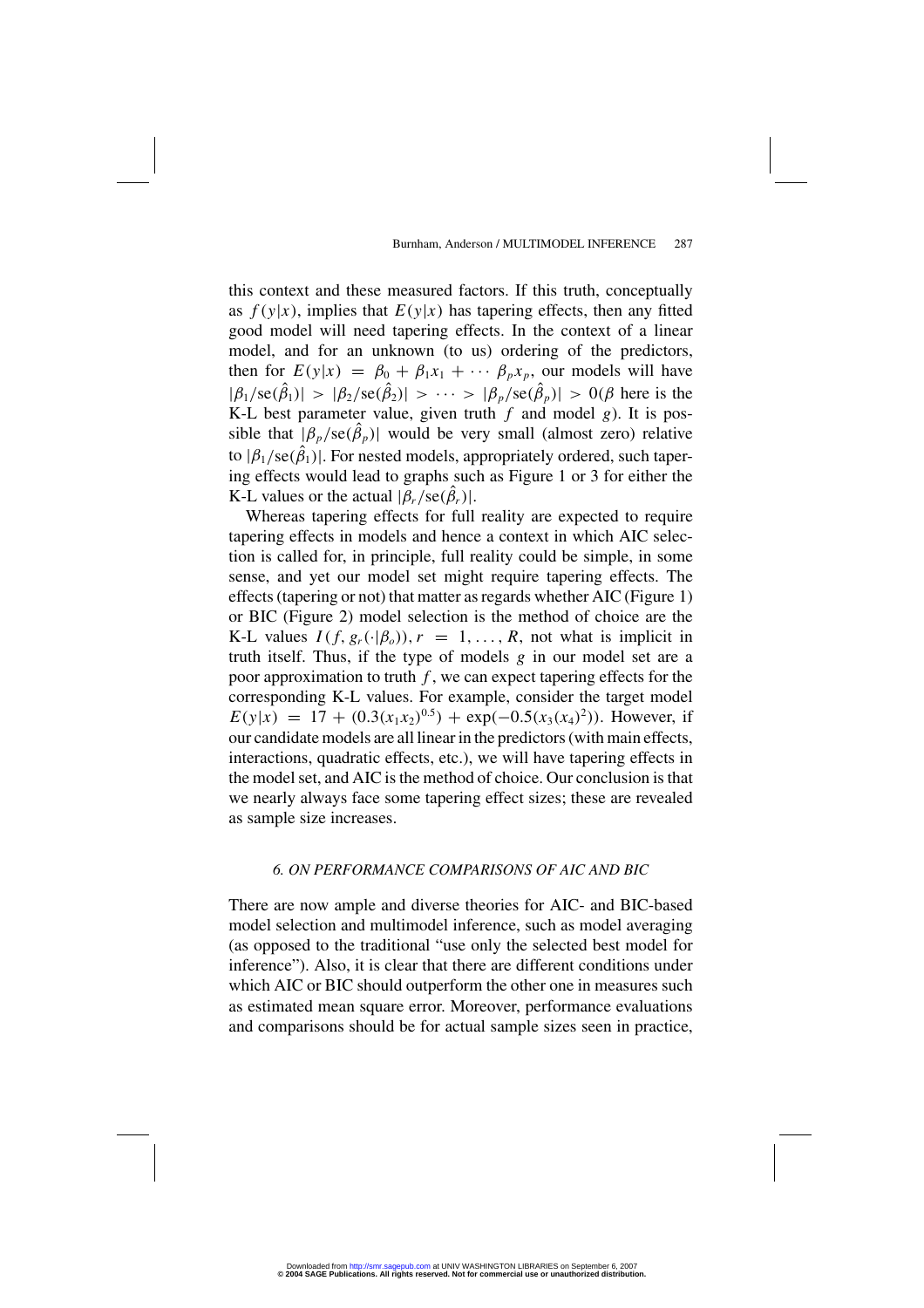not just asymptotically; partly, this is because if sample size increased substantially, we should then consider revising the model set.

There are many simulation studies in the statistical literature on either AIC or BIC alone or often comparing them and making recommendations on which one to use. Overall, these studies have led to confusion because they often have failed to be clear on the conditions and objectives of the simulations or generalized (extrapolated, actually) their conclusions beyond the specific conditions of the study. For example, were the study conditions only the Figure 2 scenarios (all too often, yes), and so BIC was favored? Were the Figure 1, 2, and 3 scenarios all used but the author's objective was to select the true model, which was placed in the model set (and usually was a simple model), and hence results were confusing and often disappointing? We submit that many reported studies are not appropriate as a basis for inference about which criterion should be used for model selection with real data.

Also, many studies, even now, only examine operating properties (e.g., confidence interval coverage and mean square error) of inference based on the use of just the selected best model (e.g., Meyer and Laud 2002). There is a strong need to evaluate operating properties of multimodel inference in scenarios realistic of real data analysis. Authors need to be very clear about the simulation scenarios used vis-a-vis the generating model: Is it simple or complex, is it in the ` model set, and are there tapering effects? One must also be careful to note if the objective of the study was to select the true model or if it was to select a best model, as for prediction. These factors and considerations affect the conclusions from simulation evaluations of model selection. Authors should avoid sweeping conclusions based on limited, perhaps unrealistic, simulation scenarios; this error is common in the literature. Finally, to have realistic objectives, the inference goal ought to be that of obtaining best predictive inference or best inference about a parameter in common to all models, rather than "select the true model."

# *MODEL-AVERAGED VERSUS BEST-MODEL INFERENCE*

When prediction is the goal, one can use model-averaged inference rather than prediction based on a single selected best model (hereafter referred to as "best").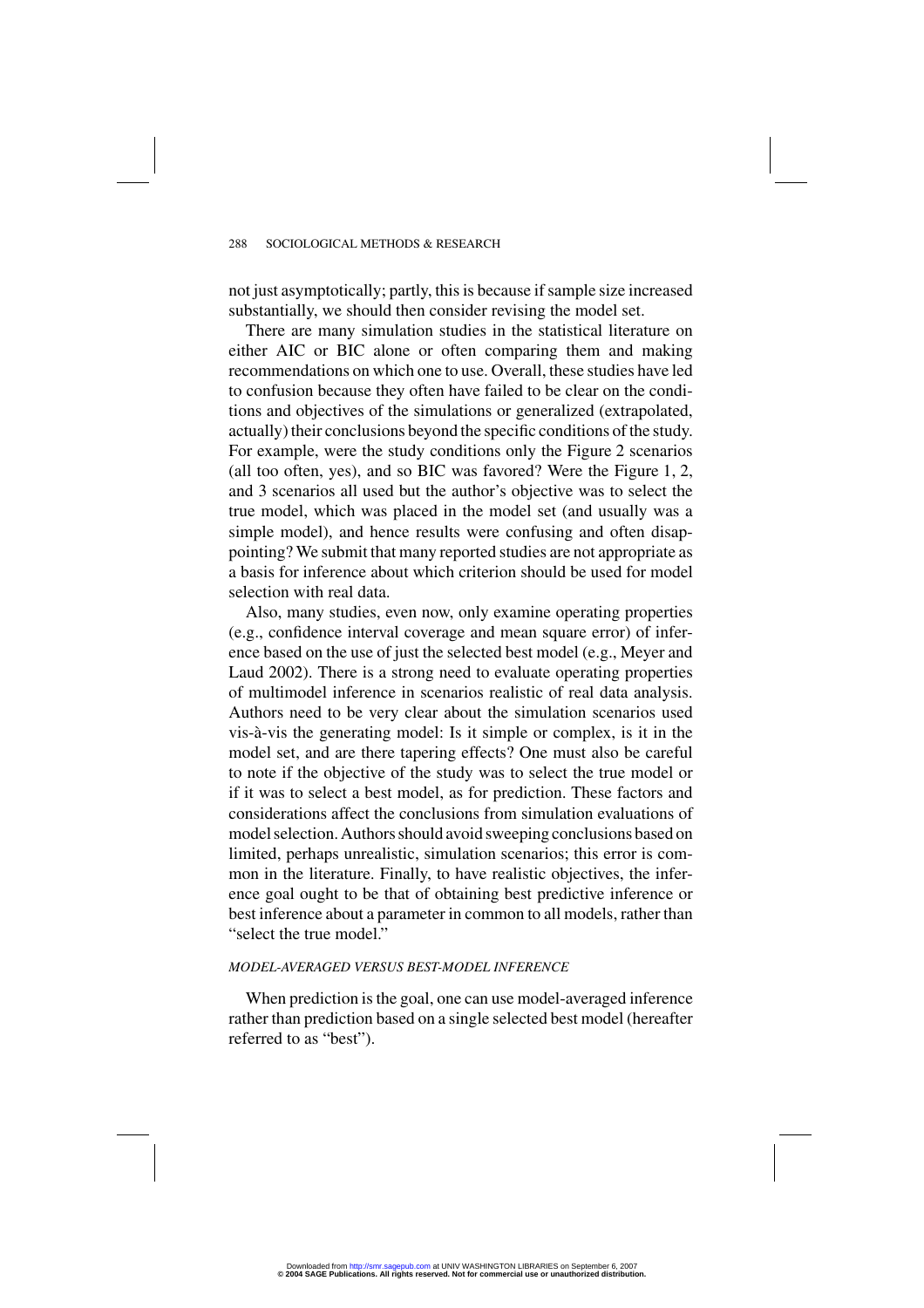#### Burnham, Anderson / MULTIMODEL INFERENCE 289

It is clear from the literature that has evaluated or even considered model-averaged inferences compared to the best-model strategy that model averaging is superior (e.g., Buckland et al. 1997; Hoeting et al. 1999; Wasserman 2000; Breiman 2001; Burnham and Anderson 2002; Hansen and Kooperberg 2002). The method known as boosting is a type of model averaging (Hand and Vinciotti 2003:130; this article is also useful reading for its comments on truth and models). However, model-averaged inference is not common, nor has there been much effort to evaluate it even in major publications on model selection or in simulation studies on model selection; such studies all too often look only at the best-model strategy. Model averaging and multimodel inference in general are deserving of more research.

As an example of predictive performance, we report here some results of simulation based on the real data used in Johnson (1996). These data were originally taken to explore multiple regression to predict the percentage of body fat based on 13 predictors (body measurements) that are easily measured. We chose these data as a focus because they were used by Hoeting et al. (1999) in illustrating BIC and Bayesian model averaging (see also Burnham and Anderson 2002:268-84). The data are from a sample of 252 males, ages 21 to 81, and are available on the Web in conjunction with Johnson (1996). The Web site states, "The data were generously supplied by Dr. A. Garth Fisher, Human Performance Research Center, Brigham Young University, Provo, Utah 84602, who gave permission to freely distribute the data and use them for non-commercial purposes."

We take the response variable as  $y = 1/D$ ; D is measured body density (observed minimum and maximum are 0.9950 and 1.1089, respectively). The correlations among the 13 predictors are strong but not extreme, are almost entirely positive, and range from −0.245 (age and height) to 0.941 (weight and hip circumference). The design matrix is full rank. The literature (e.g., Hoeting et al. 1999) supports that the measurements y and  $\underline{x} = (x_1, \dots, x_{13})'$  on a subject can be suitably modeled as multivariate normal. Hence, we base simulation on a joint multivariate model mimicking these 14 variables by using the observed variance-covariance matrix as truth. From that full  $14 \times 14$  observed variance-covariance matrix for y and x, as well as the theory of multivariate normal distributions, we computed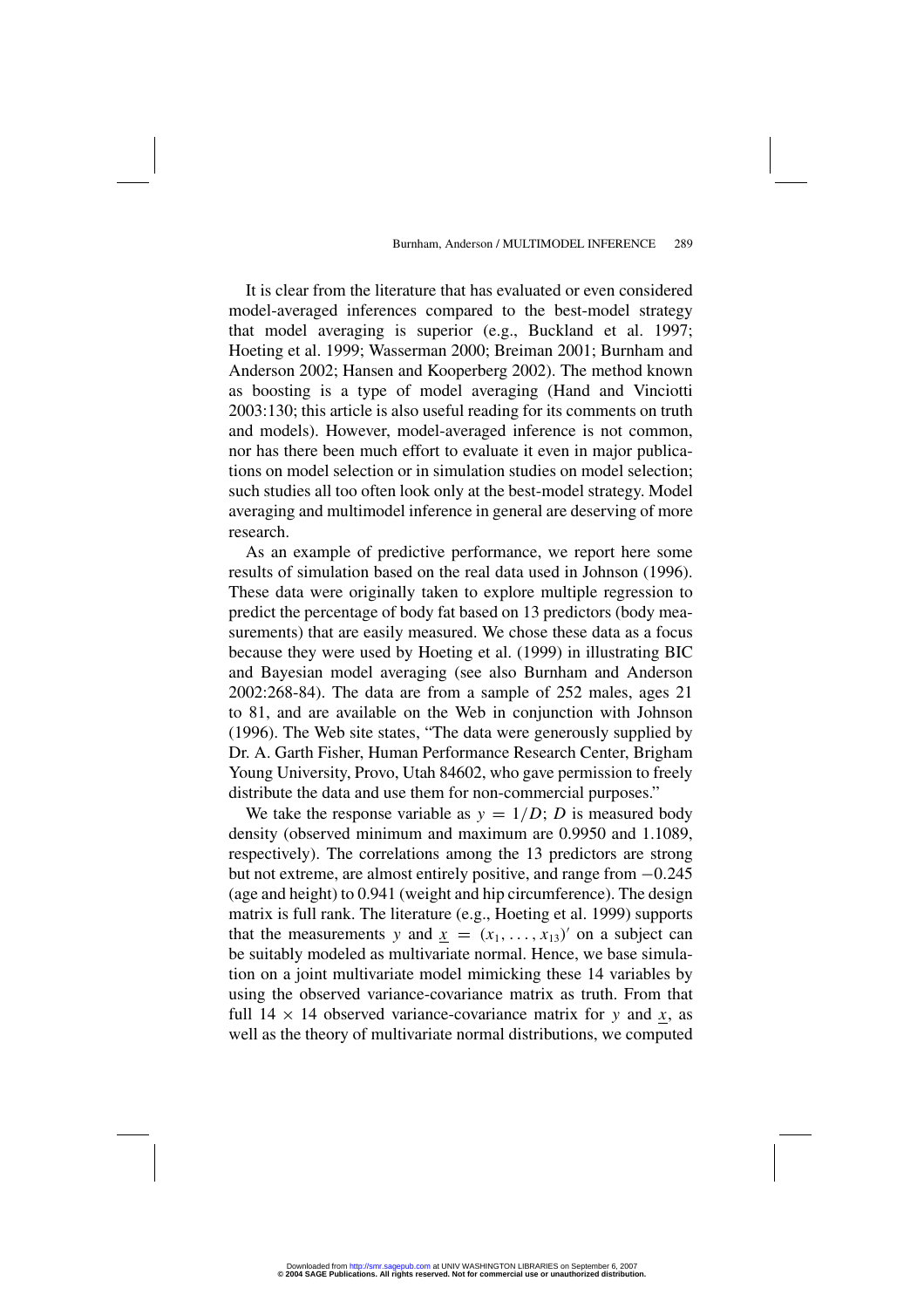| Î              | $\beta$ /se $(\hat{\beta})$ | Variable $j$   |
|----------------|-----------------------------|----------------|
|                | 11.245                      | 6              |
| $\overline{c}$ | $-3.408$                    | 13             |
| 3              | 2.307                       | 12             |
| 4              | $-2.052$                    | 4              |
| 5              | 1.787                       | 8              |
| 6              | $-1.731$                    | $\mathfrak{D}$ |
| 7              | 1.691                       |                |
| 8              | $-1.487$                    |                |
| 9              | 1.422                       | 11             |
| 10             | 1.277                       | 10             |
| 11             | $-0.510$                    | 5              |
| 12             | $-0.454$                    | 3              |
| 13             | 0.048                       | 9              |

**TABLE 1: Effects, as** *β*/**se**(*β*ˆ)**, in the Models Used for Monte Carlo Simulation Based on the Body Fat Data to Get Predictive Mean Square Error Results by Model Selection Method (AIC***c* **or BIC) and Prediction Strategy (Best Model or Model Averaged)**

NOTE: Model *i* has the effects listed on lines 1 to *i*, and its remaining  $\beta$  are 0. AIC = Akaike information criterion; BIC = Bayesian information criterion.

for the full linear model of y, regressed on  $x$ , the theoretical regression coefficients and their standard errors. The resultant theoretical effect sizes,  $\beta_i$ /se $(\hat{\beta}_i)$ , taken as underlying the simulation, are given in Table 1, ordered from largest to smallest by their absolute values. Also shown is the index  $(j)$  of the actual predictor variable as ordered in Johnson (1996).

We generated data from 13 models that range from having only one huge effect size (generating Model 1) to the full tapering-effects model (Model 13). This was done by first generating a value of  $x$  from its assumed 13-dimensional "marginal" multivariate distribution. Then we generated  $y = E(y|x) + \epsilon$  ( $\epsilon$  was independent of <u>x</u>) for 13 specific models of  $E_i(y|\underline{x})$  with  $\epsilon$  ~normal (0,  $\sigma_i^2$ ),  $i = 1, \ldots, 13$ . Given the generating structural model on expected y,  $\sigma_i$  was specified so that the total expected variation (structural plus residual) in y was always the same and was equal to the total variation of y in the original data. Thus,  $\sigma_1, \ldots, \sigma_{13}$  are monotonically decreasing.

For the structural data-generating models, we used  $E_1(y|x)$  =  $\beta_0 + \beta_6 x_6$  (generating Model 1),  $E_2(y|x) = \beta_0 + \beta_6 x_6 + \beta_{13} x_{13}$ (generating Model 2), and so forth. Without loss of generality, we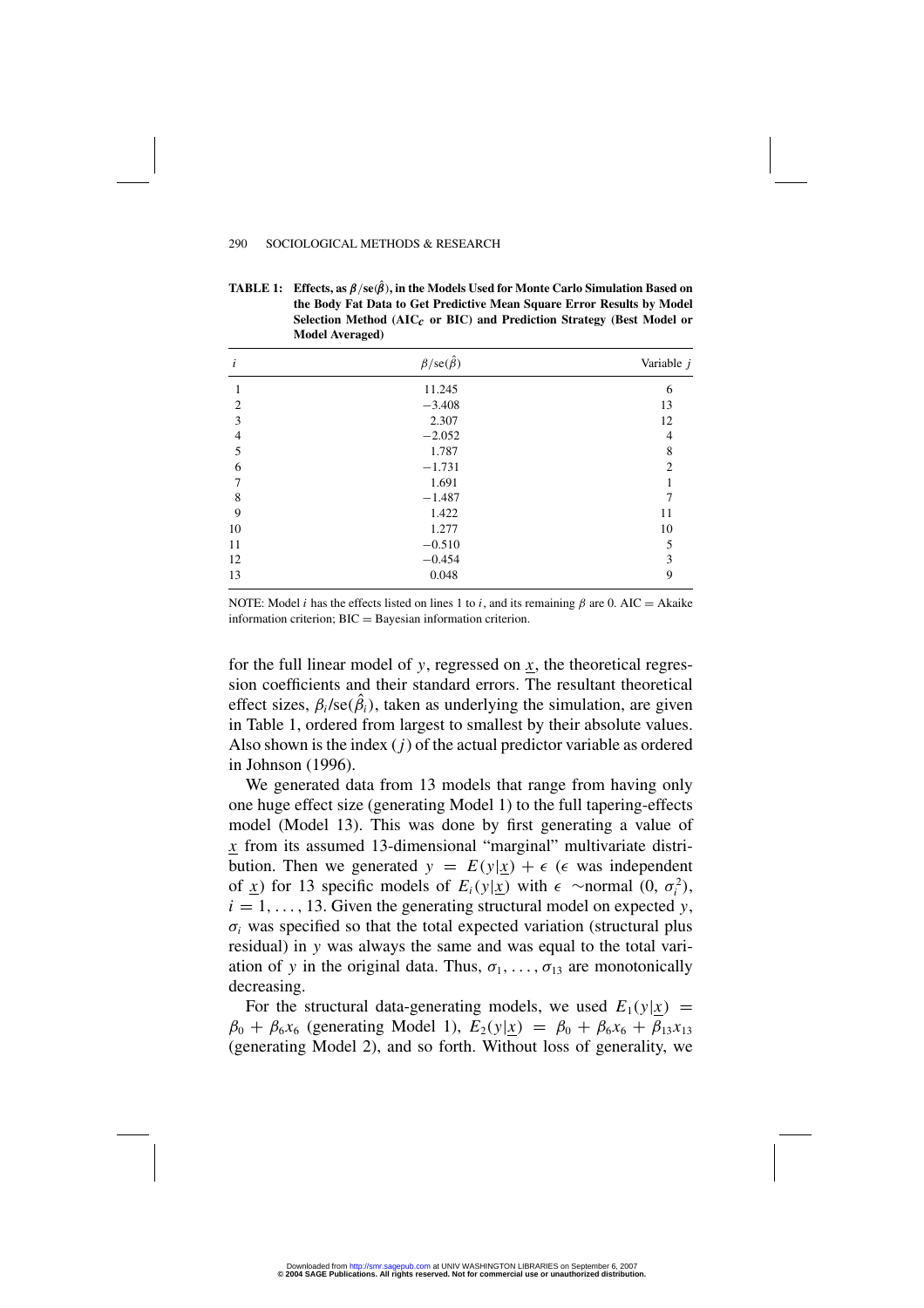used  $\beta_0 = 0$ . Thus, from Table 1, one can perceive the structure of each generating model reported on in Table 2. Theory asserts that under generating Model 1, BIC is relatively more preferred (leads to better predictions), but as the sequence of generating models progresses, K-L-based model selection becomes increasingly more preferred.

Independently from each generating model, we generated 10,000 samples of x and y, each of size  $n = 252$ . For each such sample, all possible 8,192 models were fit; that is, all-subsets model selection was used based on all 13 predictor variables (regardless of the data-generating model). Model selection was then applied to this set of models using both  $AIC_c$  and BIC to find the corresponding sets of model weights (posterior model probabilities) and hence also the best model (with  $n = 252$ , and maximum K being 15 AIC<sub>c</sub> rather than AIC should be used). The full set of simulations took about two months of CPU time on a 1.9-GHz Pentium 4 computer.

The inference goal in this simulation was prediction. Therefore, after model fitting for each sample, we generated, from the same generating model  $i$ , one additional statistically independent value of  $x$ and then of  $E(y) \equiv E_i(y|x)$ . Based on the fitted models from the generated sample data and this new  $\underline{x}$ ,  $E(y|\underline{x})$  was predicted (hence,  $\hat{E}(y)$ , either from the selected best model or as the model-averaged prediction. The measure of prediction performance used was predictive mean square error (PMSE), as given by the estimated (from 10,000 trials) expected value of  $(E(y) - E_i(y|x))^2$ .

Thus, we obtained four PMSE values from each set of 10,000 trials: PMSE for both the "best" and "model-averaged" strategies for both  $AIC_c$  and BIC. Denote these as PMSE( $AIC_c$ , best), PMSE( $AIC_c$ , ma), PMSE(BIC, best), and PMSE(BIC, ma), respectively. Absolute values of these PMSEs are not of interest here because our goal is comparison of methods; hence, in Table 2, we report only ratios of these PMSEs. The first two columns of Table 2 compare results for  $AIC_c$  to those for BIC based on the ratios

| PMSE(AIC <sub>c</sub> , best)<br>$\overline{\text{PMSE}(\text{BIC}, \text{best})}$ | column 1, Table 2  |  |  |
|------------------------------------------------------------------------------------|--------------------|--|--|
| $PMSE(AIC_c, ma)$                                                                  | column 2, Table 2. |  |  |
| $\overline{\text{PMSE}}(\text{BIC}, \text{ma})$                                    |                    |  |  |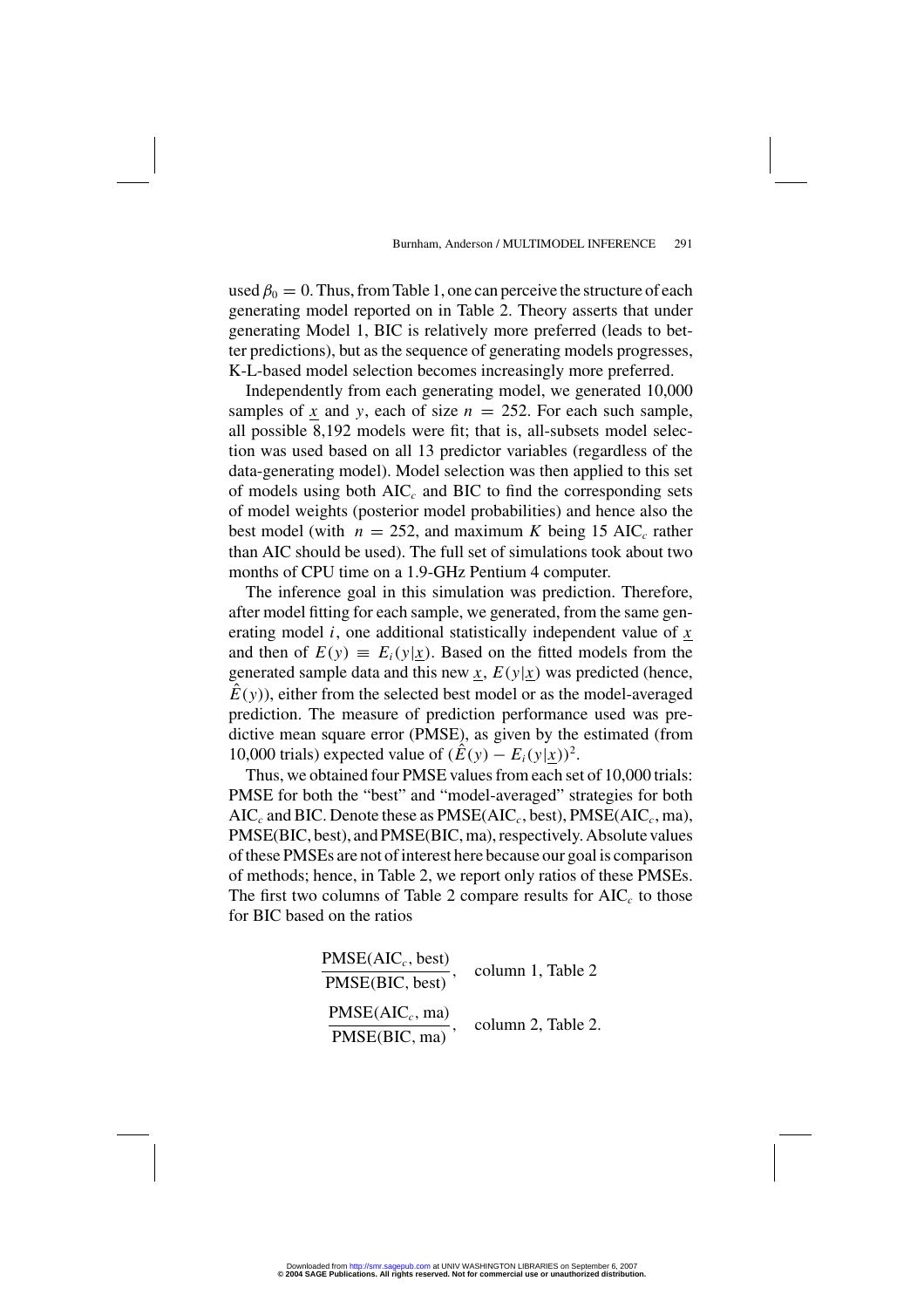| Generating<br>Model $i$ |                      | <b>PMSE Ratios of</b><br>$AIC_c \div BIC$ | <b>PMSE Ratios for</b><br>Model Averaged $\div$ Best |      |  |
|-------------------------|----------------------|-------------------------------------------|------------------------------------------------------|------|--|
|                         | <b>Best</b><br>Model | Model<br>Averaged                         | $AIC_c$                                              | BIC  |  |
| 1                       | 2.53                 | 1.97                                      | 0.73                                                 | 0.94 |  |
| $\overline{c}$          | 1.83                 | 1.51                                      | 0.80                                                 | 0.97 |  |
| 3                       | 1.18                 | 1.15                                      | 0.83                                                 | 0.85 |  |
| $\overline{4}$          | 1.01                 | 1.05                                      | 0.84                                                 | 0.81 |  |
| 5                       | 0.87                 | 0.95                                      | 0.84                                                 | 0.77 |  |
| 6                       | 0.78                 | 0.88                                      | 0.87                                                 | 0.77 |  |
| 7                       | 0.77                 | 0.86                                      | 0.86                                                 | 0.77 |  |
| 8                       | 0.80                 | 0.87                                      | 0.85                                                 | 0.78 |  |
| 9                       | 0.80                 | 0.87                                      | 0.85                                                 | 0.78 |  |
| 10                      | 0.72                 | 0.81                                      | 0.85                                                 | 0.75 |  |
| 11                      | 0.74                 | 0.82                                      | 0.84                                                 | 0.76 |  |
| 12                      | 0.74                 | 0.81                                      | 0.84                                                 | 0.76 |  |
| 13                      | 0.74                 | 0.82                                      | 0.83                                                 | 0.75 |  |

**TABLE 2: Ratios of Predictive Mean Square Error (PMSE) Based on Monte Carlo Simulation Patterned After the Body Fat Data, With 10,000 Independent Trials for Each Generating Model**

NOTE: Margin of error for each ratio is 3 percent; generating model  $i$  has exactly  $i$  effects, ordered largest to smallest for Models 1 to 13 (see Table 1 and text for details). AIC = Akaike information criterion; BIC = Bayesian information criterion.

Thus, if  $AIC<sub>c</sub>$  produces better prediction results for generating model *i*, the value in that row for columns 1 or 2 is  $\lt$  1; otherwise, BIC is better.

The results are as qualitatively expected: Under a Figure 2 scenario with only a few big effects (or no effects), such as for generating Models 1 or 2, BIC outperforms  $AIC<sub>c</sub>$ . But as we move more into a tapering-effects scenario (Figure 1),  $AIC<sub>c</sub>$  is better. We also see from Table 2 that, by comparing columns 1 and 2, the performance difference of  $AIC<sub>c</sub>$  versus BIC is reduced under model averaging: Column 2 values are generally closer to 1 than are column 1 values, under the same generating model.

Columns 3 and 4 of Table 2 compare the model-averaged to bestmodel strategy within  $AIC<sub>c</sub>$  or BIC methods:

> $PMSE(AIC<sub>c</sub>, ma)$  $\overline{\text{PMSE}(AIC_c, best)}$ , , column 3, Table 2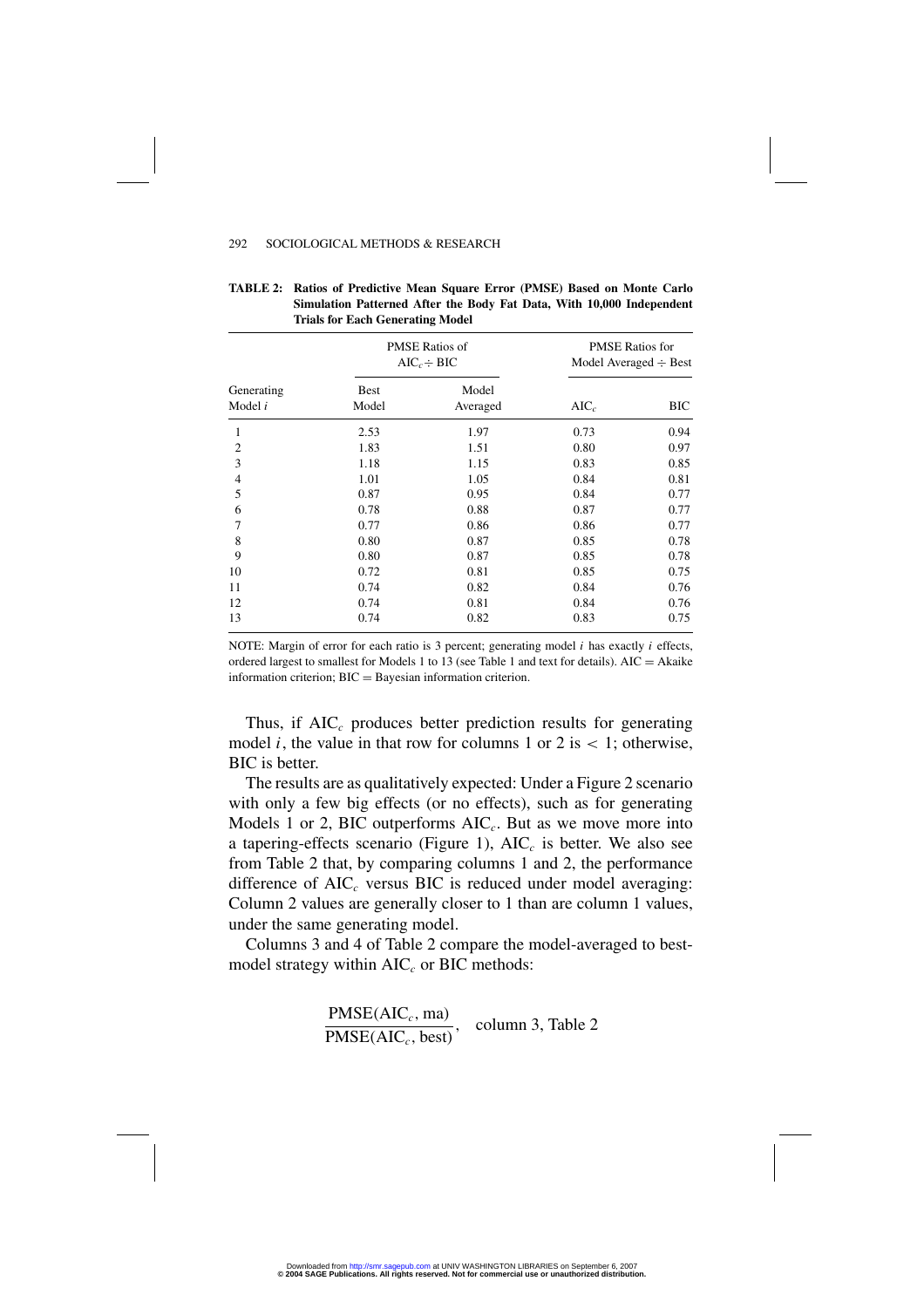#### PMSE(BIC, ma) PMSE(BIC, best)<sup>,</sup> , column 4, Table 2.

Thus, if model-averaged prediction is more accurate than bestmodel prediction, the value in column 3 or 4 is  $< 1$ , which it always is. It is clear that here, for prediction, model averaging is always better than the best-model strategy. The literature and our own other research on this issue suggest that such a conclusion will hold generally. A final comment about information in Table 2, columns 3 and 4: The smaller the ratio, the more beneficial the model-averaging strategy compared to the best-model strategy.

In summary, we maintain that the proper way to compare AIC- and BIC-based model selection is in terms of achieved performance, especially prediction but also confidence interval coverage. In so doing, it must be realized that these two criteria for computing model weights have their optimal performance under different conditions: AIC for tapering effects and BIC for when there are no effects at all or a few big effects and all others are zero effects (no intermediate effects, no tapering effects). Moreover, the extant evidence strongly supports that model averaging (where applicable) produces better performance for either AIC or BIC under all circumstances.

### *GOODNESS OF FIT AFTER MODEL SELECTION*

Goodness-of-fit theory about the selected best model is a subject that has been almost totally ignored in the model selection literature. In particular, if the global model fits the data, does the selected model also fit? This appears to be a virtually unexplored question; we have not seen it rigorously addressed in the statistical literature. Post–model selection fit is an issue deserving of attention; we present here some ideas and results on the issue. Full-blown simulation evaluation would require a specific context of a data type and a class of models, data generation, model fitting, selection, and then application of an appropriate goodness-of-fit test (either absolute or at least relative to the global model). This would be time-consuming, and one might wonder if the inferences would generalize to other contexts.

A simple, informative shortcut can be employed to gain insights into the relative fit of the selected best model compared to a global model assumed to fit the data. The key to this shortcut is to deal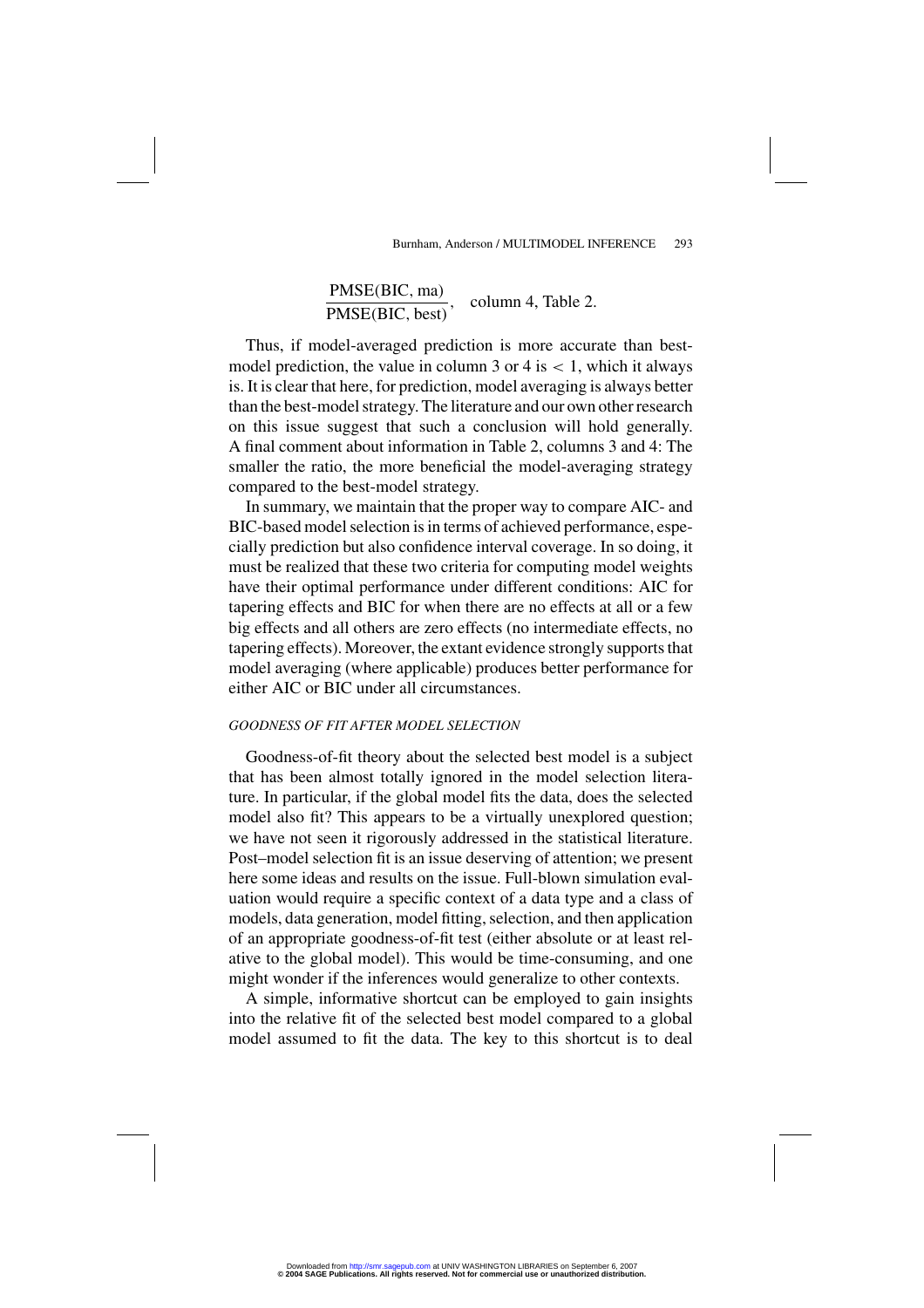with a single sequence of nested models,  $g_1 \subset \cdots \subset g_i \subset g_{i+1}$  $\subset \cdots \subset g_R$ . It suffices that each model increments by one parameter (i.e.,  $K_{i+1} = K_i + 1$ ), and  $K_1$  is arbitrary;  $K_1 = 1$  is convenient as then  $K_i = i$ . In this context,

$$
AIC_i = AIC_{i+1} + \chi_1^2(\lambda_i) - 2
$$

and

$$
\text{BIC}_i = \text{BIC}_{i+1} + \chi_1^2(\lambda_i) - \log(n),
$$

where  $\chi_1^2(\lambda_i)$  is a noncentral chi-square random variable on 1 degree of freedom with noncentrality parameter  $\lambda_i$ . In fact,  $\chi_1^2(\lambda_i)$  is the likelihood ratio test statistic between models  $g_i$  and  $g_{i+1}$  (a type of relative, not absolute, goodness-of-fit test). Moreover, we can use  $\lambda_i = n\lambda_{1i}$ , where nominally,  $\lambda_{1i}$  is for sample size 1. These  $\lambda$  are the parameter effect sizes, and there is an analogy between them and the K-L distances here: The differences  $I(f, g_i) - I(f, g_{i+1})$  are analogous to and behave like these  $\lambda_i$ .

Building on these ideas (cf. Burnham and Anderson 2002:412-14), we get

$$
AIC_i = AIC_R + \sum_{j=i}^{R-1} (\chi_1^2(n\lambda_{1j}) - 2)
$$

or, for  $AIC_c$ ,

$$
AIC_{ci} = AIC_{cR}
$$
  
+  $\sum_{j=i}^{R-1} \left[ \chi_1^2(n\lambda_{1j}) - 2 + \frac{2K_i(K_i+1)}{n-K_i-1} - \frac{2K_i+1(K_i+2)}{n-K_i-2} \right],$ 

and

$$
BIC_i = BIC_R + \sum_{j=i}^{R-1} (\chi_1^2(n\lambda_{1j}) - \log(n)).
$$

To generate these sequences of model selection criteria in a coherent manner from the underlying "data," it suffices to, for example, generate the  $AIC<sub>i</sub>$  based on the above and then use

$$
AIC_{ci} = AIC_i + \frac{2K_i(K_i+1)}{n-K_i-1}
$$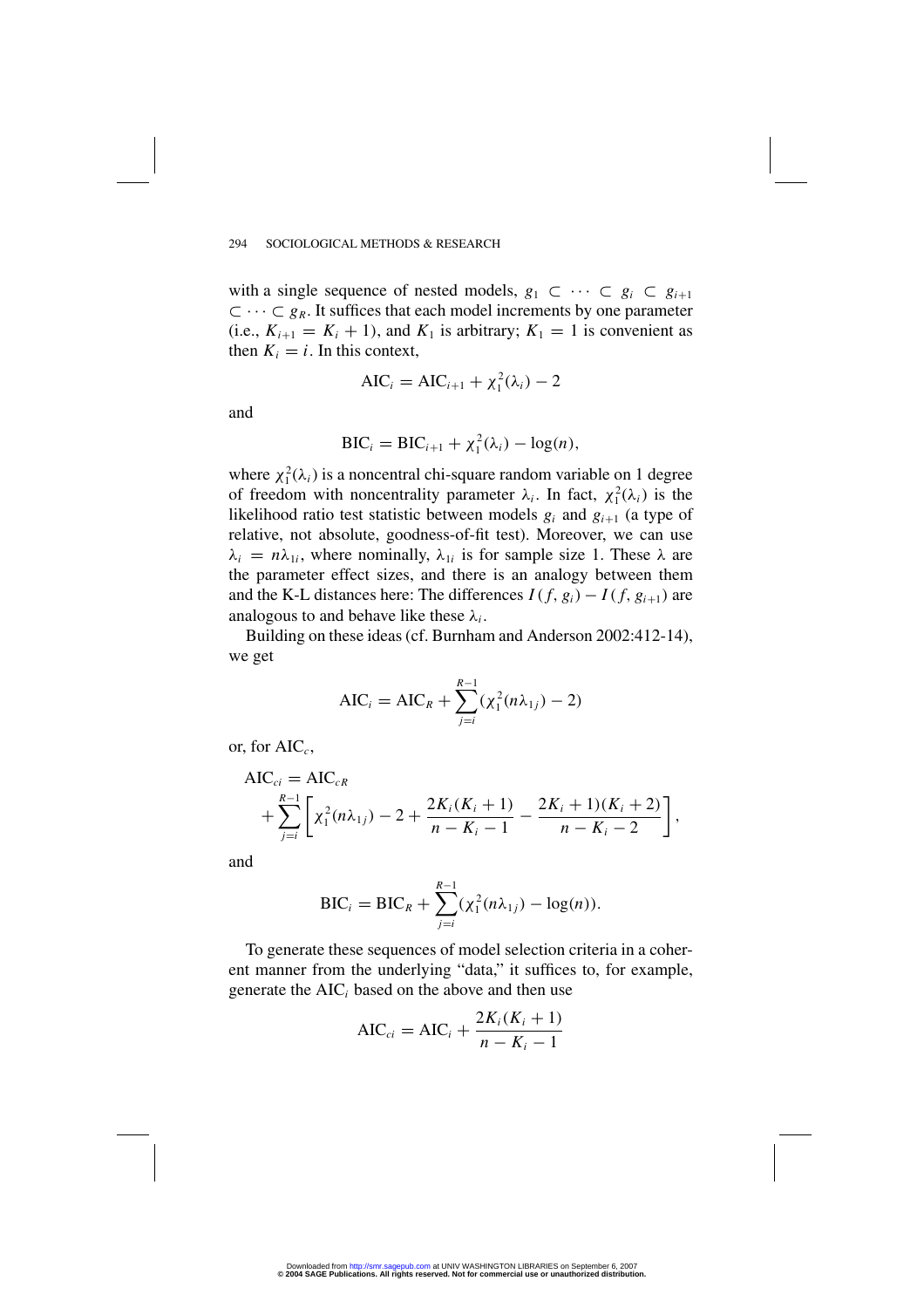Burnham, Anderson / MULTIMODEL INFERENCE 295

$$
BIC_i = AIC_i - 2K_i + K_i \log(n)
$$

to get the  $AIC_{ci}$  and  $BIC_i$ . Because only differences in  $AIC_{c}$  or BIC values matter, it suffices to set  $AIC_R$  to a constant. Thus, for specified R,  $K_1$ , n, and  $\lambda_{1i}$ , we generate the needed  $R-1$  independent noncentral chi-square random variables. Then we compute a realization of the sequences of AIC and BIC values for the underlying nested model sequence. We can then determine the best model under each model selection criterion.

If model  $g_h$  is selected as best under a criterion, for  $h < R$ , then the usual goodness-of-fit test statistic (for fit relative to the global model  $g_R$ ) is

$$
\chi_v^2 = \sum_{j=h}^{R-1} \chi_1^2(n\lambda_{1j}),
$$

with degrees of freedom  $v = K_R - K_h (= R - h$  when  $K_i = i$ ). Hence, we can simulate having one set of data, doing both AIC (or  $AIC<sub>c</sub>$ ) and BIC model selection for that data, and then check the goodness of fit of each selected best model, relative to the baseline global model  $g_R$ . The results apply to discrete or continuous data but do assume "large" n.

These simulations generate a lot of tabular information, so we present below only a typical example. In general, we recommend that interested readers run their own simulations (they are easy to do and run quickly; SAS code for doing this is available from KPB). We have done a lot of such simulation to explore primarily one question: After model selection with AIC or BIC, does the selected model always fit, as judged by the usual likelihood ratio statistic  $p$  value that tests  $g_R$  versus the selected model (this test ignores that a selection process was done)? Also, do the results differ for AIC versus BIC? We found that for large enough n, so that  $AIC<sub>c</sub>$  and  $AIC$  are nearly the same, then for a Figure 1 scenario (i.e., realistic data), (1) the AICselected model always fits relative to the global model, and (2) the BIC-selected model too often (relative to the  $\alpha$ -level of the test) fails to fit the data. Under a scenario such as in Figure 2, the BIC-selected model generally fits the data; goodness-of-fit (GOF) results for AIC model selection are about the same for all three scenarios.

and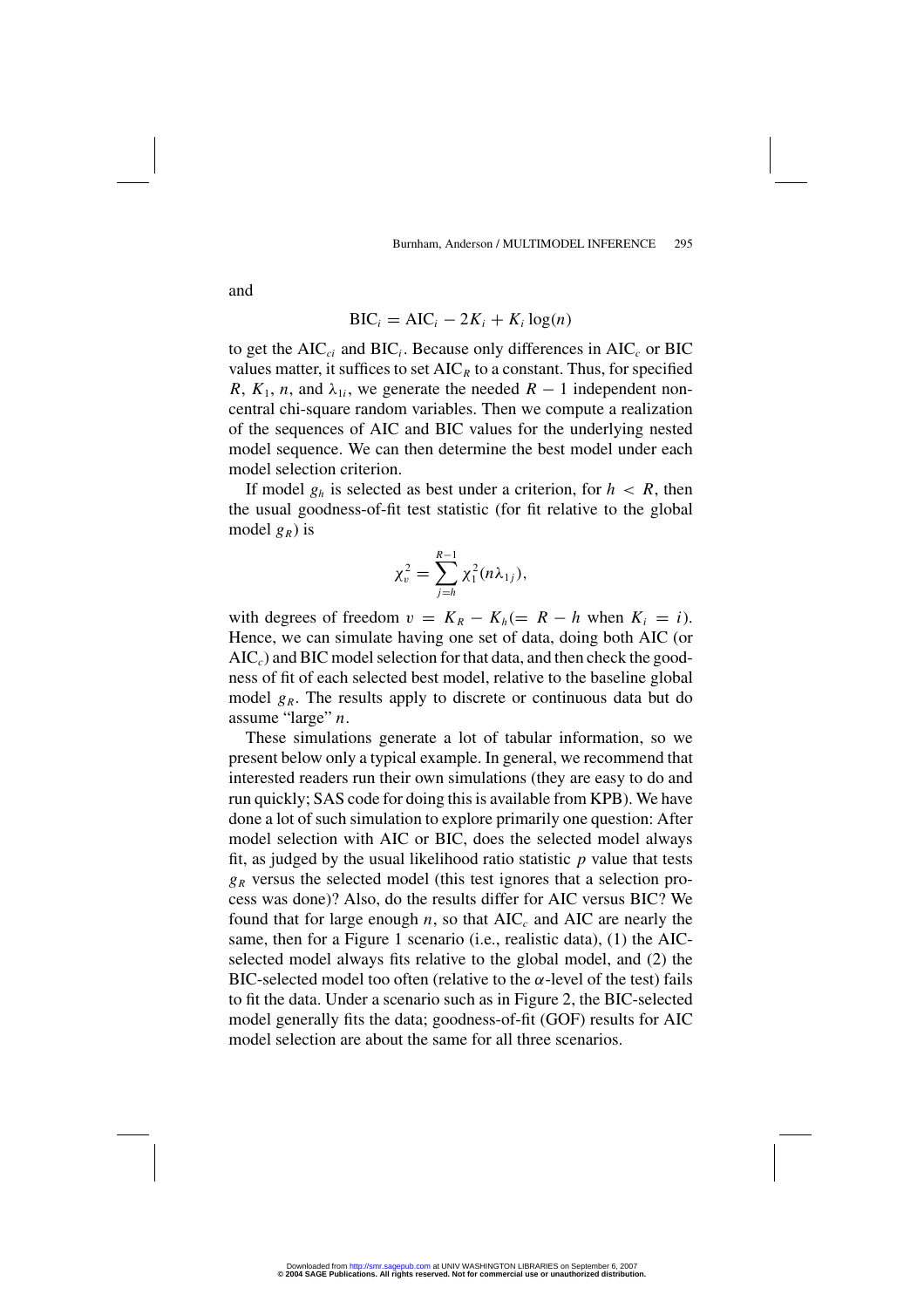| Sample     | Selection | Relative<br>Frequency | Frequency   | Mean of |       | Percentiles<br>of p Value |       |       |
|------------|-----------|-----------------------|-------------|---------|-------|---------------------------|-------|-------|
| Size $n$   | Method    | Not Fitting           | of $h < 10$ | GOF $p$ | 1     | 5                         | 10    | 25    |
| 50         | $AIC_c$   | 0.026                 | 9.961       | 0.470   | 0.030 | 0.073                     | 0.118 | 0.246 |
|            | BIC       | 0.115                 | 9,995       | 0.352   | 0.006 | 0.022                     | 0.044 | 0.117 |
| 100<br>BIC | $AIC_c$   | 0.004                 | 9.809       | 0.511   | 0.063 | 0.120                     | 0.171 | 0.296 |
|            |           | 0.159                 | 9.995       | 0.470   | 0.003 | 0.014                     | 0.030 | 0.087 |
| 200        | $AIC_c$   | 0.004                 | 9.569       | 0.531   | 0.096 | 0.155                     | 0.202 | 0.328 |
|            | ВIС       | 0.217                 | 9.997       | 0.273   | 0.002 | 0.009                     | 0.019 | 0.062 |
| 500        | $AIC_c$   | 0.000                 | 9.178       | 0.546   | 0.127 | 0.178                     | 0.224 | 0.345 |
|            | BІC       | 0.281                 | 9.992       | 0.236   | 0.001 | 0.005                     | 0.011 | 0.041 |
| 1,000      | $AIC_c$   | 0.000                 | 8,662       | 0.537   | 0.136 | 0.176                     | 0.218 | 0.339 |
|            | ВIС       | 0.320                 | 9.978       | 0.227   | 0.001 | 0.004                     | 0.009 | 0.035 |
| 10,000     | $AIC_c$   | 0.000                 | 3.761       | 0.448   | 0.159 | 0.171                     | 0.187 | 0.244 |
|            | BІC       | 0.509                 | 9.295       | 0.135   | 0.000 | 0.001                     | 0.002 | 0.009 |

**TABLE 3: Simulation of Goodness-of-Fit (GOF) Results After Model Selection for**  $R = 10$  Nested Models,  $K_i = i$ , Effects  $\lambda_1(1)$  to  $\lambda_1(10)$  as 0.3, 0.2, 0.15, 0.1, **0.05, 0.025, 0.01, 0.005, 0.001, and 0.0003, Respectively**

NOTE: There were 10,000 trials at each n,  $\alpha = 0.05$ ; model  $g_{10}$  was considered to always fit, so results on GOF relate only to models  $g_i$ ,  $i < 10$ . AIC = Akaike information criterion; BIC = Bayesian information criterion.

To be more precise, let  $\alpha = 0.05$ , so we say the selected model fits if the (relative) goodness-of-fit test  $p$  value  $> .05$ . Then, for the AIC-selected model, we almost always find  $p > .05$ . However, for the BIC-selected model, under tapering effects, the probability that  $p < .05$  occurs can be much higher than the nominal  $\alpha = 0.05$ . For example, let  $R = 10$ ,  $K_i = i$ , and  $\lambda_1(1)$  to  $\lambda_1(10)$  be 0.3, 0.2, 0.15, 0.1, 0.05, 0.025, 0.01, 0.005, 0.001, and 0.0003, respectively (mimics Figure 1). Table 3 gives some of these goodness-of-fit results for  $AIC<sub>c</sub>$  and BIC under this scenario for a few values of *n*. In Table 3, the key column is column 3. It is the relative frequency at which the selected best-model  $g_h$  did not fit relative to Model 10 (the global model here), in the sense that its GOF p value was  $\leq .05$ . In calculating this statistic, if the selected model was Model 10, we assumed the model fit. Hence, the lack-of-fit statistic in Table 3 (column 3) would be larger if it were only for when the selected best model was Models 1 through 9. Column 4 of Table 3 gives the frequency, out of 10,000 trials, wherein the best model was one of Models 1 to 9. These GOF results are striking. The model selected as best by  $AIC_c$  (which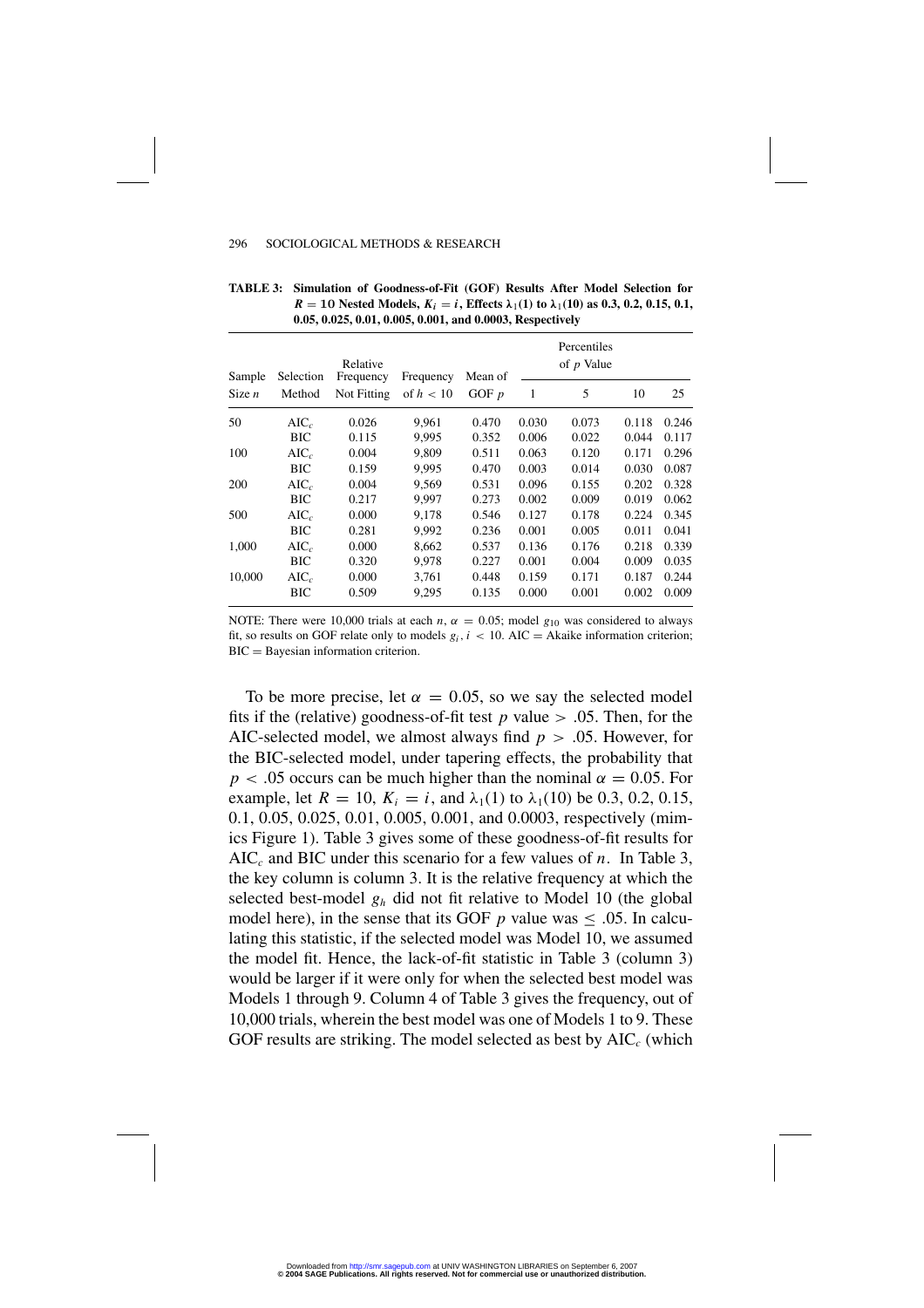is not really different here from AIC at  $n \geq 200$ ) rarely leads to a GOF p value  $\langle \alpha \rangle = 0.05$  for  $n \geq 100$ . The best BIC model often fails to fit, relative to Model 10, in terms of its GOF  $p$  value being  $\leq .05$  (e.g, GOF failure rate of 0.217 at  $n = 200$  here). Columns 5 to 9 of Table 3 provide further summaries of these GOF p values when the selected best model was Models 1 through 9.

These results are not atypical under tapering effects. For the Figure 2 scenario that favors BIC, the GOF for the BIC-selected model comes much closer to nominal levels. Thus again, operating characteristics of AIC and BIC depend on the underlying scenario about reality versus the model set. What should we make of such results for the tapering-effects case? Is it bad that the AIC-best model always fits: Is it overfitting? Is it bad that the BIC-best model fails to fit at a much higher rate than the  $\alpha$ -level: Is it underfitting? We do not know because to have evidence about the matter, we need to have a context and actual parameters estimated and look at mean square errors and confidence interval coverage (see Burnham and Anderson 2002:207-23).

We make four comments on the issues. First, as regards a perception of "overfit" by AIC, surely when one deliberately seeks a good model for analysis of data, one is seeking a good fit. Thus, if the global model fits, we think one would expect the best model, under a selection criterion, to also fit. Heuristically, it is a strange model selection criterion that often selects a best model that fits poorly; AIC does not do this. However, we also claim that the best model often allows some bias in estimates, which could be analogous to some lack of fit. Therefore, second, with regard to BIC, the degree of lack of fit may not matter—we do not know, so we do not claim it matters. Third, model-averaged inference further renders the GOF issue somewhat moot because all the models are being considered, not just the best model. Fourth, these observations and issues about fit reinforce to us that model selection procedures should be judged on their inferential operating characteristics, such as predictive mean square error and interval coverage under realistic scenarios for the generation of data.

# *7. DISCUSSION AND CONCLUSIONS*

The context of classical model selection proceeds in four steps:

1. the goal is model-based inference from data, and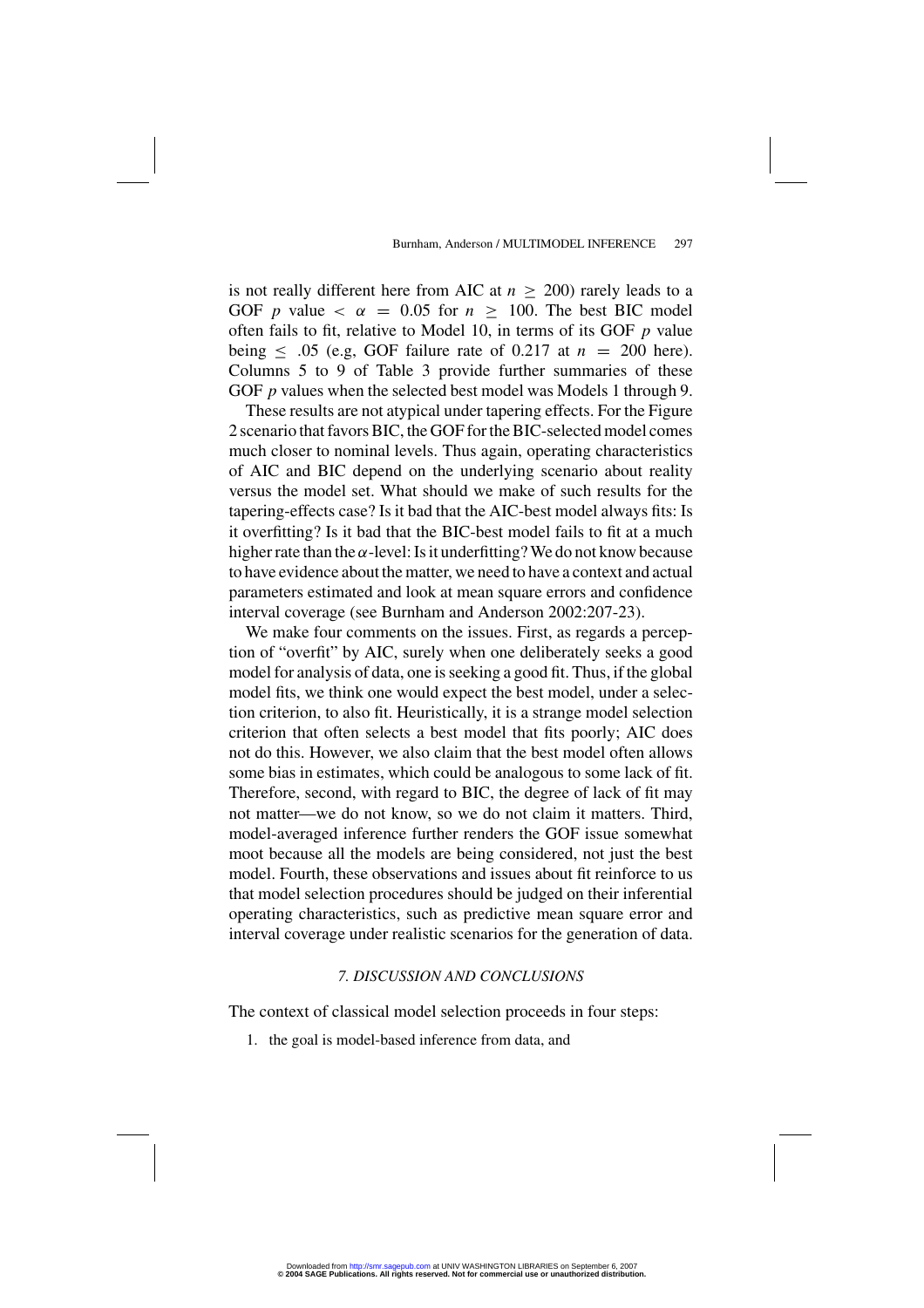- 2. there is a set of  $R$  relevant models but no certainty about which model should be used; hence,
- 3. a data-based choice is made among these (perceived as) competing models, and
- 4. then inference is made from this one selected model as if it were a priori the only model fit to the data.

Steps 1 and 2 are almost universal in model-based inference. Step 3 begins a flawed inference scenario; in particular, the implicit assumption that inference must be based on a single model is not justified by any philosophy or mathematics.

To avoid the pitfalls inherent in Step 4, we must conceptualize model selection to mean and be multimodel inference. The new Step 3 should be as follows:

There is a data-based assignment of model weights that sum to 1.0; the weight for model  $g_i$  reflects the evidence or information concerning model  $g_i$  (uncertainty of model  $g_i$  in the set of R models).

The old Step 3 is subsumed in this new Step 3 because the model with the highest weight is the model that would be selected as the single best model. But now we avoid many of the problems that stem from old Step 4 by using a new Step 4:

• Based on the model weights, as well as the results and information from the  $R$  fitted models, we use multimodel inference in some or all of its myriad forms and methods.

Model selection should be viewed as the way to obtain model weights, not just a way to select only one model (and then ignore that selection occurred).

Among the other benefits of this approach, it effectively rules out null hypothesis testing as a basis for model selection because multimodel inference forces a deeper approach to model selection. It means we must have an optimality criterion and selection (weight assignment) theory underlying the approach. Potential users should not reject or ignore multimodel inference just because it is relatively new, especially when based on AIC. There is a sound philosophical basis and likelihood framework for AIC, based on the K-L information theory, which itself has a deep foundation.

An important issue about model selection based on K-L information is that AIC as such is a large-sample approximation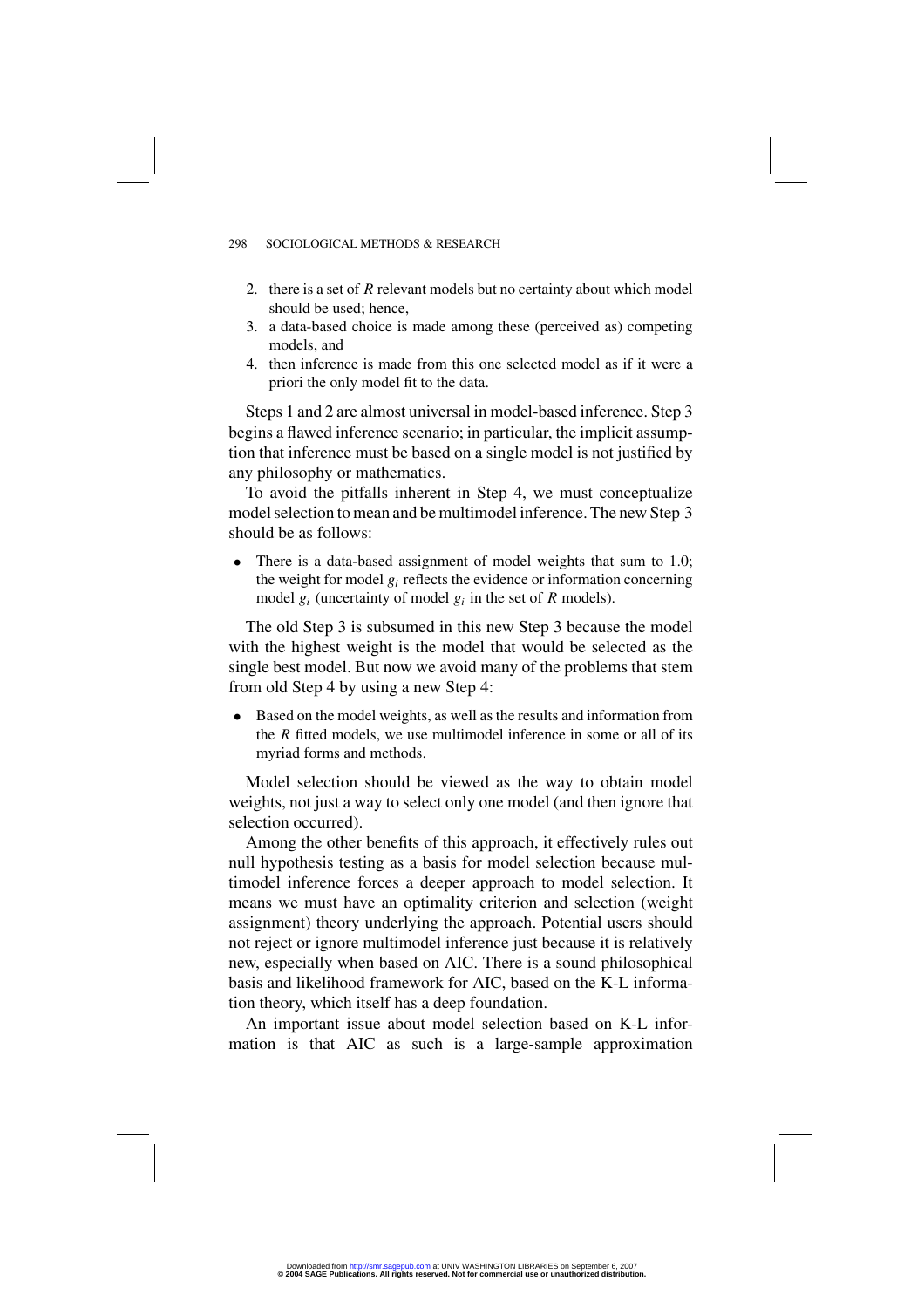(relative to the maximum  $K$  for the model set) to the needed criterion. A second-order bias adjustment is needed when  $n/K$  is too small say,  $\leq 40$ . While AIC<sub>c</sub> is not unique as providing the needed smallsample version of AIC, we recommend it for general use; indeed, the evidence is that it performs well. Much confusion and misinformation have resulted in the model selection literature when investigators have done simulation evaluations using AIC when they should have used  $AIC_c$  (Anderson and Burnham 2002).

A compatible, alternative view of AIC is that it arises from a Bayesian derivation based on the BIC statistic and a savvy prior probability distribution on the  $R$  models. That prior depends on both  $n$ and  $K_i$   $(i = 1, ..., R)$  in a manner consistent with the informationtheoretic viewpoint that the data at hand surely reflect a range of tapering effects based on a complex reality—rather than arising from a simple true model, with no tapering effects—that is in the model set.

The model selection literature often errs by considering that AIC and BIC selection are directly comparable, as if they had the same objective target model. Their target models are different (Reschenhofer 1996). The target model of AIC is one that is specific for the sample size at hand: It is the fitted model that minimizes expected estimated K-L information loss when fitted model  $g_r$  is used to approximate full reality,  $f$ . This target model changes with sample size. Moreover, in this overall philosophy, even the set of models is expected to be changed if there are large changes in  $n$ .

The classical derivation of BIC assumed that there was a true model, independent of  $n$ , that generated the data; it was a model in the model set, and this true model was the target model for selection by BIC. However, selection of this true model with probability 1 only occurs in the limit as  $n$  gets very large, and in taking that limit, the model set is kept fixed. The original derivation of BIC has been relaxed, wherein we realize that such convergence only justifies an inference of a quasi-true model (the most parsimonious model closest in K-L information to truth,  $f$ ). Even within the Bayesian framework, not all practitioners subscribe to BIC for model selection (some Bayesians do not believe in model selection at all). In particular, we note the recent development of the deviance information criterion (DIC) by Spiegelhalter et al. (2002). As these authors note, DIC behaves like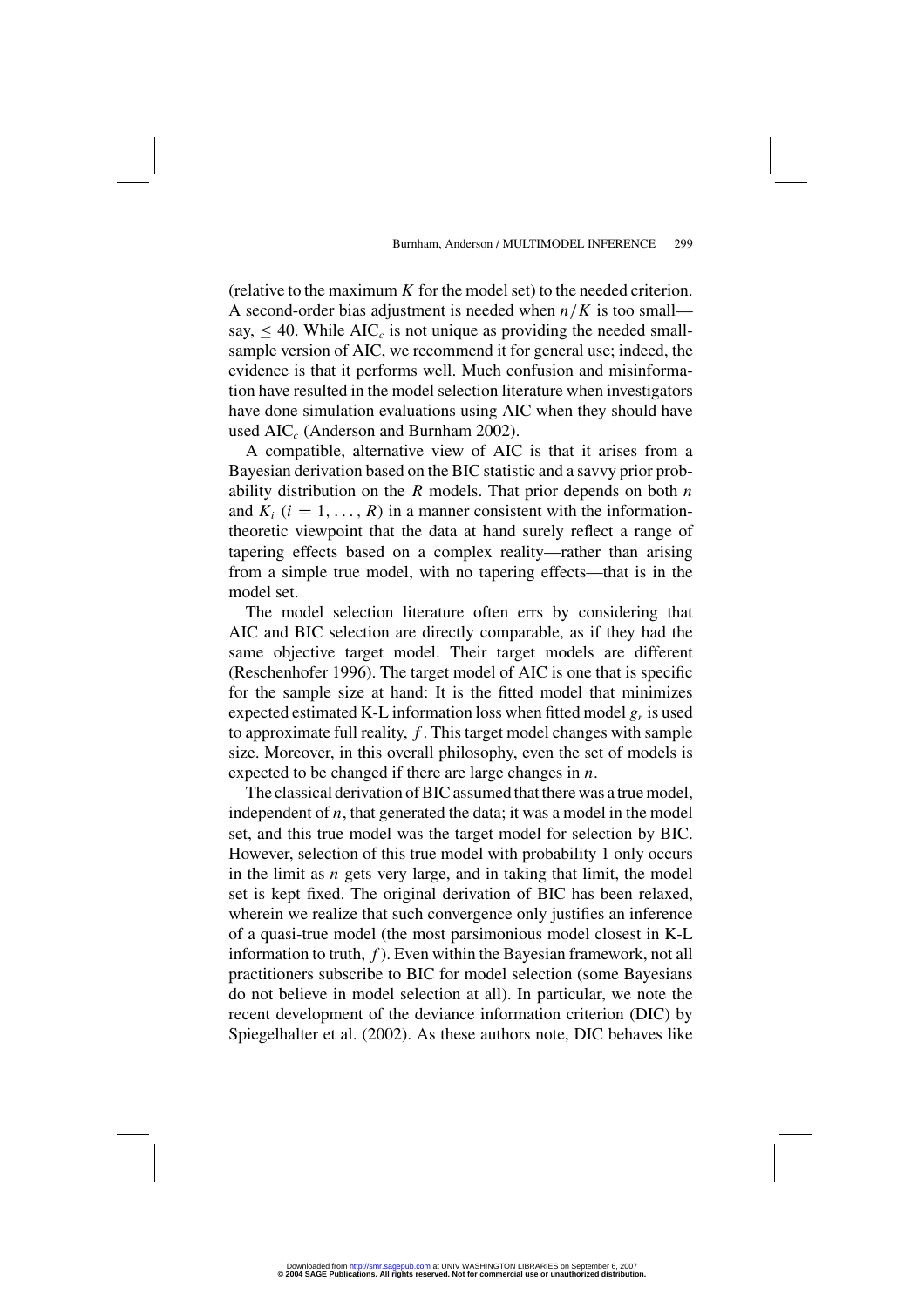AIC, not like BIC, which is one reason they prefer DIC (it avoids the defects of BIC model selection).

Given that AIC can be derived from the BIC approximation to the Bayes factor, the distinction between AIC versus BIC model selection becomes one about the prior on models:  $q_i = 1/R$  for BIC or the K-L prior of Section 4 (formulas 2, 3) for AIC. This latter prior is a savvy prior, by which we mean that the expected number of parameters that can be estimated with useful precision depends on  $n$  and  $K$  (which are known a priori). Thus, for a savvy prior, in general,  $q_i$  becomes a function of n and  $K_i$ —say,  $q_i(K_i, n)$ —and we think in terms of prior  $E(K) = n/m$ , for some m, perhaps in the 10 or 15 range. Fitting a model with too few parameters wastes information. With too many parameters in a model, some or all (with typical correlated observational data) of the estimated parameters are too imprecise to be inferentially useful.

Objective Bayesian analysis with a single model uses an uninformative (vague) prior such as  $U(0, 1)$  on a parameter  $\theta$  if  $0 < \theta < 1$ . This turns out to be quite safe, sort of "innocent," one might say (no lurking unexpected consequences). So presumably, it seemed natural, objective, and innocent when extending Bayesian methods to model selection to assume a uniform prior on models. However, we now know that this assumption has unexpected consequences (it is not innocent), as regards the properties of the resultant model selection procedure. Conversely, there is a rationale for considering that the prior on models ought to depend on  $n$  and  $K$ , and so doing produces some quite different properties of the selection method as compared to the use of  $1/R$ . The choice of the prior on models can be important in model selection, and we maintain that  $q_i$  should usually be a function of  $n$  and  $K$ .

Whereas the best model selected by either BIC or AIC can be distinctly different and hence suggest partially conflicting inferences, model-averaged inference diminishes the perceived conflicts between AIC and BIC. In general, we have seen robustness of inference to variations in the model weights for rational choices of these weights. For this reason, we think that there is little need to seek alternative savvy priors to the K-L prior.

Several lines of thinking motivate us to say that the comparison of AIC and BIC model selection ought to be based on their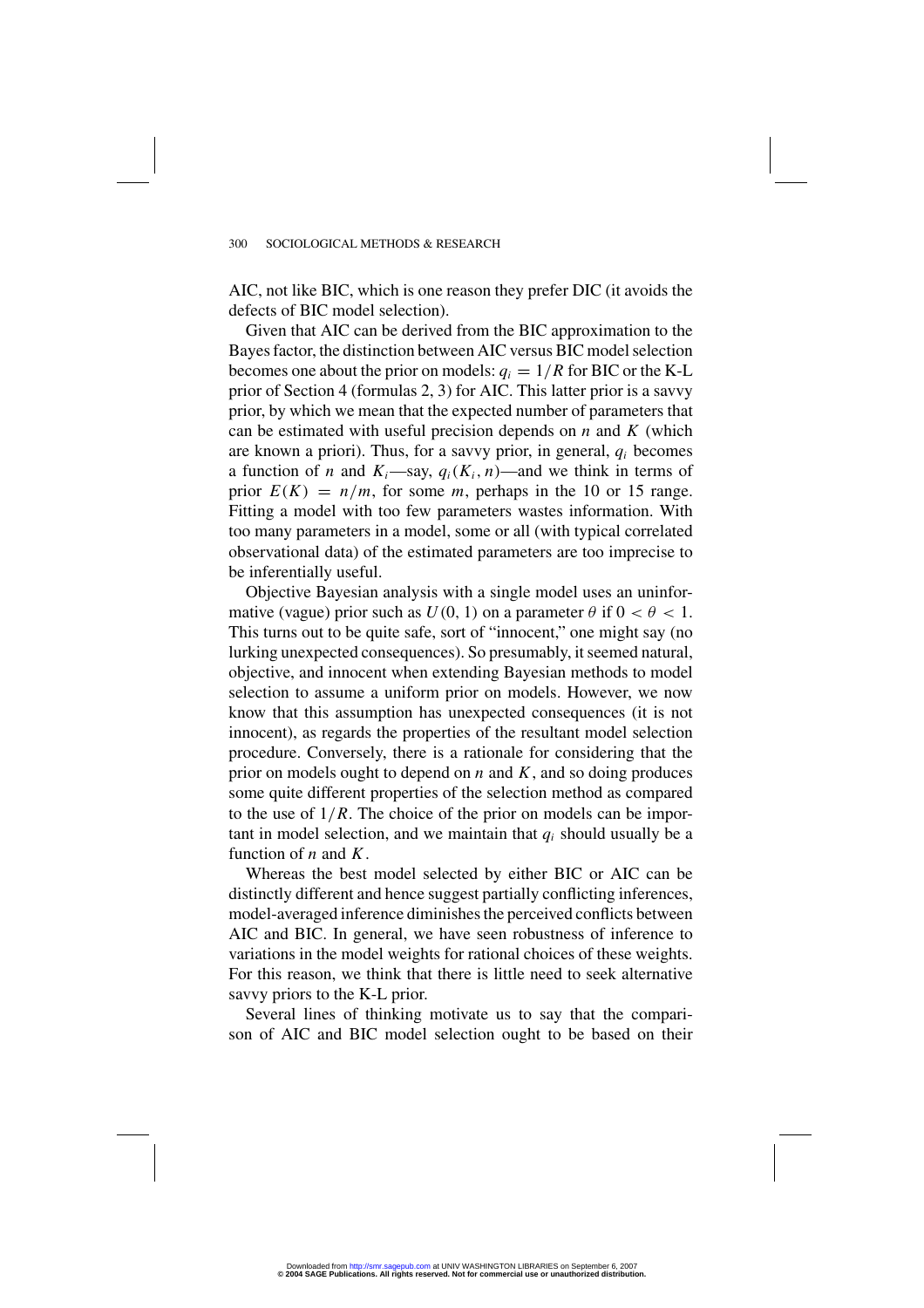performance properties, such as the mean square error for parameter estimation (includes prediction) and confidence interval coverage. When any such comparisons are done, the context must be spelled out explicitly because results (i.e., which method "wins") depend on context (e.g., Figures 1-3). Simulation evaluations should generate realistically complex data, use  $AIC<sub>c</sub>$ , and use multimodel inference, hence going well beyond the traditional single best-model approach.

We believe that data analysis should routinely be considered in the context of multimodel inference. Formal inference from more than one (estimated best) model arises naturally from both a science context (multiple working hypotheses) and a statistical context (robust inference while making minimal assumptions). The informationtheoretic procedures allowing multimodel inference are simple, both in terms of understanding and computation, and, when used properly, provide inferences with good properties (e.g., as regards predictive mean squared error and achieved confidence interval coverage). Multimodel inference goes beyond the concepts and methods noted here; we give a richer account in Burnham and Anderson (2002). Model selection bias and model selection uncertainty are important issues that deserve further understanding. Multimodel inference is an new field in which additional, innovative research and understanding are needed, and we expect a variety of important advances to appear in the years ahead.

### **REFERENCES**

Akaike, Hirotugu. 1973. "Information Theory as an Extension of the Maximum Likelihood Principle." Pp. 267-81 in *Second International Symposium on Information Theory*, edited by B. N. Petrov and F. Csaki. Budapest: Akademiai Kiado.

<sup>———. 1974. &</sup>quot;A New Look at the Statistical Model Identification." *IEEE Transactions on Automatic Control* AC-19:716-23.

<sup>———. 1981. &</sup>quot;Likelihood of a Model and Information Criteria." *Journal of Econometrics* 16:3-14.

<sup>———. 1983. &</sup>quot;Information Measures and Model Selection." *International Statistical Institute* 44:277-91.

<sup>———. 1985. &</sup>quot;Prediction and Entropy." Pp. 1-24 in *A Celebration of Statistics*, edited by Anthony C. Atkinson and Stephen E. Fienberg. New York: Springer-Verlag.

Akaike, Hirotugu. 1992. "Information Theory and an Extension of the Maximum Likelihood Principle." Pp. 610-24 in *Breakthroughs in Statistics*, vol. 1, edited by Samuel Kotz and Norman L. Johnson. London: Springer-Verlag.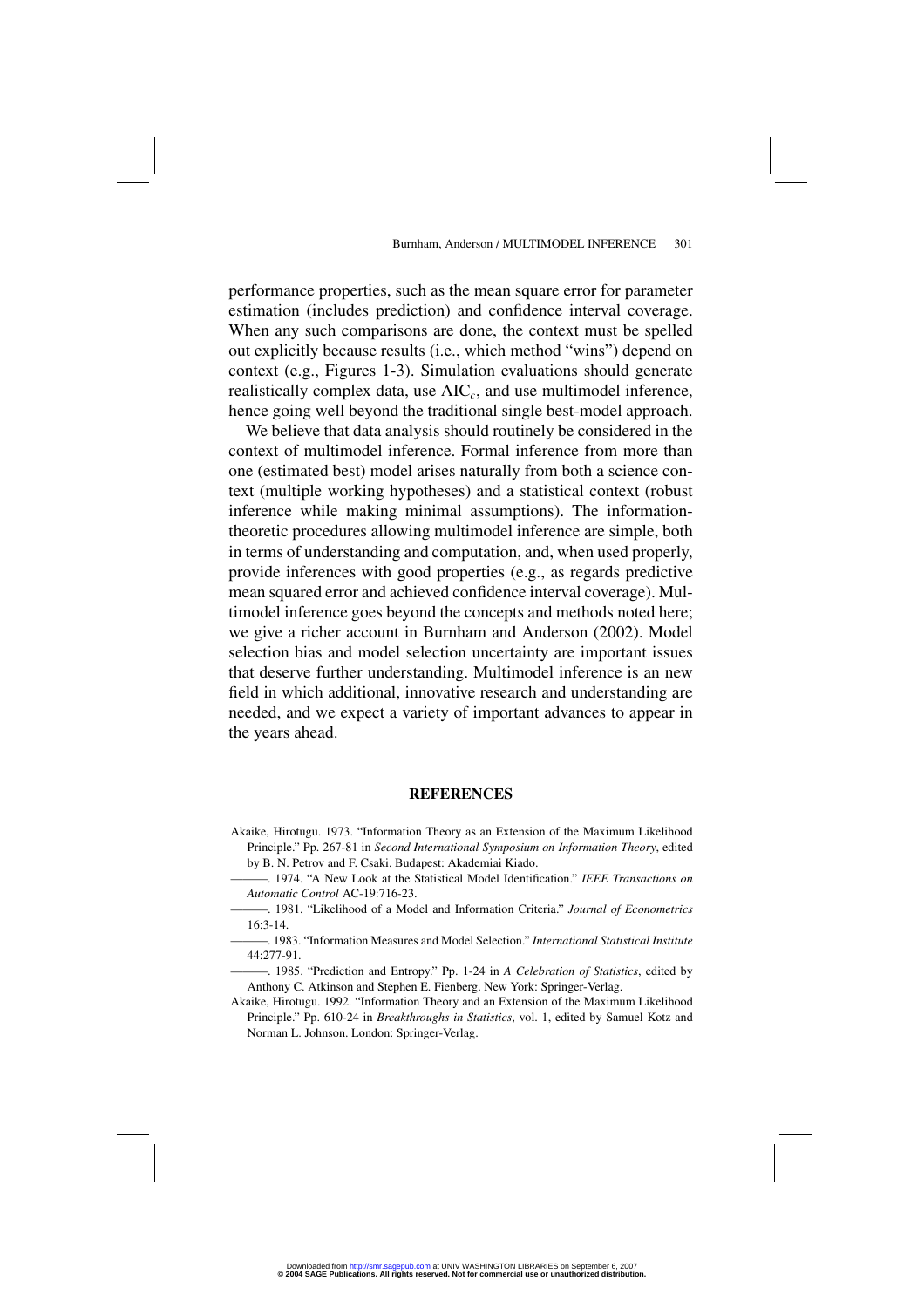- Andserson, David R. and Kenneth P. Burnham. 2002. "Avoiding Pitfalls When Using Information-Theoretic Methods." *Journal of Wildlife Management* 66:910-6.
- Azzalini, Adelchi. 1996. *Statistical Inference Based on the Likelihood*. London: Chapman & Hall.
- Boltzmann, Ludwig. 1877. "Uber die Beziehung Zwischen dem Hauptsatze der Mechanischen Warmetheorie und der Wahrscheinlicjkeitsrechnung Respective den Satzen uber das Warmegleichgewicht." *Wiener Berichte* 76:373-435.
- Breiman, Leo. 1992. "The Little Bootstrap and Other Methods for Dimensionality Selection in Regression: X-Fixed Prediction Error." *Journal of the American Statistical Association* 87:738-54.
	- ———. 2001. "Statistical Modeling: The Two Cultures." *Statistical Science* 26:199-231.
- Buckland, Steven T., Kenneth P. Burnham, and Nicole H. Augustin. 1997. "Model Selection: An Integral Part of Inference." *Biometrics* 53:603-18.
- Burnham, Kenneth P. and David R. Anderson. 1998. *Model Selection and Inference: A Practical Information-Theoretical Approach*. New York: Springer-Verlag.
- ———. 2002. *Model Selection and Multimodel Inference: A Practical Information-Theoretical Approach*. 2d ed. New York: Springer-Verlag.
- Cavanaugh, Joseph E. and Andrew A. Neath. 1999. "Generalizing the Derivation of the Schwarz Information Criterion." *Communication in Statistics Theory and Methods* 28:49-66.
- Chamberlin, Thomas. [1890] 1965. "The Method of Multiple Working Hypotheses." *Science* 148:754-9.
- deLeeuw, Jan. 1992. "Introduction to Akaike (1973) Information Theory and an Extension of the Maximum Likelihood Principle." Pp. 599-609 in *Breakthroughs in Statistics*, vol. 1, edited by Samuel Kotz and Norman L. Johnson. London: Springer-Verlag.
- Edwards, Anthony W. F. 1992. *Likelihood*. Expanded ed. Baltimore: Johns Hopkins University Press.
- Forster, Malcolm R. 2000. "Key Concepts in Model Selection: Performance and Generalizability." *Journal of Mathematical Psychology* 44:205-31.
- ———. 2001. "The New Science of Simplicity." Pp. 83-119 in *Simplicity, Inference and Modelling: Keeping It Sophisticatedly Simple*, edited by Arnold Zellner, Hugo A. Keuzenkamp, and Michael McAleer. Cambridge, UK: Cambridge University Press.
- Forster, Malcolm R. and Elliott Sober. 1994. "How to Tell Simpler, More Unified, or Less Ad Hoc Theories Will Provide More Accurate Predictions." *British Journal of the Philosophy of Science* 45:1-35.
- Gelfand, Alan and Dipak K. Dey. 1994. "Bayesian Model Choice: Asymptotics and Exact Calculations." *Journal of the Royal Statistical Society, Series B* 56:501-14.
- Gelman, Andrew, John C. Carlin, Hal S. Stern, and Donald B. Rubin. 1995. *Bayesian Data Analysis*. New York: Chapman & Hall.
- Hand, David J. and Veronica Vinciotti. 2003. "Local Versus Global Models for Classification Problems: Fitting Models Where It Matters." *The American Statistician* 57:124-31.
- Hansen, Mark H. and Charles Kooperberg. 2002. "Spline Adaptation in Extended Linear Models." *Statistical Science* 17:2-51.
- Hoeting, Jennifer A., David Madigan, Adrian E. Raftery, and Chris T. Volinsky. 1999. "Bayesian Model Averaging: A Tutorial (With Discussion)." *Statistical Science* 14:382-417.

<sup>———. 1994. &</sup>quot;Implications of the Informational Point of View on the Development of Statistical Science." Pp. 27-38 in *Engineering and Scientific Applications: Vol. 3. Proceedings of the First US/Japan Conference on the Frontiers of Statistical Modeling: An Informational Approach*, edited by Hamparsum Bozdogan. Dordrecht, the Netherlands: Kluwer Academic.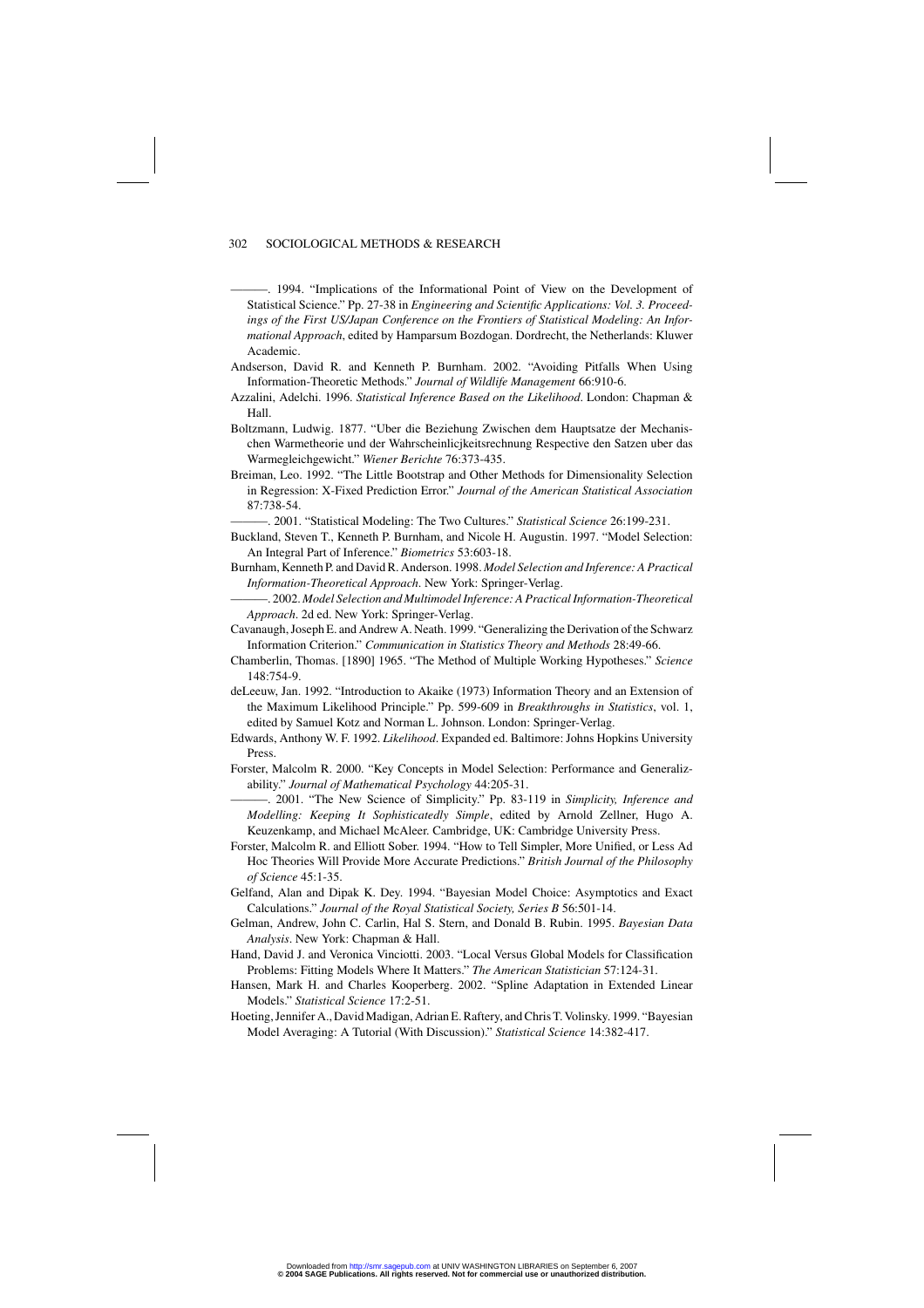- Hurvich, Clifford M. and Chih-Ling Tsai. 1989. "Regression and Time Series Model Selection in Small Samples." *Biometrika* 76:297-307.
- ———. 1995. "Model Selection for Extended Quasi-Likelihood Models in Small Samples." *Biometrics* 51:1077-84.
- Johnson, Roger W. 1996. "Fitting Percentage of Body Fat to Simple Body Measurements." *Journal of Statistics Education* 4(1). Retrieved from www.amstat.org/publications /jse/v4n1/datasets.johnson.html
- Kass, Robert E. and Adrian E. Raftery. 1995. "Bayes Factors." *Journal of the American Statistical Association* 90:773-95.
- Key, Jane T., Luis R. Pericchi, and Adrian F. M. Smith. 1999. "Bayesian Model Choice: What and Why?" Pp. 343-70 in *Bayesian Statistics 6*, edited by Jose M. Bernardo, James O. ´ Berger, A. Philip Dawid, and Adrian F. M. Smith. Oxford, UK: Oxford University Press.
- Kullback, Soloman and Richard A. Leibler. 1951. "On Information and Sufficiency." *Annals of Mathematical Statistics* 22:79-86.
- Lahiri, Partha, ed. 2001. *Model Selection*. Beachwood, OH: Lecture Notes−Monograph Series, Institute of Mathematical Statistics.
- Lehman, Eric L. 1990. "Model Specification: The Views of Fisher and Neyman, and Later Observations." *Statistical Science* 5:160-8.
- Linhart, H. and Walter Zucchini. 1986. *Model Selection*. New York: John Wiley.
- McQuarrie, Alan D. R. and Chih-Ling Tsai. 1998. *Regression and Time Series Model Selection*. Singapore: World Scientific Publishing Company.
- Meyer, Mary C. and Purushottam W. Laud. 2002. "Predictive Variable Selection in Generalized Linear Models." *Journal of the American Statistical Association* 97:859-71.
- Parzen, Emmanuel, Kunio Tanabe, and Genshiro Kitagawa, eds. 1998. *Selected Papers of Hirotugu Akaike*. New York: Springer-Verlag.
- Raftery, Adrian E. 1995. "Bayesian Model Selection in Social Research (With Discussion)." *Sociological Methodology* 25:111-95.
- . 1996. "Approximate Bayes Factors and Accounting for Model Uncertainty in Generalized Linear Regression Models." *Biometrika* 83:251-66.
- Reschenhofer, Erhard. 1996. "Prediction With Vague Prior Knowledge." *Communications in Statistics—Theory and Methods* 25:601-8.
- Royall, Richard M. 1997. *Statistical Evidence: A Likelihood Paradigm*. London: Chapman & Hall.
- Stone, Mervyn. 1974. "Cross-Validatory Choice and Assessment of Statistical Predictions (With Discussion)." *Journal of the Royal Statistical Society, Series B* 39:111-47.
- . 1977. "An Asymptotic Equivalence of Choice of Model by Cross-Validation and Akaike's Criterion." *Journal of the Royal Statistical Society, Series B* 39:44-7.
- Schwarz, Gideon. 1978. "Estimating the Dimension of a Model." *Annals of Statistics* 6:461-4.
- Spiegelhalter, David J., Nicola G. Best, Bradley P. Carlin, and Angelita van der Linde. 2002. "Bayesian Measures of Model Complexity and Fit." *Journal of the Royal Statistical Society, Series B* 64:1-34.
- Sugiura, Nariaki. 1978. "Further Analysis of the Data by Akaike's Information Criterion and the Finite Corrections." *Communications in Statistics, Theory and Methods*  $A7.13-26$
- Takeuchi, Kei. 1976. "Distribution of Informational Statistics and a Criterion of Model Fitting" (in Japanese). *Suri-Kagaku (Mathematic Sciences)* 153:12-18.
- Wasserman, Larry. 2000. "Bayesian Model Selection and Model Averaging." *Journal of Mathematical Psychology* 44:92-107.